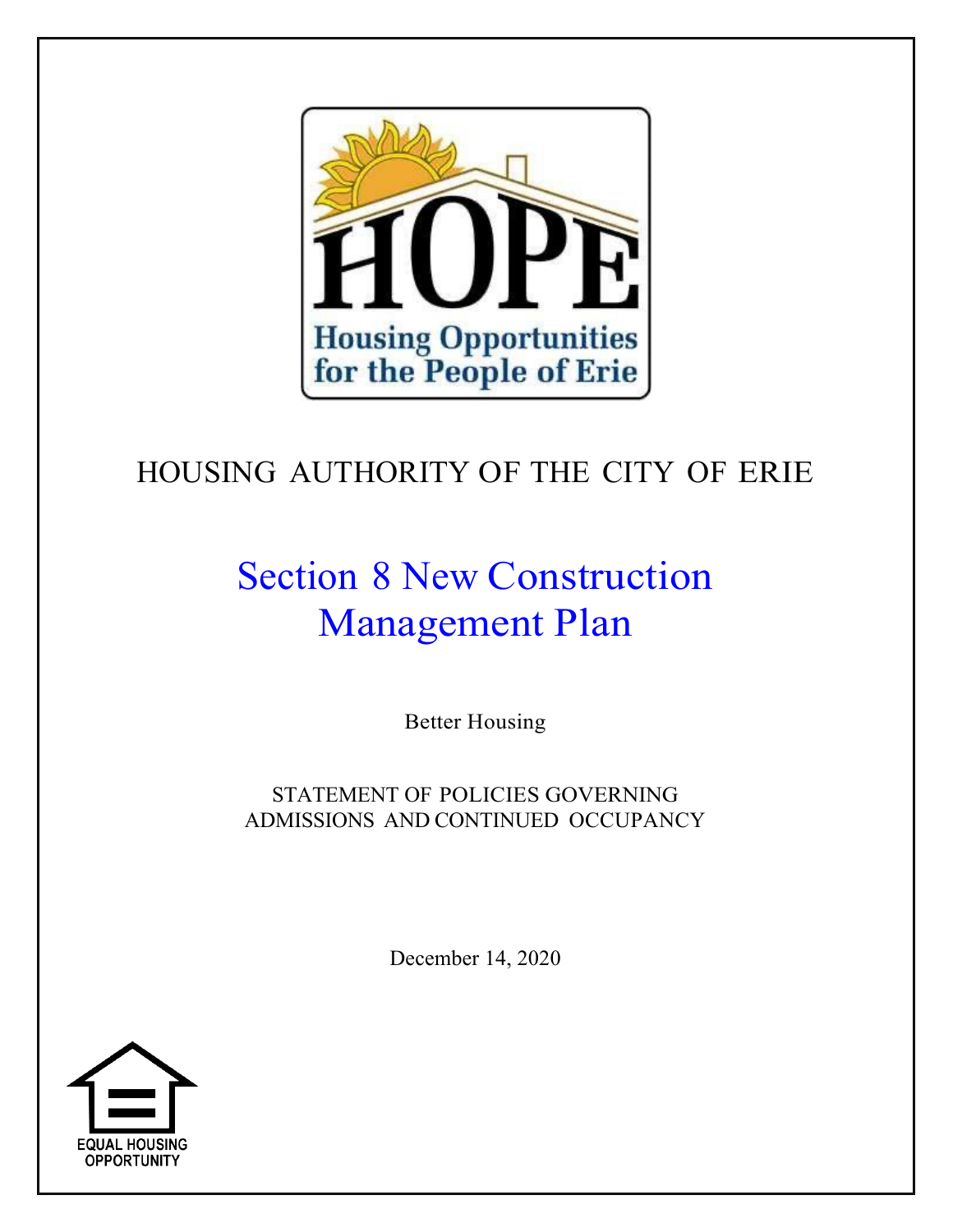# TABLE OF CONTENTS

# Chapter

| 1. PROGRAM APPROACH AND OBJECTIVES                                 | $1 - 1$  |
|--------------------------------------------------------------------|----------|
| a. PURPOSE OF THE ADMISSIONS AND OCUPANCY POLICY                   | $1 - 1$  |
| b. OVERALL PROGRAM OBJECTIVES                                      | $1 - 1$  |
| c. MARKETING/OUTREACH                                              | $1 - 1$  |
| d. UNIT INSPECTIONS                                                | $1 - 2$  |
| e. NOTIFICATION OF CHANGES                                         | $1 - 3$  |
| f. EQUAL OPPORTUNITY REQUIREMENTS                                  | $1 - 3$  |
| 2. ELIGIBILITY AND ADMISSION                                       | $2 - 1$  |
| a. ELIGIBILITY FOR ADMISSION                                       | $2 - 1$  |
| b. WAITING LIST MANAGEMENT                                         | $2 - 4$  |
| c. PROCESSING APPLICATIONS FOR ADMISSION                           | $2 - 6$  |
| 3. VERIFICATION PROCESS                                            | $3-1$    |
| a. ITEMS REQUIRING VERIFICATION                                    | $3 - 1$  |
| b. VERIFICATION POLICY                                             | $3 - 1$  |
| c. INCOME, ASSETS, & INCOME ALLOWANCES/EXCLUSIONS                  | $3 - 4$  |
| d. TOTAL TENANT PAYMENT AND MINIMUM RENT                           | $3 - 5$  |
| e. SCREENING/SUITABILITY FOR ADMISSION AND CONTINUED OCCUPANCY 3-6 |          |
| f. SELECTION                                                       | $3 - 10$ |
| g. PREFERENCES                                                     | $3 - 12$ |
| h. SPECIAL ADMISSIONS (NON-WAITING LIST SELECTION)                 | $3 - 12$ |
| i. BEDROOM OCCUPANCY STANDARDS                                     | $3 - 13$ |
| j. LEASING OF DWELLING UNITS                                       | $3 - 13$ |
| 4. TENANT SELECTION AND ASSIGNMENT PLAN                            | $4 - 1$  |
| a. ORGANIZATION OF THE WAITING LIST                                | $4 - 1$  |
| b. METHOD OF APPLICANT SELECTION AND ASSIGNMENT                    | $4 - 1$  |
| c. TRANSFERS                                                       | $4 - 1$  |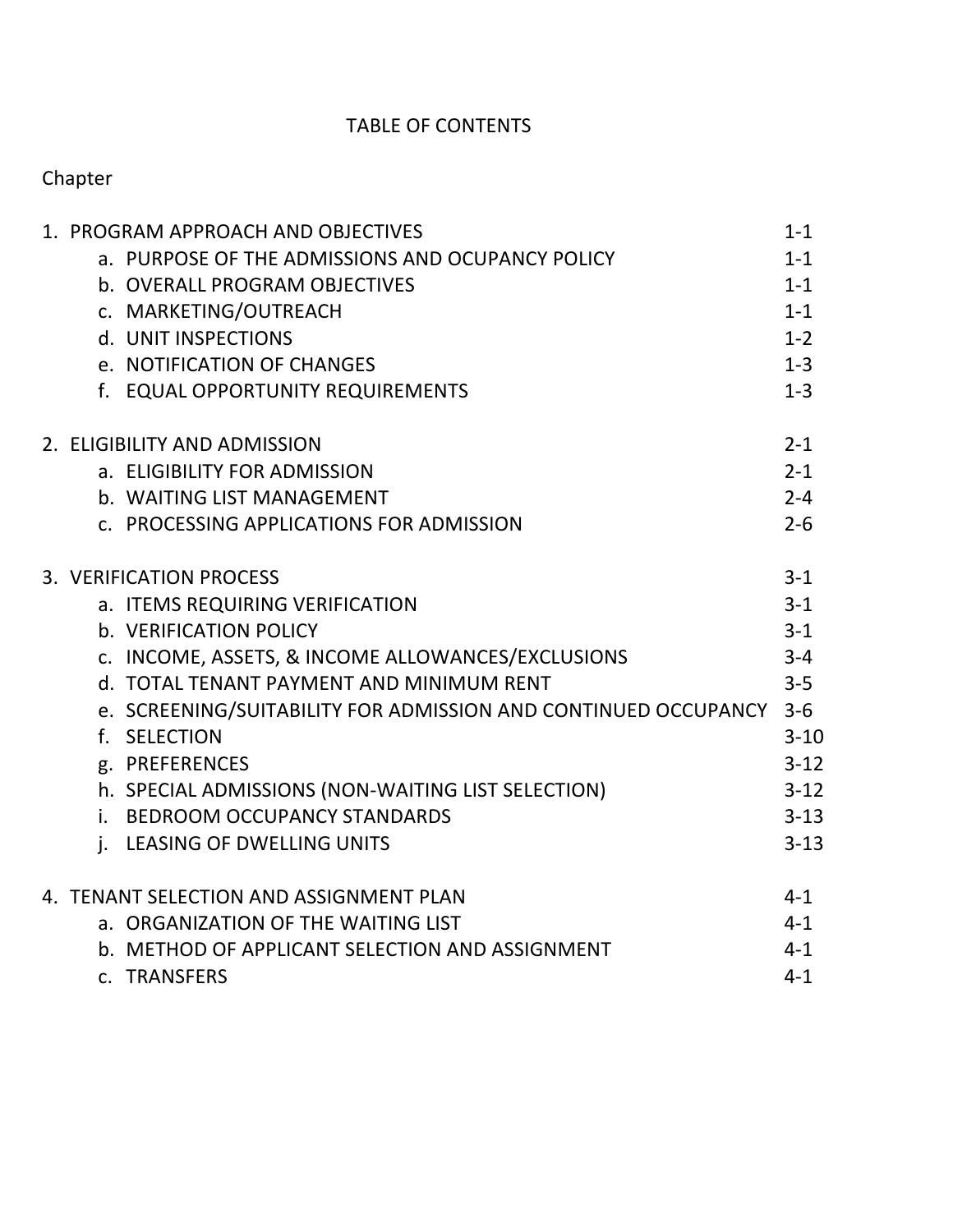| 5. ELIGIBILITY FOR CONTINUED OCCUPANCY/REEXAMINATIONS | $5 - 1$  |
|-------------------------------------------------------|----------|
| a. ELIGIBILITY FOR CONTINUED OCCUPANCY                | $5 - 1$  |
| b. REEXAMINATIONS                                     | $5-1$    |
| c. REPORTING REQUIREMENTS                             | $5 - 1$  |
| d. REPORTING EXCEPTIONS                               | $5 - 2$  |
| e. ZERO INCOME                                        | $5 - 2$  |
| f. ANNUAL REEXAMINATION                               | $5 - 2$  |
| 6. INTERIM ADJUSTMENTS OF RENT                        | $6 - 1$  |
| a. RENT DECREASES AND ADJUSTMENTS                     | $6 - 1$  |
| b. IMMEDIATE REPORTING REQUIREMENT                    | $6 - 2$  |
| c. INCORRECT REPORTING                                | $6 - 2$  |
| d. EFFECTIVE DATE OF ADJUSTMENTS                      | $6 - 2$  |
| 7. SPECIAL FAMILY CIRCUMSTANCES                       | $7 - 1$  |
| a. FAMILY BREAKUP                                     | $7 - 1$  |
| b. REMAINING MEMBER OF THE FAMILY                     | $7 - 1$  |
| c. DISAPPROVAL OF LIVE-IN AIDE                        | $7 - 1$  |
| d. VAWA                                               | $7-2$    |
| 8. EXCLUSIONS TO HOUSEHOLD                            | $8 - 1$  |
| a. GENERAL POLICY                                     | $8 - 1$  |
| b. ABSENT FAMILY/FAMILY MEMBER                        | $8 - 1$  |
| c. TEMPORARILY ABSENT FAMILY MEMBERS' INCOME          | $8 - 1$  |
| d. OTHER ABSENT FAMILY MEMBERS                        | $8 - 1$  |
| 9. LEASE TERMINATION PROCEDURE                        | $9 - 1$  |
| a. NOTICE REQUIREMENTS                                | $9 - 1$  |
| b. RECORD KEEPING REQUIREMENTS                        | $9 - 1$  |
| <b>10.REPAYMENT AGREEMENTS</b>                        | $10-1$   |
| a. UNREPORTED OR MISREPORTED INCOME                   | $10 - 1$ |
| b. OTHER AMOUNTS OWED THE HACE                        | $10 - 1$ |
| c. REPAYMENT AGREEMENT POLICY                         | $10 - 1$ |
| d. PROSECUTION FOR FRAUD                              | $10-2$   |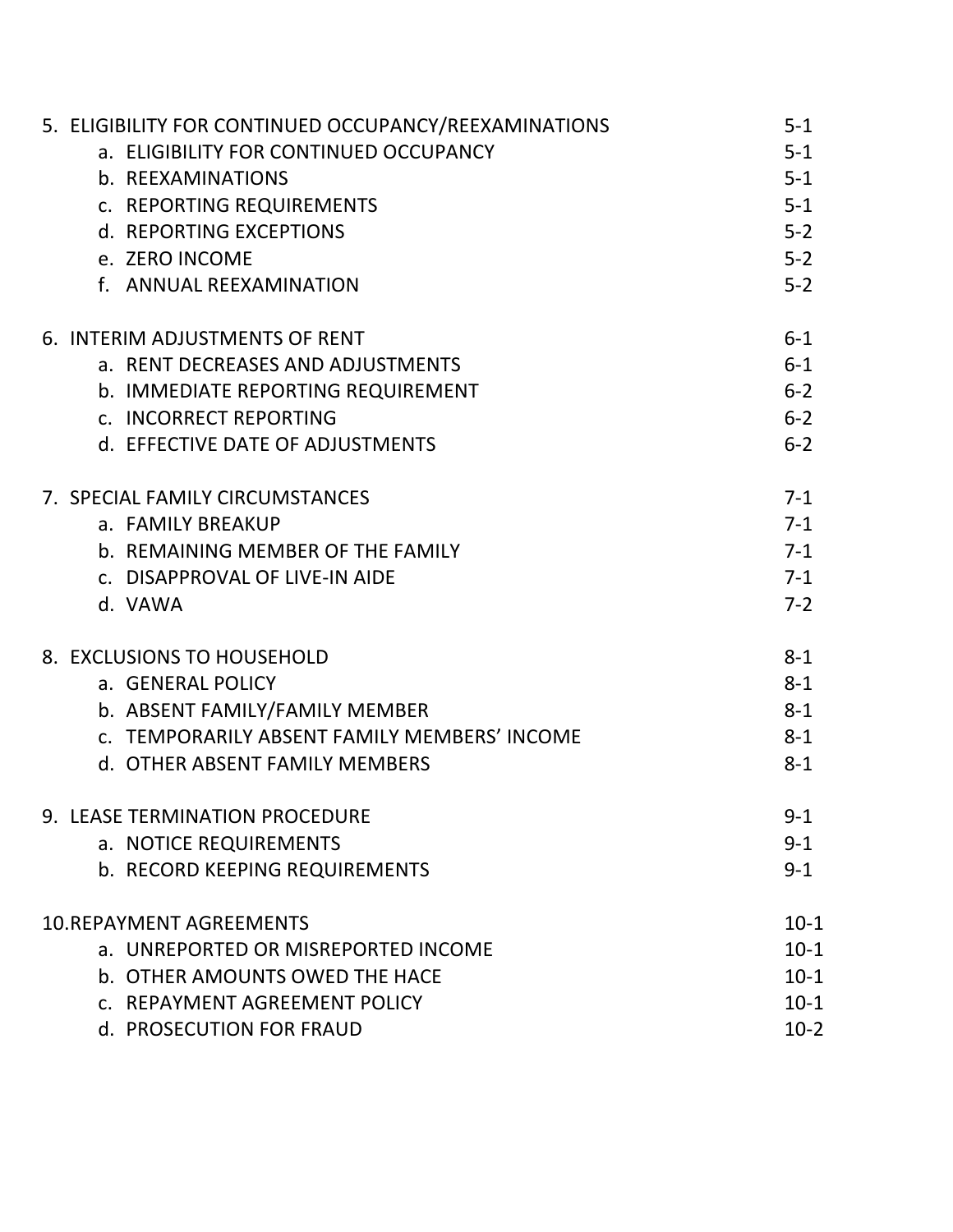# HOUSING AUTHORITY OF THE CITY OF ERIE

# SECTION 8 NEW CONSTRUCTION MANAGEMENT PLAN **STATEMENT OF POLICIESGOVERNINGADMISSIONAND CONTINUED OCCUPANCY**

| <b>Effective Date</b> |  |
|-----------------------|--|
|                       |  |

Board Approved \_\_\_\_\_\_\_\_\_\_\_\_\_\_\_\_\_\_\_\_\_\_\_

HUD Submittal \_\_\_\_\_\_\_\_\_\_\_\_\_\_\_\_\_\_\_\_\_\_\_\_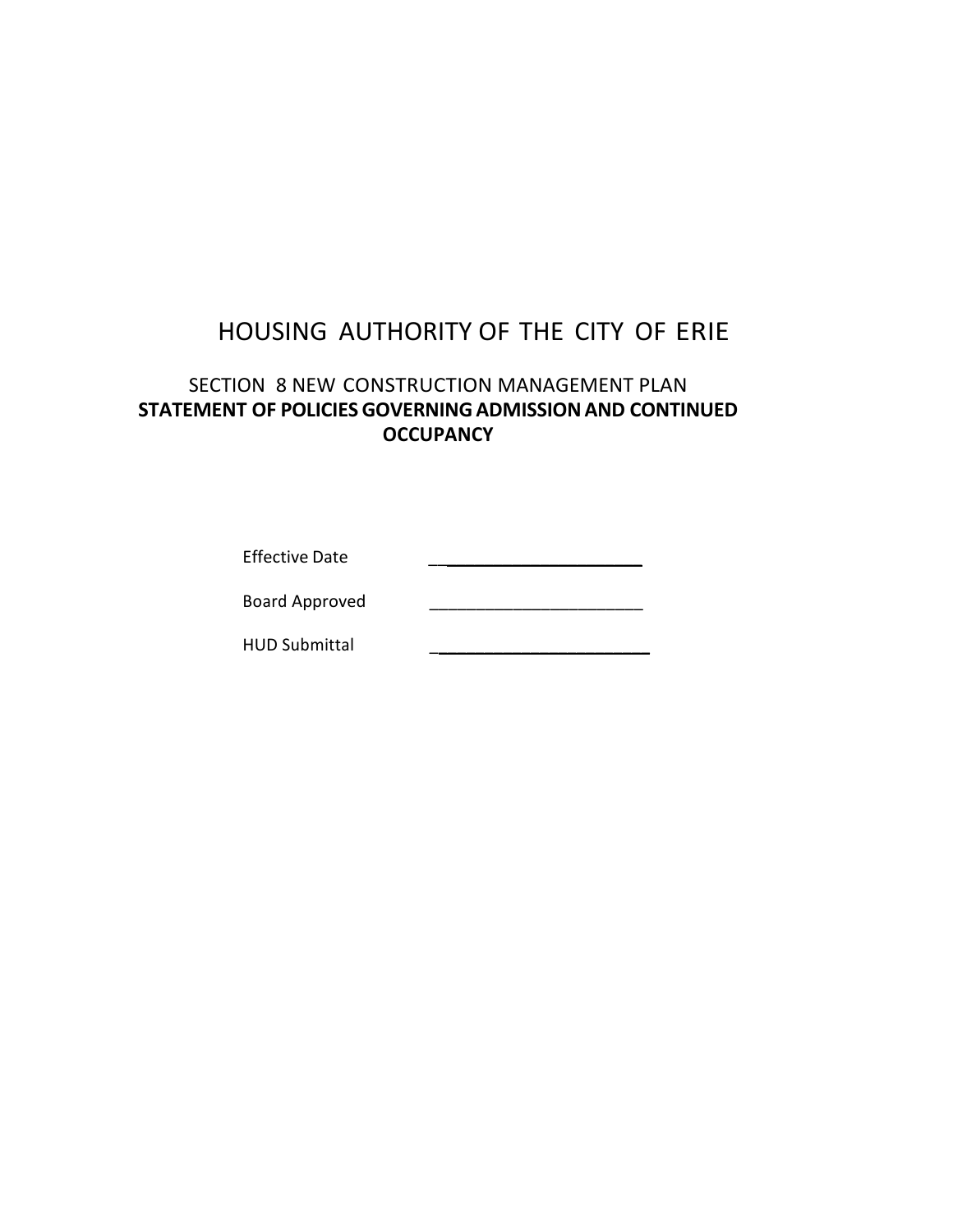# STATEMENT OF POLICIES GOVERNINGADMISSION TOAND CONTINUED OCCUPANCY OF HUD HOUSING OWNED AND OPERATED BY

## THE HOUSING AUTHORITY OF THE CITY OF ERIE

## **1. PROGRAM APPROACH AND OBJECTIVES**

#### A. PURPOSE OF THE ADMISSIONS AND OCCUPANCY POLICY

This Section 8 New Construction Management Plan ("Plan") establishes the Housing Authority of the City of Erie's ("HACE" or "Authority") discretionary policies and procedures that will be used in the administration of the Section 8 New Construction Program in accordance with U. S. Department of Housing and Urban Development ("HUD") requirements. The approach to program functions contained in this Plan are applicable to admission and continued occupancy in Better Housing Apartments (52 unit development) as part of the Section 8 New Construction program.

This Section 8 New Construction Management Plan complies with the provisions found in applicable sections of the Code of Federal Regulations, HUD Notices and Handbooks and Farmers Home Administration publications.

Additional requirements can be found in HACE Public Housing Agency Plan. Pet ownership by families residing in properties owned by the Authority is regulated by the HACE's Pet Policy.

#### B. OVERALL PROGRAM OBJECTIVES

The overall objectives for the Housing Authority of the City of Erie Section 8 New Construction program are intended to achieve the following:

- Provide decent, safe and sanitary housing at affordable cost to very low-income families; and
- Assure compliance with HUD regulations, Equal Housing Opportunity requirements, and HACE's policies.

#### C. MARKETING/OUTREACH

HACE will conduct outreach in an effort to obtain and maintain a well-balanced application pool. Outreach efforts will take into consideration the level of vacancy at Better Housing Apartments, unit availability through turnover, and waiting list characteristics. HACE will periodically assess these factors in order to determine the need and scope of the marketing effort.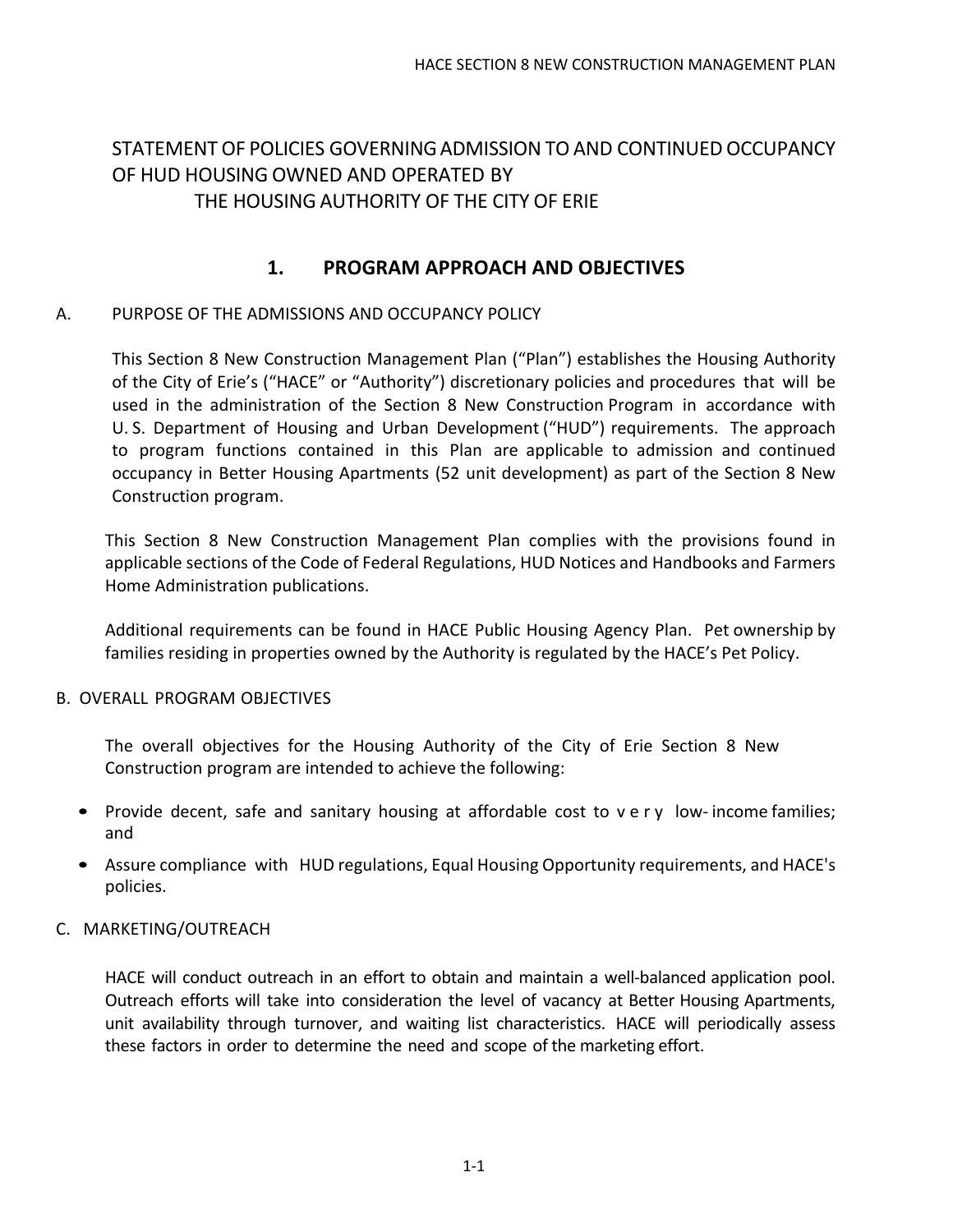HACE will continue to publicize and disseminate information concerning the availability of housing assistance for very low-income families. However, when the waiting list indicates a need for additional applicants, HACE will make known, through publication in newspapers of general circulation, minority media, and all other suitable means, the availability of housing assistance for low-income families, unless application taking has been suspended according HUD regulations.

Marketing efforts will be designed to attract applicants from appropriate segments of the very-low, and extremely-low-income populations. HACE will use its marketing program to achieve a more representative income mix of very low and extremely low-income families among those on the waiting list at Better Housing Apartments as required by federal law.

#### D. UNIT INSPECTIONS

In accordance with the lease, unit inspections are required at three times: prior to move- in, upon move-out, and at least once annually. Inspections are conducted to assure compliance with applicable HUD standards and will be administered in accordance with the following:

- 1. Pre-Occupancy Inspections (Move-in):
	- a. HACE and the tenant or his/her representative will inspect the dwelling unit prior to occupancy by the tenant. HACE will provide the tenant with a copy of the inspection form showing the condition of the premises, interior and exterior as applicable, and any equipment provided with the unit.
		- b. The inspection form shall be signed by a HACE staff member and tenant and a copy of the form will be retained in the tenant's record. Any deficiencies noted on the inspection form will be corrected by HACE before the tenant moves in, and at no charge to the tenant.
- 2. Annual Inspections:
	- a. HACE will inspect all units at least annually. More frequent inspections will be conducted as required by unit conditions. Tenants will be notified as to the date and time of inspection in accordance with the lease.
	- b. In addition to the HUD-required standards, annual inspections may evaluate: housekeeping conditions against lease standards, safety conditions, tenant care of the dwelling unit, and compliance with other obligations under the lease. As such, the tenant will be informed of deficiencies and notified of any action required by the tenant or HACE to correct deficiencies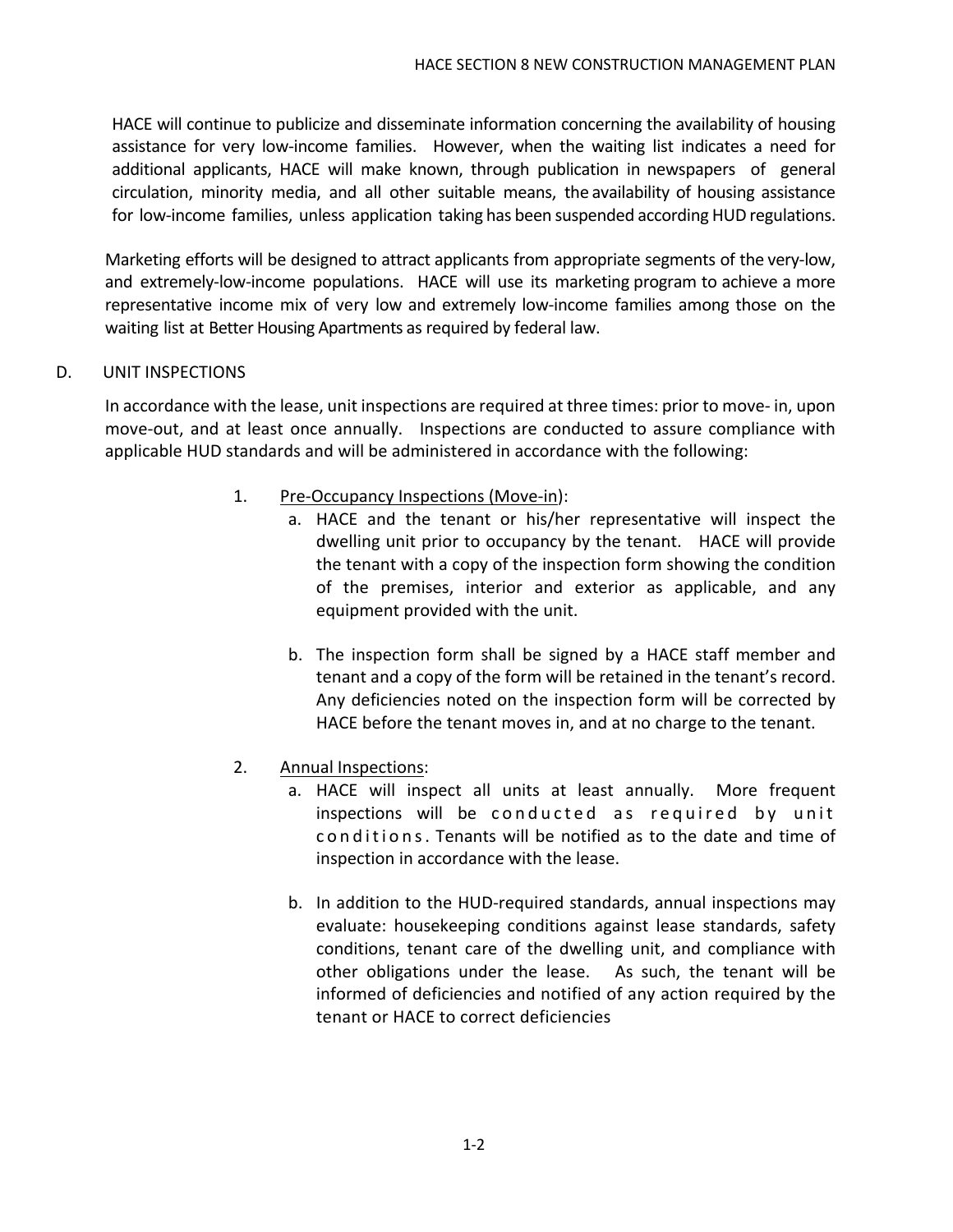- c. Where tenant action is required, reinsertions will be conducted as required.
- 3. Termination Inspection (Move-out):
	- a. HACE will inspect the unit at the time the tenant vacates the unit and provide the tenant with a written statement of the charges, if any, for which the tenant is responsible. The tenant and/or a representative may join in such inspection, unless the tenant vacates without notice to HACE.

#### E. NOTIFICATION OF CHANGES

Schedules of special charges for services, repairs, and rules and regulations which are required to be incorporated in the lease by reference shall be publicly posted in a conspicuous manner in the management office, and shall be furnished to applicants and tenants on request. Such schedules, rules and regulations may be modified from time to time, provided that at least thirty days' written notice is given to each affected tenant setting forth the proposed modification, the reasons therefore, and providing the tenant an opportunity to present written comments which shall be taken into consideration prior to the proposed modifications becoming effective. A copy of such notice shall be:

- 1. Delivered directly or sent by first class mail to each tenant; or
- 2. Posted in at least three conspicuous places within each community in which the affected dwelling units are located, as well as in a conspicuous place at the management office, if any, or if none, a similar central business location within the community.

#### F. EQUAL OPPORTUNITY REQUIREMENTS

HACE complies with all applicable federal, state and local nondiscrimination and equal opportunity laws including the Fair Housing Act; Title VI of the Civil Rights Act of 1964; the Age Discrimination Act of 1975; Executive Order 11063; Section 504 of the Rehabilitation Act of 1973; Title II of the Americans with Disabilities Act; and HUD's Equal Access Rule Notice H 2015-2016.

The Section 8 New Construction program requires compliance with all equal opportunity requirements imposed by contract or federal law, including the authorities cited at 24 CFR §5.105(a) and Title II of the Americans with Disabilities Act, 42 U.S.C. 12101, et. seq.

HACE prohibits discrimination based on race, color, religion, sex, age, national origin, disability, or familial status and provides housing without regard to perceived sexual orientation, gender identity, or marital status.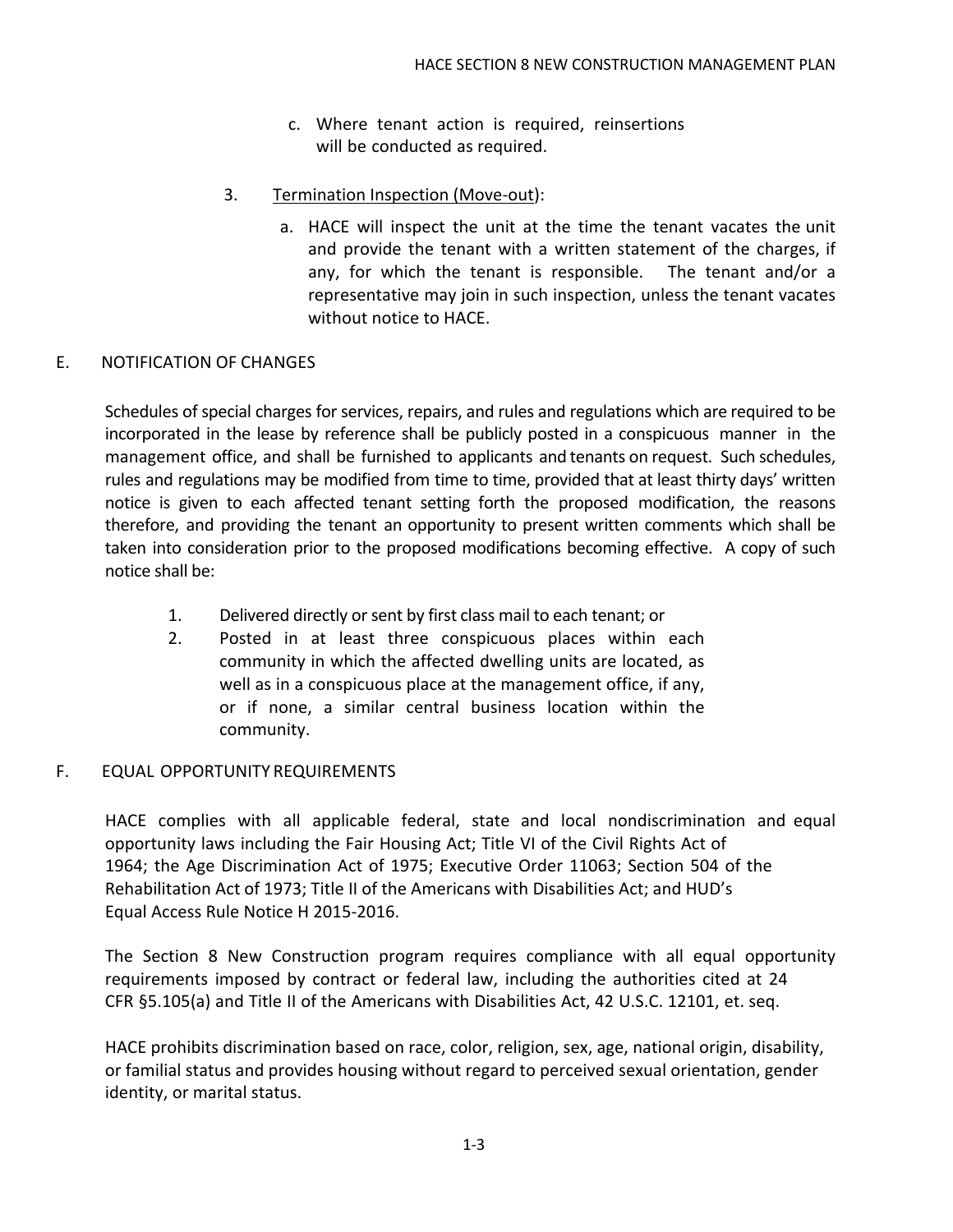HACE's administrative office is accessible to persons with physical disabilities. The main telephone number of HACE is (814) 452-2425. Hearing impaired individuals may contact the Authority at the TTD/TDY telephone number of (814) 455-1797.

#### Special Needs Procedures:

HACE will make every effort to reasonably accommodate persons with documented special needs as mandated by the Americans with Disabilities Act, 42 U.S.C. 12101 et seq. These efforts will be made for all persons with which HACE conducts business including both applicants and tenants\*. Additional actions which may be taken are:

- 1. Additional telephone calls to accommodate the special needs.
- 2. The use of a TTD/TDY telephone number.
- 3. The use of sign language, if required.
- 4. Scheduling additional appointments.

Should a second appointment be scheduled with consent of the family and it is not attended by family or adult representative without cancellation, HACE shall consider such action as a missed appointment, subject to the requirements of applicant or tenant appointments stated in this Plan.

- 5. Contacting a family member, case worker or other person who assists the family.
- 6. Any other necessary means which will reasonably accommodate the individual.
- 7. Home visits.

If at any time a family is uncooperative with HACE's efforts with respect to reasonable accommodation, HACE will take action in accordance with the regular operating policies and procedures of HACE including those contained within this Plan.

\*Documented Special Need - a signed statement from a qualified professional or social service agency deemed acceptable to HACE indicating a special need.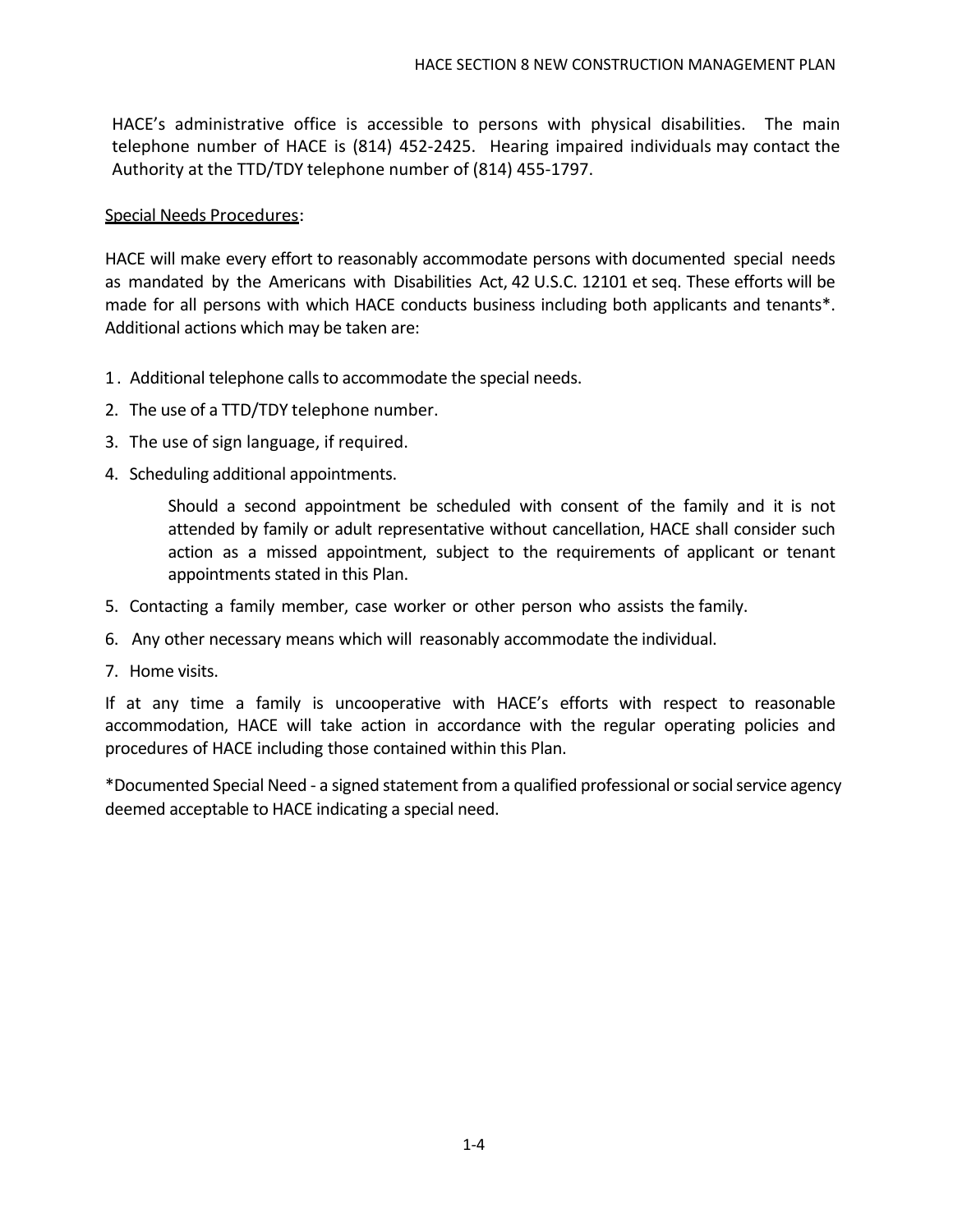## **2. ELIGIBILITY AND ADMISSION**

#### A. ELIGIBILITY FOR ADMISSION

#### 1. Eligibility Criteria

To be eligible for admission for participation, an applicant must meet the criteria for eligibility determination as established by HUD, as well as any additional criteria established by HACE.

HUD has established the following factors for eligibility:

- Family Composition
- Income Limits
- Citizenship and eligible non-citizen status
- Admission criteria relevant to prior history in any HUD-assisted programs
- Criminal History

#### 2. Factors for Determining Eligibility

The family's eligibility for placement on the waiting list will be based on the following factors and will not be verified until selection from the applicant pool for housing assistance is made. A family is defined as a group of persons:

Regularly living together, related by blood, marriage, adoption, guardianship, evidencing a stable relationship, operation of law; or an elderly family, single person, or a displaced person.

#### Independent Students:

Eligibility shall not be provided to any individual who is enrolled as either a part-time or full-time student at an institution of higher education or for the purpose of obtaining a degree, certificate, or other program leading to a recognized educational credential unless one or more of the following exemptions exists:

- Is 24 years of age or older;
- Is married;
- Is a veteran of the United States Military;
- Has a dependent child;
- Is a person with disabilities, as such term defined in  $3(b)(3)(E)$  of the United States housing Act of 1937 (42 U. S. C. 1437a(b)(3)(E)) and was receiving Section 8 assistance as of November 30, 2005;
- Is living with his/her parents who are receiving Section 8 assistance;
- Is individually eligible to receive Section 8 assistance and has parents (the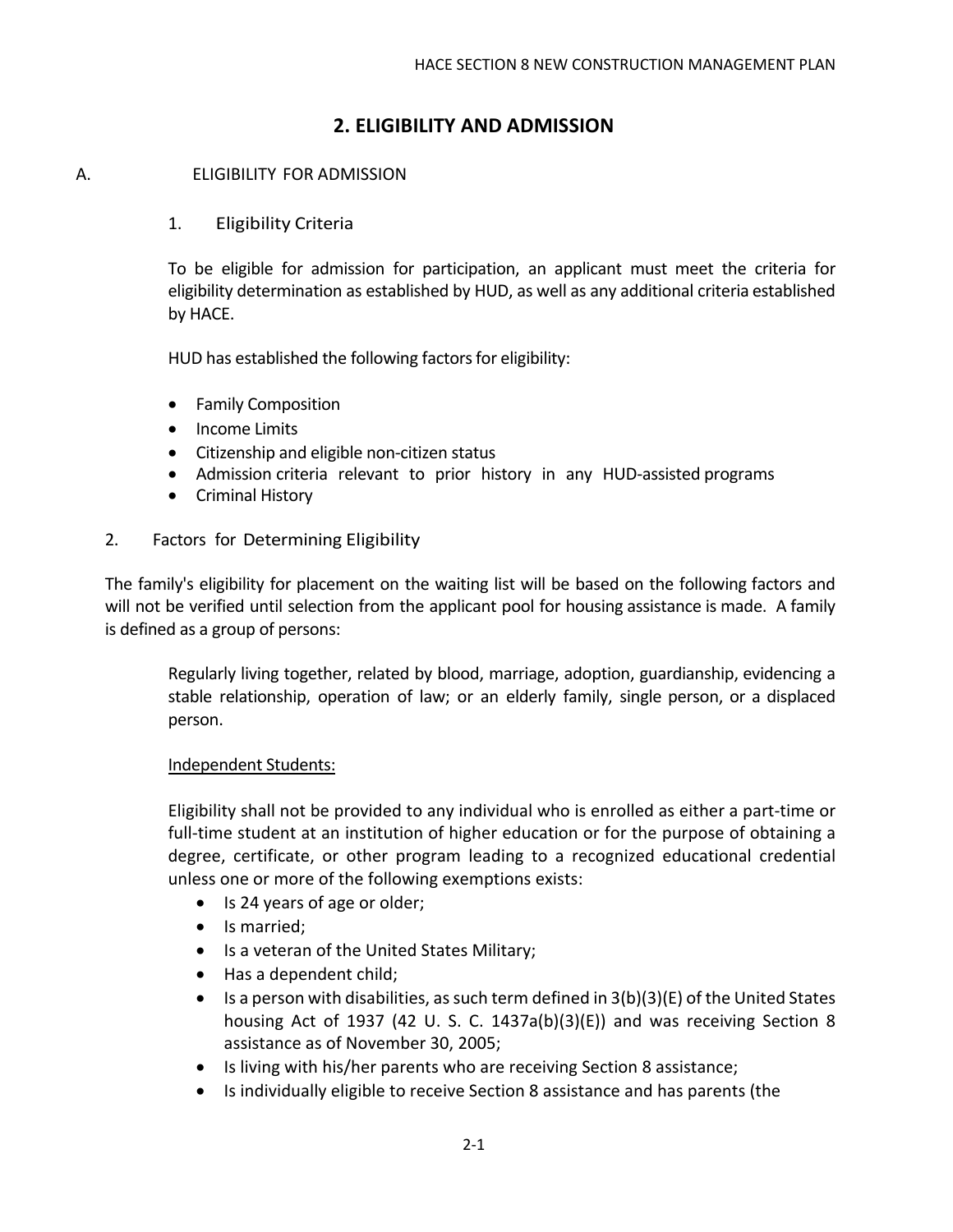parents individually or jointly) are income eligible to receive Section 8 assistance;

For a student to be eligible independent of his/her parents, where the income of the parent is not relevant, the student must demonstrate the absence of, or his/her independence from parents. Management will use the following in determining a student's independence from parents: The student must meet all (1-4 below) of the following criteria to be eligible for Section 8 assistance. The student must:

- 1. Be at least 18 years of age or older (legal contract age under Pennsylvania State Law).
- 2. Have established a household separate from parents or legal guardians for at least one year prior to application for occupancy, OR, meet the U. S. Department of Education's definition of an independent student. In the Federal Register (Vol. 81, No. 183) published September 21, 2016, HUD reclassified the definition of independent student to include vulnerable youth and to align with the U. S. Department of Education's definition as follows:
	- a. The individual is 24 years of age or older by December 31 of the award year;
	- b. The individual is an orphan, in foster care, or a ward of the court or was an orphan, in foster care, or a ward of the court at any time the individual was13 years of age or older;
	- c. The individual is, or was immediately prior to attaining the age of majority, an emancipated minor or in legal guardianship as determined by a court of competent jurisdiction in the State of legal residence;
	- d. The individual is a veteran of the Armed Forces of the United States (as defined in subsection  $(c)(1)$  of HEA) or is currently serving on active duty in the Armed Forces for other than training purposes;
	- e. The individual is a graduate or professional student;
	- f. The individual is a married individual;
	- g. The individual has legal dependents other than a spouse;
	- h. The individual has been verified during the school year in which the application is submitted as either an unaccompanied youth who is a homeless child or youth (as such terms are defined in section 725 of the McKinney-Vento Homeless Assistance Act) (42 U. S. C. 11431 et esq.), or as unaccompanied, at risk of homelessness, and self-supporting by selected agencies or personnel as noted in Federal Register/Vol. 81, No. 183 / September 21, 2016;
	- i. The individual is a student for whom a financial aid administrator makes a documented determination of independence by reason of other unusual circumstances;
- 3. Not be claimed as a dependent by parents or legal guardians pursuant to IRS regulations;
- 4. Obtain a certification of the amount of financial assistance that will be provided by parents, signed by the individual providing the support. This certification is required even if no assistance will be provided.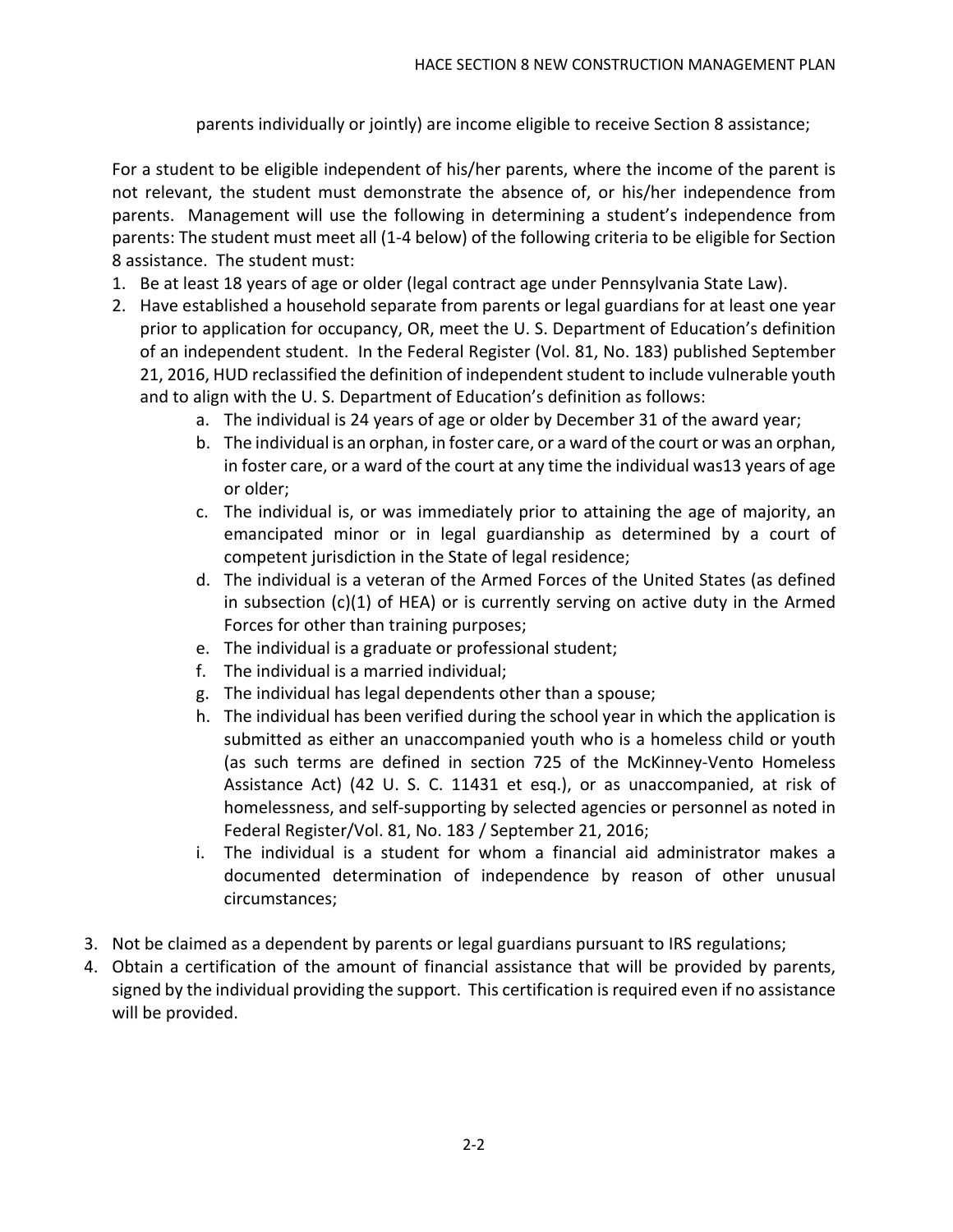In addition to move-in, management will also determine a student's eligibility for Section 8 assistance at annual recertification, initial certification, and at the time of interim recertification if one of the family composition changes reported is that a household member is enrolled as a student.

Any financial assistance a student receives (1) under the Higher Education Act of 1965, (2) from private sources, or (3) from an institution of higher education that is in excess of amounts received for tuition, is included in the annual income, except if the student is over the age of 23 with dependent children or if the student is living with his/her parents who are receiving Section 8 assistance.

If an eligible student is a member of an existing household receiving Section 8 assistance, the assistance for the household will not be prorated, but will be terminated.

#### Live-in Aide:

In addition to family members, a live-in aide may be considered to be part of the household for the care and well being of one or more elderly persons or persons with disabilities in accordance with 24 CFR §5.403. At any time HACE will refuse to approve a person as a live-in aide, or withdraw such approval, if:

- The person commits fraud, bribery, or any other corrupt or criminal act in connection with any federal housing program;
- The person commits drug-related criminal activity or violent criminal activity;
- Adequate sleeping space, as defined by the Subsidy Standards stated in chapter 3 of this Plan, is not available for the live-in aide.

HACE will require that the live-in aide sign a certification as to his/her intent in providing necessary supportive services for the family member(s).

#### 3. Income Limits

Applicants must qualify for admission to the Section 8 New Construction program based upon total annual income for all members of the household family. Eligibility is determined using the following income categories: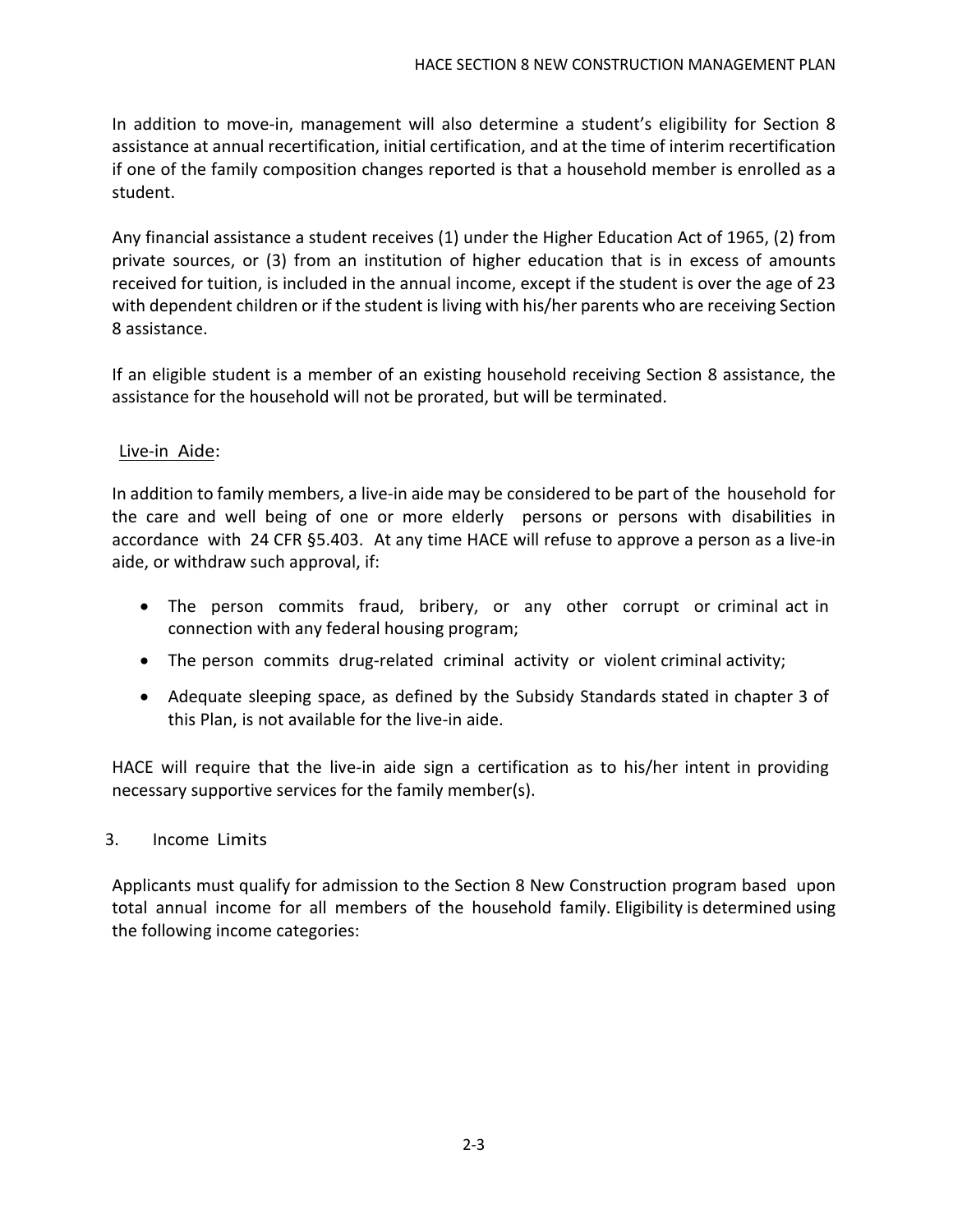a. Extremely-low-income families (Income Targeting requirement)

Families whose incomes, at the time of admission do not exceed 30% of the area median income. Forty percent (40%) of all new admissions to the Section 8 New Construction program will be in this category.

b. Very-low-income families

Families whose incomes, at the time of admission, do not exceed the very-lowincome limits established by HUD, but are greater than the extremely-low-income limit.

#### B. WAITING LIST MANAGEMENT

#### 1. Waiting List Maintenance

The Section 8 New Construction program of HACE maintains a separate waiting list from its Section 8 Housing Choice Voucher and Low-Income Public Housing programs. However, applicants can choose to apply for any or all HACE programs. Each application is positioned on the waiting list based upon information submitted by the applicant, date and time of application, unit size and development as defined in this Plan.

Applicants must inform HACE of any changes of information listed on the application (e.g., address, income, or family composition). Failure to notify HACE of such changes may result in the applicant's removal from the waiting list. At minimum, the waiting list will contain the following applicant information:

- a. Applicant name;
- b. Family unit size (based upon occupancy standards);
- c. Date and time of application
- d. Indicator for extremely low income applicants.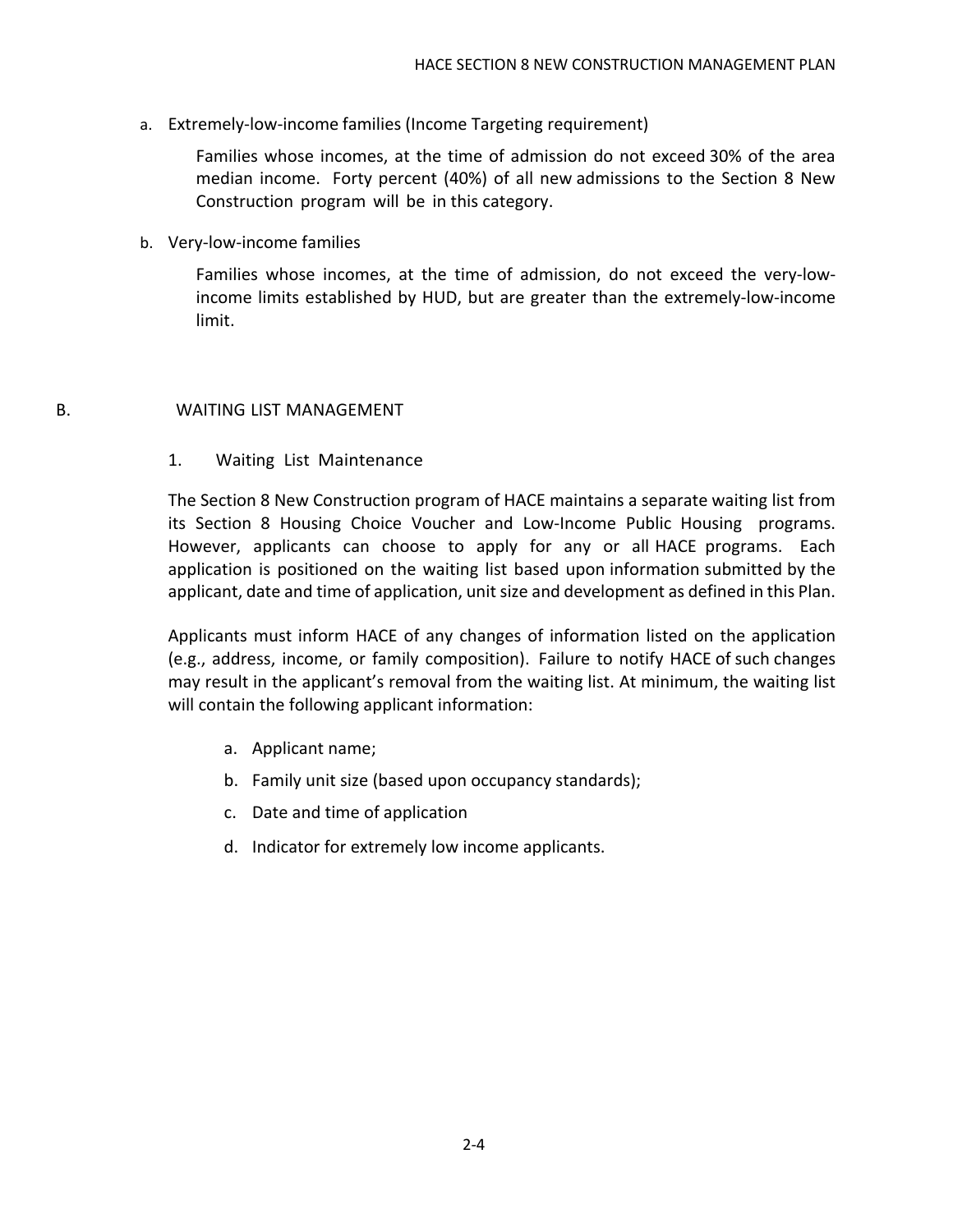#### 2. Opening and Closing Waiting List

In order to maintain a balanced application pool, HACE, at its discretion, may restrict application taking and close waiting lists in whole or in part. HACE will also purge the waiting list by removing names of those who are no longer interested in or no longer qualify for housing. If HACE has too many applications, (if the waiting list is expected to exceed one year) it may elect to: (a) close the waiting list completely; (b) close the list during certain times of the year; or (c) restrict intake by size and type of dwelling unit.

Decisions about the waiting list will be based on the number of applications available for a particular size and type of unit; and the ability of HACE to house an applicant in an appropriate unit within a reasonable period of time. Closing the waiting list, restricting intake, or opening the waiting list will be publicly announced.

During the period when the waiting list is closed, HACE will not maintain a list of individuals who wish to be notified when the waiting list is reopened.

3. Removal of Applicants from the Waiting List

HACE will not remove an applicant's name from the waiting list unless:

- a. The applicant requests in writing that his/her name be removed;
- b. The applicant has failed to advise HACE of his/her continued interest in Better Housing Apartments. HACE requires applicants to notify the Authority annually of any change in family status or change in mailing address;
- c. HACE has made reasonable efforts to contact the applicant to determine continued interest but has been unsuccessful. Correspondence mailed to the latest address will constitute documentation of reasonable effort to contact the applicant;
- d. HACE notified the applicant of its intention to remove the applicant's name because the applicant no longer qualifies for the Better Housing Apartments Section 8 New Construction program;
- e. HACE has made reasonable efforts to contact the applicant to (i) schedule interviews necessary to complete the application process; or (ii) obtain information necessary to process the application, and the applicant has failed to respond;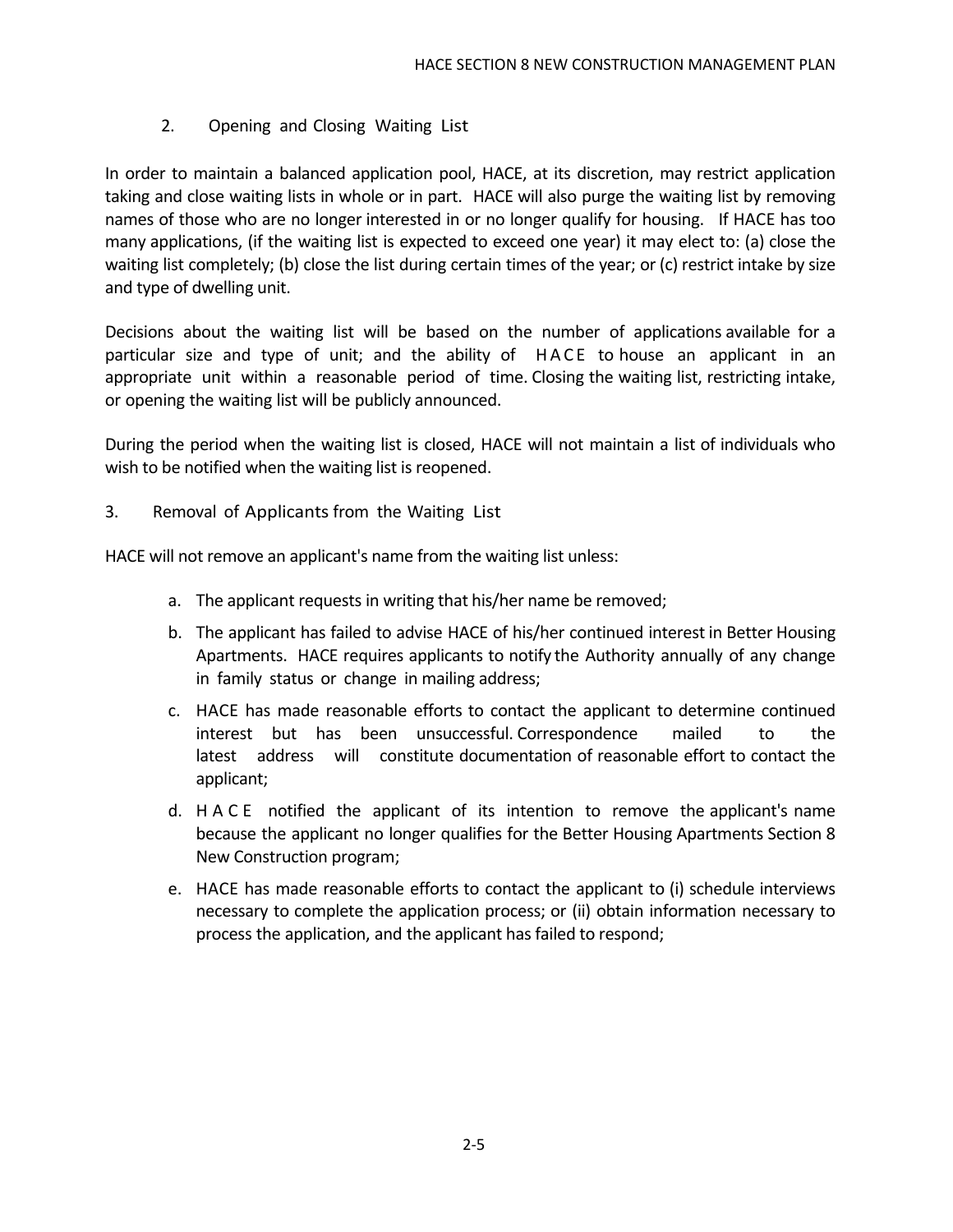- f . An applicant fails to keep a scheduled interview or fails to respond to HACE concerning information that is necessary to process the application. HACE will notify the applicant in writing that he/she has fourteen (14) calendar days within which to reschedule the interview or provide the needed information. If the applicant fails to respond within the prescribed time the application will be withdrawn from the waiting list; or
- g. The applicant fails to pay an outstanding balance owed to HACE or any other subsidized program within the time specified.

If an applicant's failure to respond to a request for information or update was caused by his/her disability, HACE will provide reasonable accommodation to give him/her an opportunity to respond.

#### C. PROCESSING APPLICATIONS FOR ADMISSION

1. Applications

The policy of HACE is to treat all applicants in a fair and consistent manner. All families who are interested in applying for any of HACE's programs must complete an application when the waiting list is open. HACE maintains a site-based waiting list for its Section 8 New Construction development, the Better Housing Apartments. HACE will make special accommodations to assist applicants who have a physical impairment to complete an application.

- a. An application consists of:
	- (1) Authority application form;
	- (2) Two forms of identification,

(3) Release of information Form HUD 9887/9887a and HACE's authorization for the release of information signed by head-of-household, spouse and all members of household 18 years and over;

(4) Completed asset form by head-of-household and by other members of household who may have assets of any form or amount;

- (5) Source of income for all members of household;
- (6) Check of criminal records;
- (7) Prior landlord reference;
- (8) Credit report;
- (9) Verification of disability status, if claimed;
- (10) Proof of citizenship or eligible immigration status pursuant to HUD regulations; and
- (11) Other information HACE may require for eligibility.
- b. An application must be completed and signed by the head of the household, spouse and all other adults.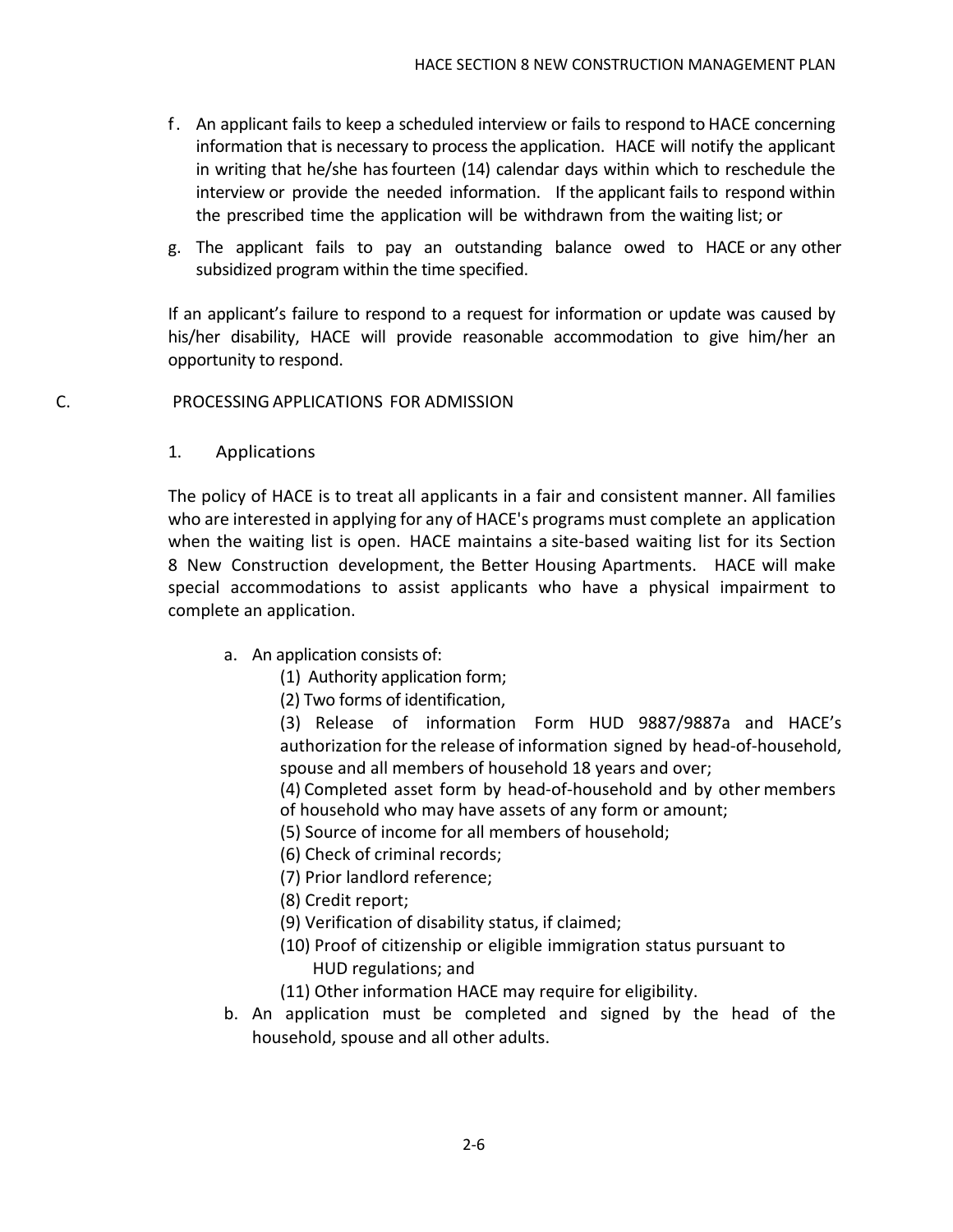Any family who has failed to pay an outstanding balance consisting of uncollected rent and/or miscellaneous charges owed to HACE or any other federally funded housing program will be issued an application but not placed on the waiting list until the outstanding balance is paid.

#### 2. Requirements to Apply

To participate in the Section 8 New Construction program, families must make application to HACE at the application office, 606 Holland Street, Erie, PA 16501, using the forms prescribed by HACE and HUD.

Applicants will be required to provide the following information:

- Annual Income
- Asset Information
- Family Composition
- Medical Expenses
- Verification of citizenship and/or eligible non-citizen status
- Verification of disability status
- Other information HACE may require to determine eligibility

Applicants who submit applications or related documents that are incomplete and/or unsigned will be considered to be ineligible for placement on the waiting list.

Applicants must inform HACE of any changes to information listed on the application (e.g., address, income, family composition). Failure to notify the HACE of such changes may result in the applicant's removal from the waiting list.

3. Requirement to Attend Scheduled Meeting

It is the responsibility of the applicant to attend the scheduled application interview. If the applicant cannot attend on the date scheduled by HACE, the applicant must notify HACE to reschedule the interview in advance and in accordance with HACE's notice requirements. If the applicant fails to reschedule or misses two (2) scheduled meetings, HACE has the right to reject the application and remove the family from the waiting list. Applicants will be notified in writing if the application is rejected for this reason. The applicant may file an appeal in accordance with HACE's Informal Hearing Procedures. If the applicant is removed from the waiting list because the applicant's failure to respond was due to a verified disability, HACE will reinstate the applicant to his/her former position on the waiting list.

All adult members must sign the Release of Information Form in order for the application to be considered complete.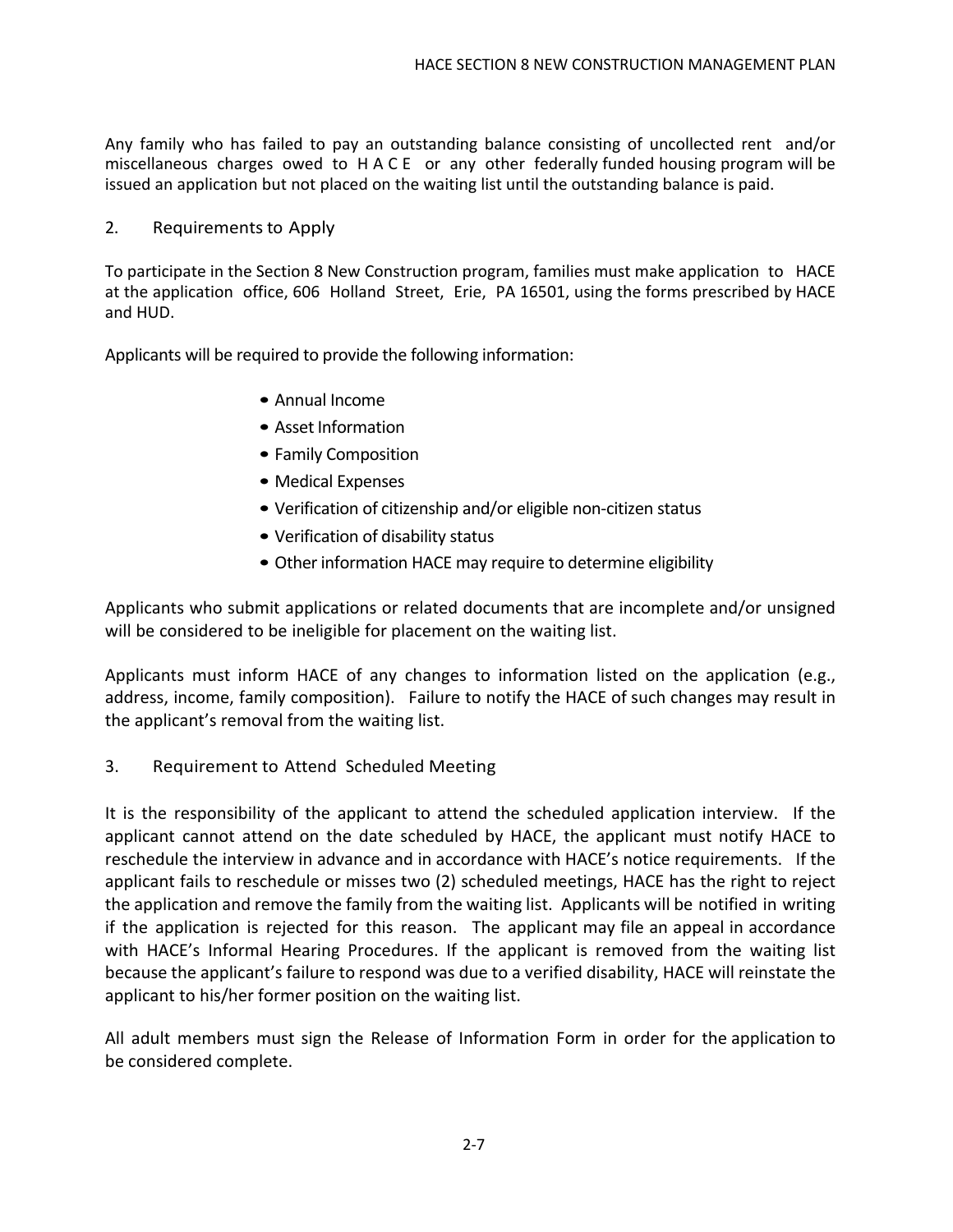If HACE determines at the interview that more information is needed, the applicant will be so advised, and the applicant will be required to provide the requested information within fourteen (14) calendar days.

If HACE does not receive a response to this request within the specified time, HACE will mail an ineligibility letter, and the applicant will be removed from the waiting list. The applicant may file an appeal in accordance with HACE Informal Hearing Procedures.

#### 4. Notification of Eligibility

Upon HACE's receipt of the initial application and the information contained therein, the applicant will be sent one of the following letters within thirty (30) calendar days:

- a. Applicants for whom HACE has verified eligibility will be sent correspondence indicating "You appear to qualify for housing and have been placed on the waiting list."
- b. Applicants who do not qualify will be sent a letter indicating "You" do not meet the eligibility criteria for admission at this time. Such applicants will be given (14) days to respond in writing and request an Informal Hearing to discuss the rejection of their claims. The Informal Hearing will be conducted in accordance with Handbook 4250.3.
- c. In the event the family is ineligible due to non-citizen status, HACE will notify the family in writing of ineligibility. The letter will inform them of their right to an Immigration and Naturalization Service (INS) appeal and/or PHA Informal Hearing.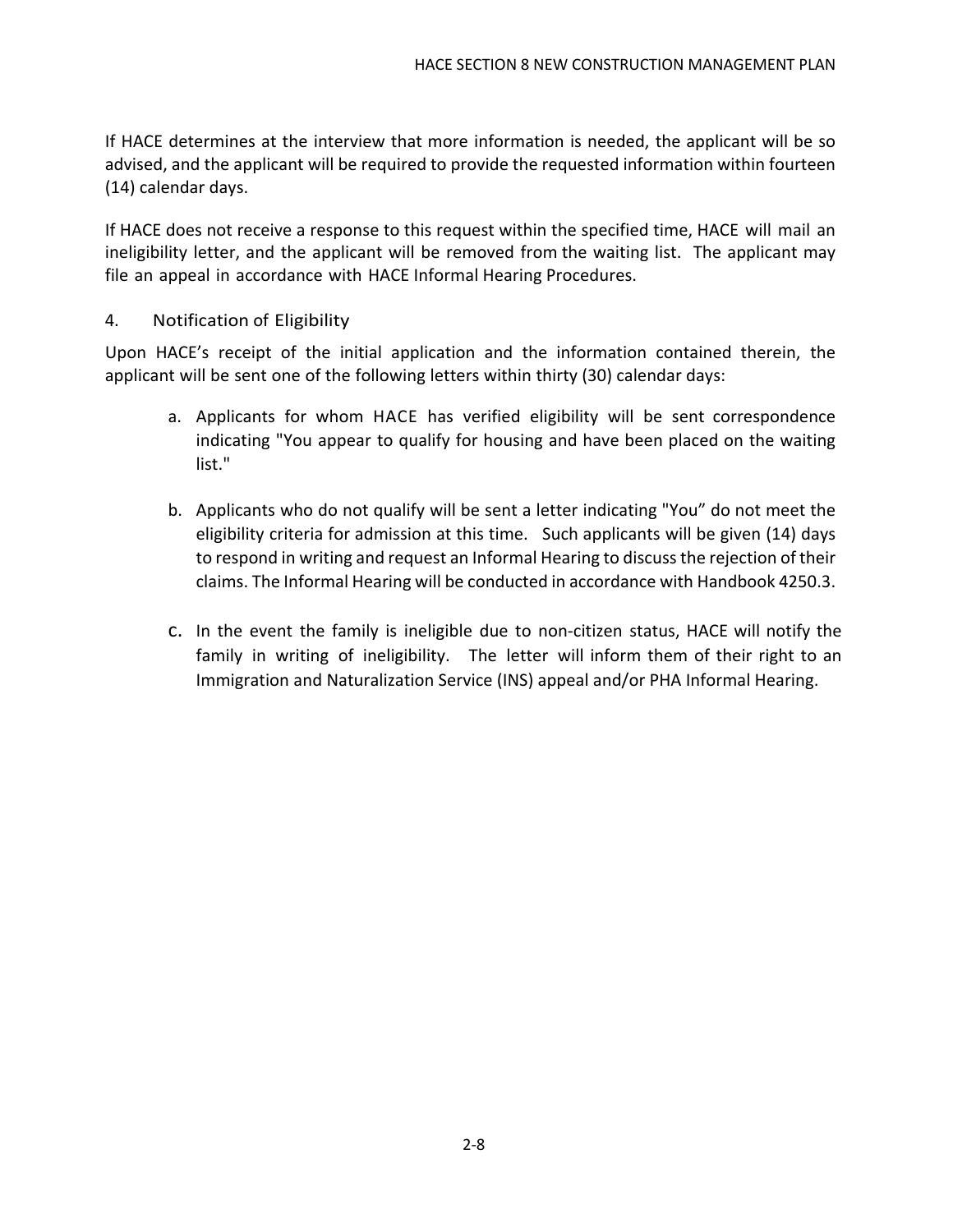# **3. VERIFICATION PROCESS**

- A. ITEMS REQUIRING VERIFICATION
	- ALL INCOME
	- CURRENT ASSETS
	- FAMILY COMPOSITION
	- TOTAL MEDICAL EXPENSES
	- HANDICAPPED ASSISTANCE EXPENSES
	- REQUEST BY FAMILY FOR VARIATION OF UNIT SIZE
	- **SOCIAL SECURITY NUMBER**
	- VERIFICATION OF CITIZENSHIP AND/OR ELIGIBLE NON-CITIZENSHIP STATUS
	- EIV EXISTING TENANT SEARCH STATING WHETHER OR NOT THE APPLICANT FAMILY IS RECEIVING HUD ASSISTANCE THROUGH ANOTHER PROGRAM AT ANOTHER LOCATION.

The EIV Existing Tenant Search will be used to verify whether or not an applicant is currently renting or has in the past rented through a HUD subsidized program.

If the applicant is a current tenant with another HUD subsidized program and meets eligibility criteria, HACE will use the EIV Existing Tenant Search to verify move-out and that the tenant's account with the previous property owner/public housing authority is in good standing prior to move-in.

If at the time of the EIV Existing Tenant Search, it is verified that the applicant is a previous tenant of a HUD subsidized program with an outstanding balance, the applicant will be made ineligible.

B. VERIFICATION POLICY

#### 1. Third-Party Written Verification

HACE will require that all applicants and participants sign form HUD 9887/9887a and the HACE required Release and Consent form for the purpose of obtaining independent verifications pertaining to eligibility and rent determinations. Third-party written verification will be requested by HACE to the extent that such verification is possible. In cases where appropriate third-party verifications cannot be used, HACE will attempt to obtain all verifications for the purpose of determining anticipated income and expenses for the subsequent 12-month period. Enterprise Income Verification (EIV) as accessed in accordance with HUD requirements shall be the first source of third-party verification to the extent that such information is available. HACE, at its discretion, may use other HUD-allowed variations to this verification policy.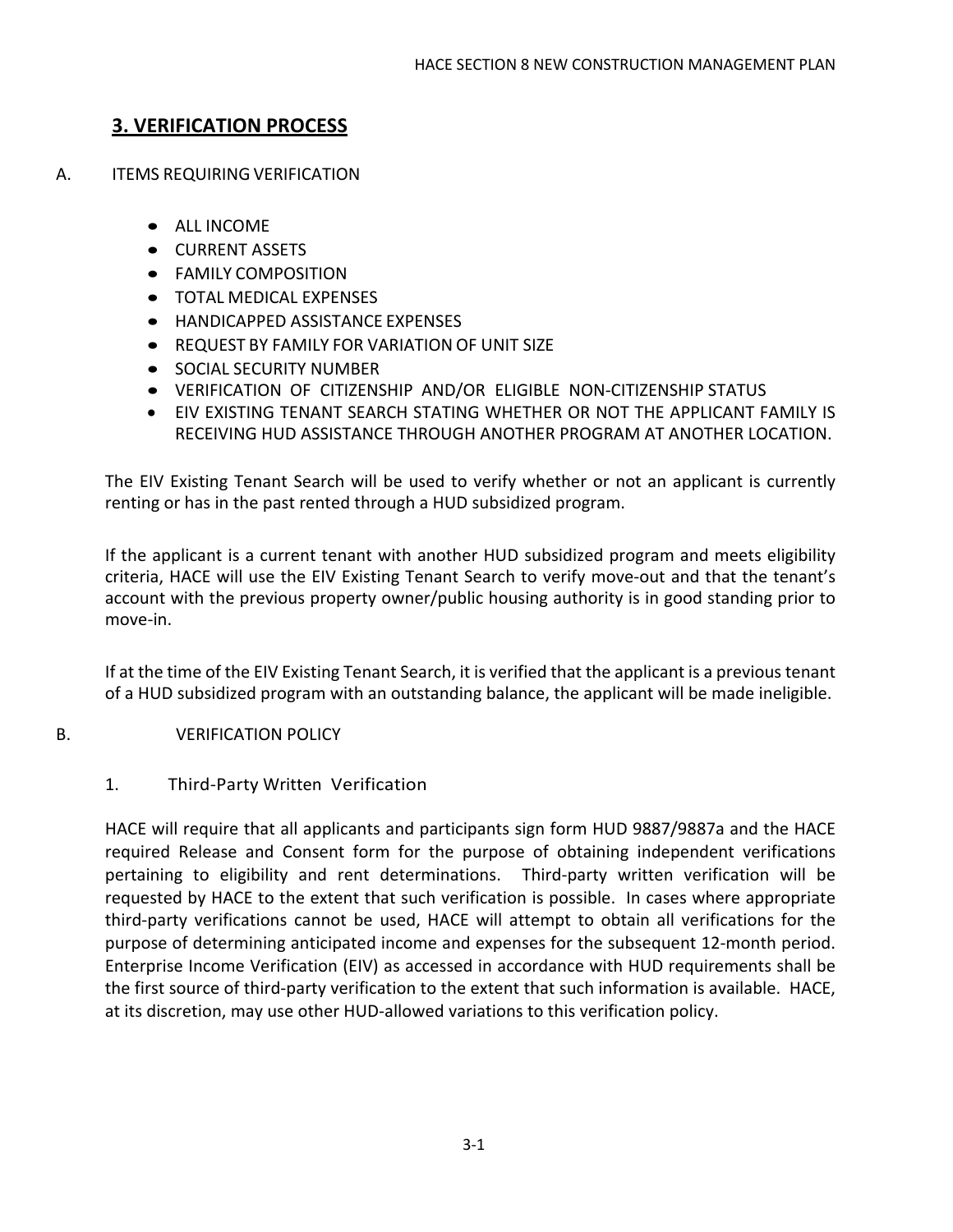In accordance with 24 CFR §982.516(a)(2), HACE will make every reasonable attempt to obtain and document in the applicant/participant file third-party verification of the following factors:

- Reported family annual income;
- The value of assets;
- Expenses related to deductions from annual income; and
- Other factors that affect the determination of adjusted income.

HACE will use the most effective third-party verification techniques available and will apply them in priority order listed below:

**a. Upfront Income Verification (UIV) (Priority 1):** The verification of income before or during a family reexamination, through an independent source that systematically and uniformly maintains income information in computerized form for a number of individuals.

HUD's Enterprise Income Verification (EIV) system shall be the first choice of Upfront Income Verification to be used in its entirety to verify tenant income and employment information.

HACE may use other UIV resources as needed, including but not limited to:

- Private sector databases (e.g., The Work Number)
- State government databases
- **b. Written Third-Party Verification (Priority 1):** An original or authenticated document generated by a third-party source dated either within the 60-day period preceding the reexamination or HACE request date. Such documentation may be in the possession of the tenant (or applicant), and is commonly referred to as tenant-provided documents. HACE may, at its discretion, reject any tenant-provided documents and follow up directly with the source to obtain necessary verification of information.

Examples of acceptable tenant-provided documentation (generated by a third-party source) include, but are not limited to: pay stubs, government award letters, medical bills, income tax documents, checks, bank statements, payroll reports, or other documents that would provide information as to applicable current or ongoing amounts received or disbursed by the family. A HACE staff member will review and determine the validity and/or accuracy of the document. HACE will make a photocopy and document the applicable information on a form prescribed by HACE after viewing the original. Government checks will not be photocopied but will be documented by HACE. In all instances, current acceptable tenant-provided documents must be used for income and rent determinations.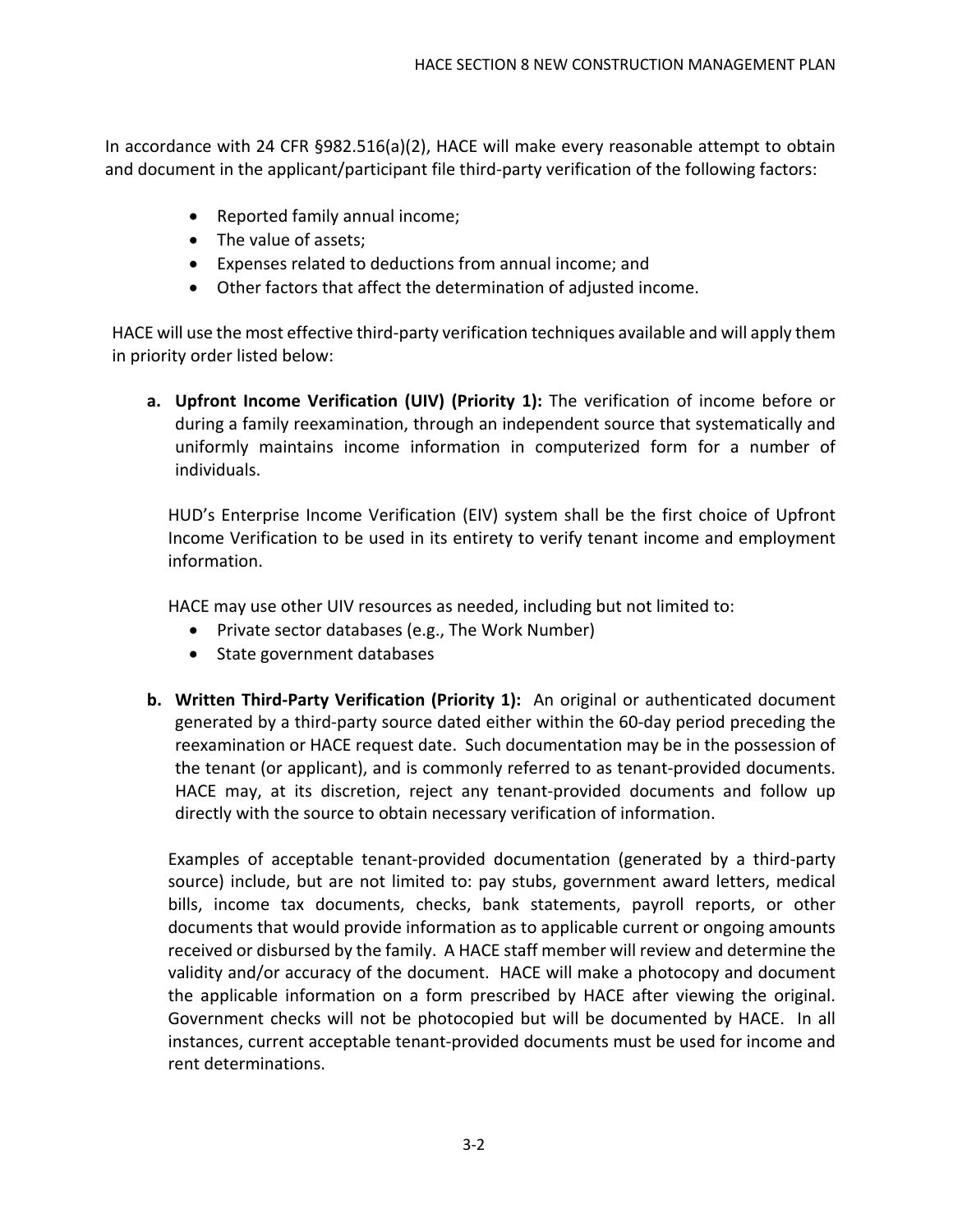HACE will obtain at a minimum four to six current and consecutive pay stubs for determining annual income from wages. For new income sources or when two pay stubs are not available, HACE may project income based on the information from a traditional written third-party verification form or the best available information.

**Note:** Documents older than 60 days are acceptable for confirming effective dates of income.

- **c. Written Third-Party Verification Form (Priority 3):** Also known as traditional third-party verification, is a standardized form to collect information from a third-party source. The form is completed by the third-party by hand (in writing or typeset). HACE shall send the form directly to the third-party source by mail, facsimile, or e-mail.
- **Mail documentation** of a request by HACE, mailed directly to an appropriate individual authorized to report applicable information of the family member, and returned directly to HACE.
- **Facsimile-transmitted documentation** directly issued to HACE which has been signed or certified by an appropriate individual authorized to complete such verification.
- **E-mail documentation** directly transmitted to HACE that contains and identifiable e-mail address from which it originated, and indicates the appropriate individual and entity requested to verify the information; or an attached file that contains the requested information that clearly indicates authenticity.

This verification method will be used by HACE where UIV and Written Third-Party Verification (Priority 2) information is not available, or to obtain additional information necessary to accurately verify information received in higher priority categories.

**d. Oral Third-Party Verification (Priority 4):** Through contacts made by telephone or in person, to an appropriate third-party. A HACE staff member will document the facts obtained, the date and time of the contact, the specific party who provided the information, and other data on a form prescribed by HACE.

#### **2. Non-Third-Party Verification**

Where third-party verification is not available or where HACE has made numerous attempts to obtain the required verifications with no success, HACE will document in the family file as to the reason(s) why third-party verification was not available.

The tenant will then be required to submit a notarized statement or affidavit that indicates the item(s) to be verified. This form of verification will be used when all other methods are not possible. The information must be specific and certified by a Notary Public.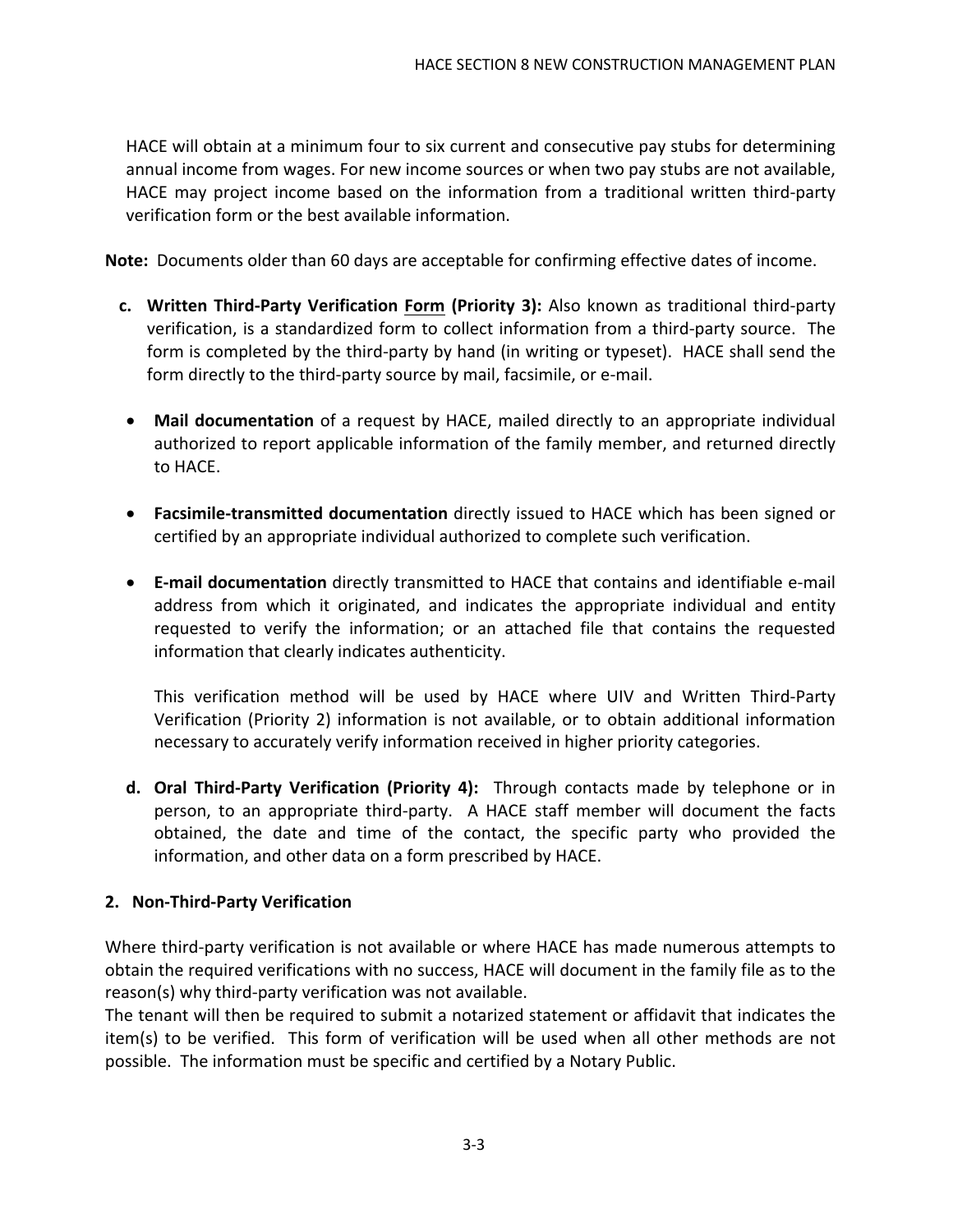#### **3**. **Citizenship Verification**

If the Declaration of Citizenship/eligible non-citizen status indicates that verification must be done, HACE will request information from the Department of Immigration and Naturalization Services ("INS"). This information will be requested first through the "SAVE" procedure, then secondary verification if "SAVE" does not verify eligible status. This verification is only to be done prior to admission unless a new member joins the family.

If it is determined that a family has an ineligible family member, assistance will be offered on a pro-rata basis in accordance with HUD Handbook 7465.7. Failure to accept pro-rated assistance will result in denial of assistance and the family will be removed from the waiting list. The verification of citizenship will occur only once for each member of the household.

#### C. INCOME, ASSETS, & INCOME ALLOWANCES/EXCLUSIONS

#### 1. Income and Assets

For the purpose of determining tenant rent in the Section 8 New Construction program, income is considered to be the annual income of all family members, monetary or not, which go to, or are on behalf of, the family, head or spouse, or any other family member; or are anticipated to be received from a source outside their family during the 12-month period following admission or annual reexamination effective date; and as defined in 24 CFR §5.609.

#### 2. Income Allowances/Exclusions

Certain income will be excluded when determining annual income of the family. HACE will exclude from its annual income determinations those amounts identified in 24 CFR §5.609(c) and Handbook 4350.3. In addition to income exclusions there are also allowances and expenses that may be applied.

- A \$400 allowance for elderly or disabled families;
- Expenses for elderly or disabled families;
- Auxiliary apparatus and attendant care expense for a handicapped member of the family;
- Other amounts as defined in 24 CFR §5.609(c) and Handbook 4350.3.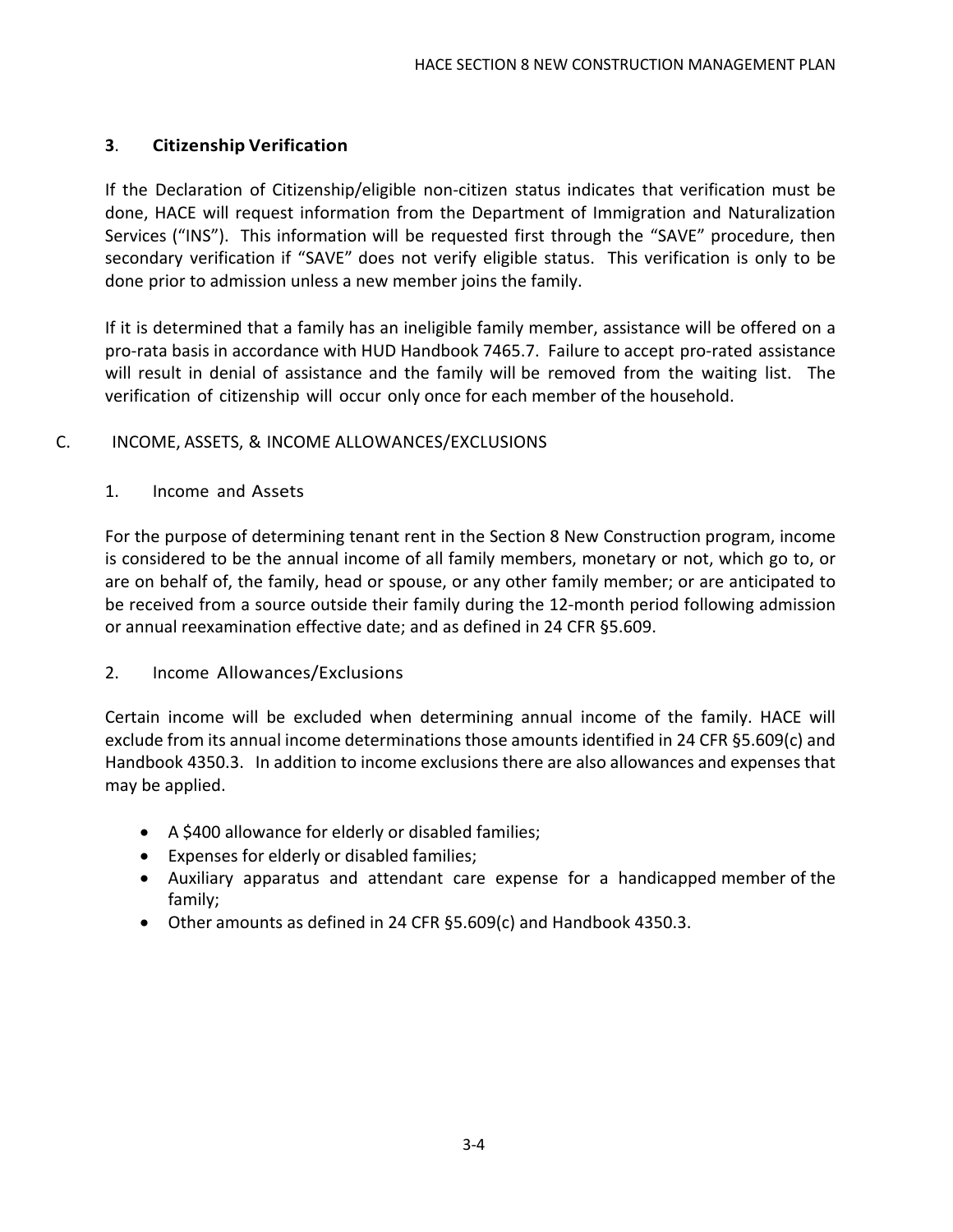#### D. TOTAL TENANT PAYMENT AND MINIMUM RENT

#### 1. Total Tenant Payment (TTP)

HACE will calculate the TTP of all participants in the Section 8 New Construction program in accordance with 24 CFR §5.628.

#### 2. Minimum Rent

HUD requires that each family who participates in the Section 8 New Construction program pay a minimum Total Tenant Payment (TTP) of Twenty Five dollars (\$25.00) including utilities. HACE will grant an exemption from the minimum \$25.00 TTP amount for any of the following:

- a. The family has lost eligibility, or is awaiting an eligibility determination, for a federal, state or local assistance program, including a family that includes a member who is an alien lawfully admitted for permanent residence under the Immigration and Nationality Act who would be entitled for public benefits but for Title IV of the Personal Responsibility and Work Opportunity Reconciliation Act of 1996;
- b. The family would be evicted as a result of the imposition of the minimum rent requirement;
- c. The income of the family has decreased because of changed circumstance, including loss of employment;
- d. A death in the family has occurred; or
- e. Other valid reasons approved by HACE on a case-by-case basis.

Families will be eligible for the hardship exemption only if the hardship is reported in writing to HACE. HACE will exempt the family beginning the month following the month in which the exemption was requested. Verification will be conducted and HACE will determine eligibility based upon the above-listed factors and HUD regulations.

#### 3. Zero Income

In any instance, if a family reports that it has no income being received by family members, HACE will require that the family report and certify every 30 days following the initial reporting date as to the total household income. A notarized statement by the family must be completed when reporting zero income. HACE may make further investigation into the family's information, if it appears that the family is receiving unreported income as defined in 24 CFR §5.609.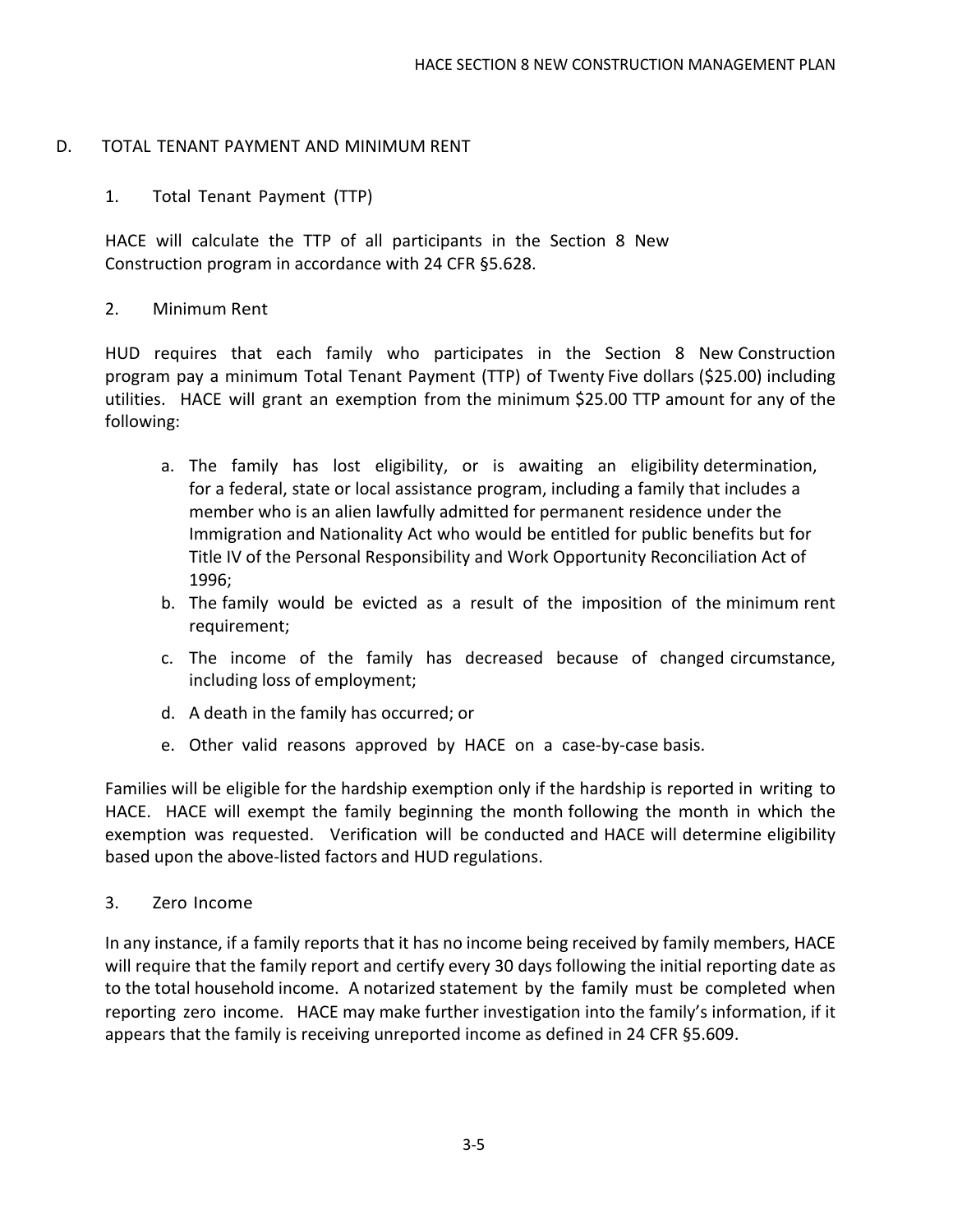#### E. SCREENING / SUITABILITY FOR ADMISSION AND CONTINUED OCCUPANCY

#### 1. The Screening Process

Information to be considered in completing tenant screening shall be reasonably related to assessing the conduct of the applicant, other family members or live-in aide(s) listed on the application, in present or prior housing. The history of applicant conduct must demonstrate that the applicant family is not likely to:

- a. Interfere with other tenants in such a manner as to diminish their enjoyment of the premises by adversely affecting their health, safety or welfare; or
- b. Adversely affect the physical environment or the financial stability of the development.
- 2. Criteria for Denying Assistance or Terminating Tenancy

All applicants and participants of the Section 8 New Construction program must meet other specific eligibility criteria. HACE will deny program assistance to an applicant or terminate tenancy of a participant if:

- a. Any member of the family has been evicted from Federally-assisted housing because of drug-related criminal activity as defined in 24 CFR §5.100, or if any member of the family has been evicted from public housing for any other reason in the past five years. The five- year period shall begin on the date of such eviction. HACE will obtain verification from the local housing authority ("LHA") or the owner of federally assisted housing if applicable;
- b. Any member of the family is currently engaging in illegal drug use;
- c. Any member of the family has ever been convicted as a sex offender and who is subject to the lifetime registration with federal, state or local law enforcement agencies. HACE will perform Criminal Background Checks in Pennsylvania and other states where household members are known to have resided;
- d. Any PHA has terminated program assistance for violating family obligations or program regulations under the lease for any family member in the past three years (other than as provided in paragraph "a" of this section). HACE will obtain verification from the PHA if applicable;
- e. Any member of the family has committed drug-related criminal activity or violent criminal activity within the past three years as defined in 24 CFR §5.100 (other than as provided in paragraph "a" of this section). HACE obtains Criminal Background Checks on each applicant family. Police reports may also be used for verification;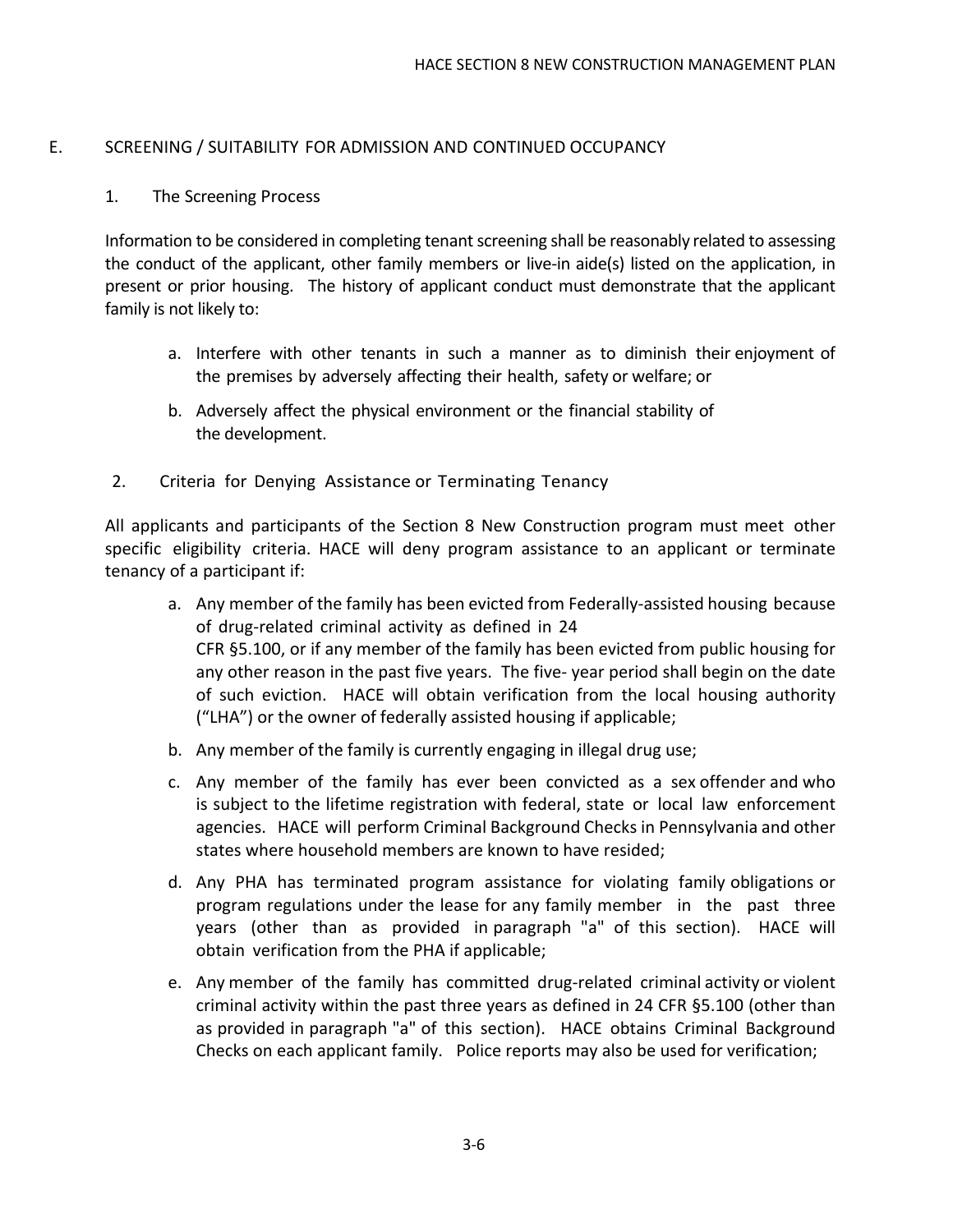- f. Any family member currently, or in the past three years, has demonstrated a pattern of the abuse of alcohol or a pattern of illegal use of a controlled substance that may interfere with the health, safety or right to peaceful enjoyment of the premises by other residents. If HACE hasreason to believe that a detrimental pattern exists, additional inquiry may be initiated through such resources as police and medical records (if available) to determine if there is a threat to the health, safety, or right to peaceful enjoyment of neighbors;
- g. Any family member has ever been convicted of manufacturing or producing methamphetamine in Federally-assisted housing. These individuals will be permanently denied admission to the Better Housing Apartments development;
- h. Any family member has committed any fraud, bribery or other corrupt or criminal act in connection with any federal housing program;
- i. The family currently owes rent or other amounts to HACE or to another PHA in connection with public housing or Section 8 with a private owner under the 1937 Housing Act;
- j. The family has not reimbursed a PHA or private Section 8 owner for amounts paid to an owner under a Housing Assistance Payments ("HAP") contract for rent, damages to the unit, or other amounts owed the family under the lease;
- k. The family has breached an agreement with HACE to pay amounts owed to HACE, or amounts paid to an owner by the HACE;
- l. Any member of the family fails to sign and submit the required consent forms for obtaining information, including form HUD 9887/9887a;
- m. Any member of the family has ever engaged in or threatened abusive or violent behavior toward any HACE personnel, or any contractor, sub-contractor or agent of HACE;
- n. Any member of the family has ever been convicted as a sex offender and who is subject to the lifetime registration with federal, state or local law enforcement agencies.;
- o. An applicant's past performance indicates difficulty in meeting financial obligations, especially rent and utilities. A former HACE tenant (otherwise eligible) who applies while owing a balance for uncollected rent and/or miscellaneous charges will not be considered for housing until all debts are resolved. This standard is also applicable to outstanding balances owed to other federally funded housing programs; or
- p. An applicant family does not meet HACE prescribed requirements during a home visit.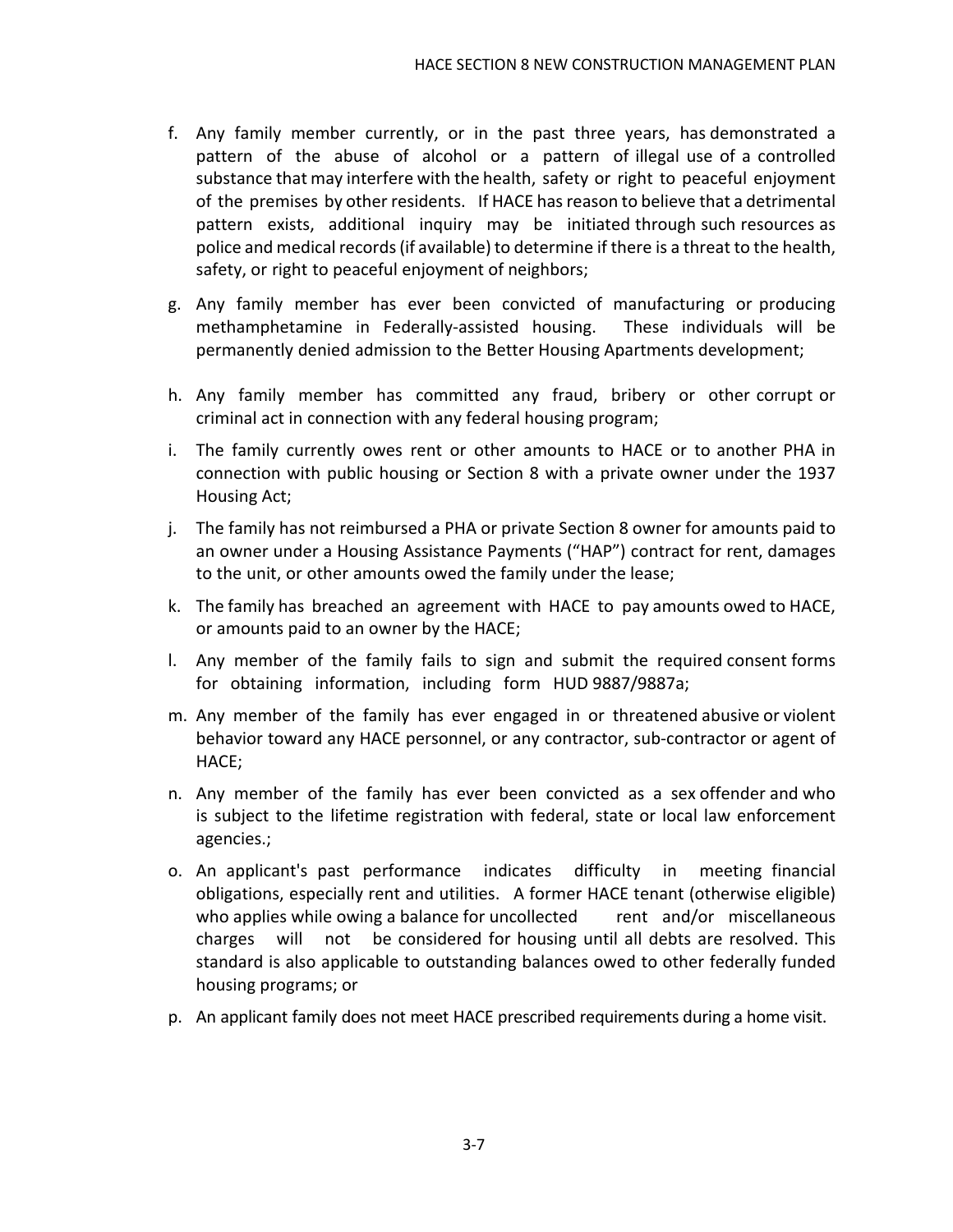#### 3. Additional Crime-Related Criteria for Termination of Tenancy

In addition to the reasons described in paragraph 2 of this section, HACE will terminate tenancy and evict the tenant family for any of the following:

- a. Drug-related criminal activity engaged in, on or near the premises by any tenant, household member or guest, and any such activity engaged in on the premises by any other person under the tenant's control. The following definitions are applicable to this Plan and are in accordance with 24 CFR §5.100:
	- Premises: the building, complex or development in which the public or assisted housing dwelling unit is located, including the common areas and grounds.
	- Guest: a person temporarily staying in the dwelling unit with the consent of a tenant or other member of the household who has express or implied authority to so consent on behalf of the tenant.
	- Other person under the tenant's control: a person who, although not staying as a guest in the dwelling unit, is, or was at the time of the activity in question, on the premises because of an invitation from the tenant or member of the household who has express or implied authority to so consent on behalf of the tenant. (Example of other persons under the tenant's control includes party attendees, regular visitors, and people who provide a commercial service to a household member on a regular and frequent basis, such as an in-home nursing care provider.) Absent evidence to the contrary, a person temporarily and infrequently on the premises solely for legitimate commercial purposes is not under the tenant's control (Example of this could be a pizza delivery person).
- b. Criminal activity by a tenant, any member of the tenant's household, a guest or other person under the tenant's control:
	- That threatens the health, safety, or right to peaceful enjoyment of the premises by other residents (including property management staff residing on the premises) or;
	- That threatens the health, safety, or right to peaceful enjoyment of their residences of persons residing in the immediate vicinity of the premises.
- c. If the tenant is fleeing to avoid prosecution, custody or confinement after conviction for a crime or an attempt to commit a crime that is a felony under the laws of the place from which the individual flees or that, in the case of the State of New Jersey, is a high misdemeanor.
- d. If the tenant is violating a condition of probation or parole imposed under Federal or state law.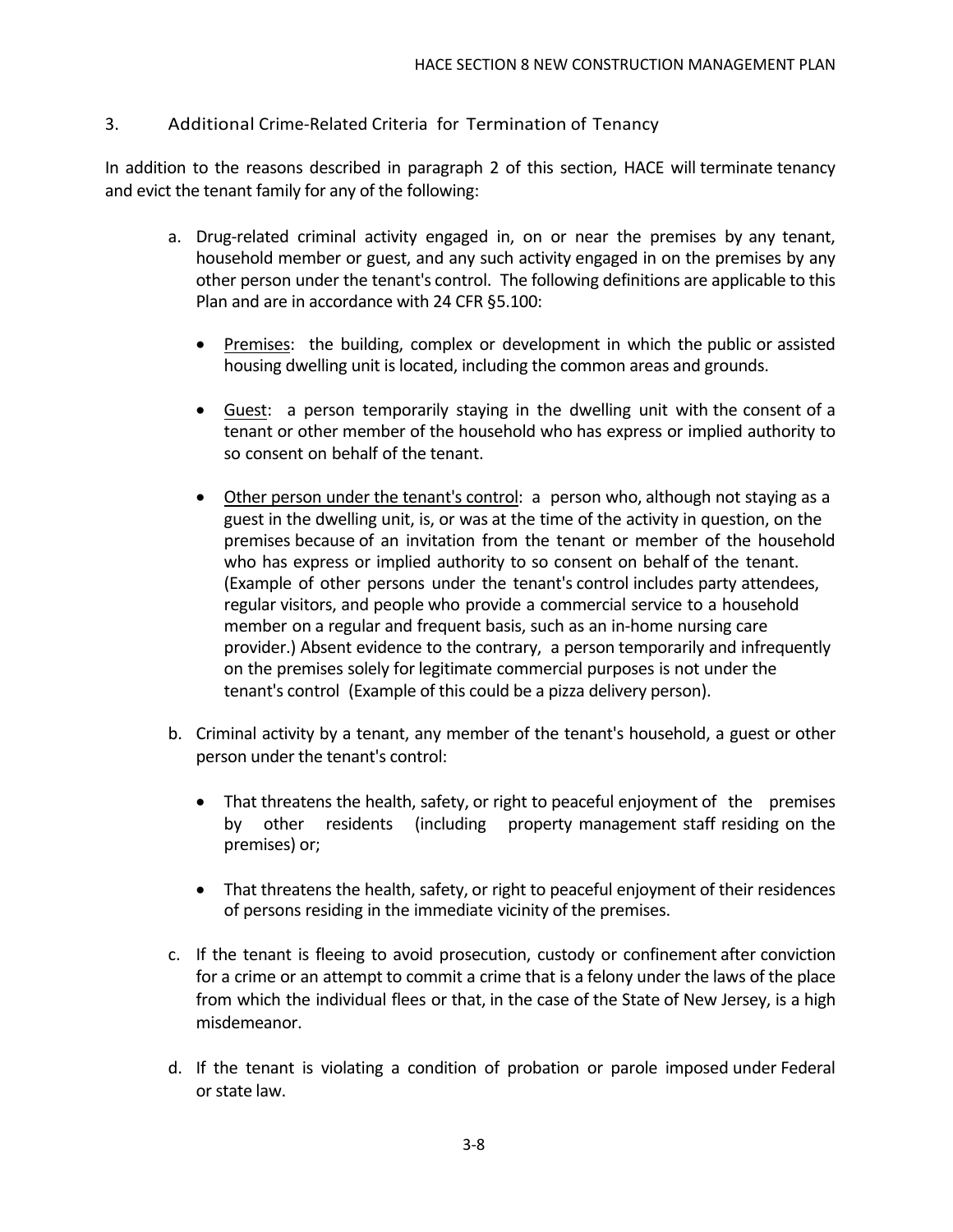In the event HACE receives unfavorable information with respect to the applicant, consideration shall be given to the time, nature, and extent of the applicant's conduct and to factors which may indicate a reasonable probability of favorable future conduct or financial prospects (e.g., evidence of rehabilitation).

#### 4. Evidence of Criminal Activity

HACE will deny assistance to a family based upon drug-related criminal activity, violent criminal activity, or alcohol abuse if the preponderance of evidence indicates that a family member or covered person (as defined in 24 CFR §5.100) has engaged in such activity, regardless whether the family member or covered person has been arrested or convicted.

HACE will use the preponderance of evidence definition in Black's Law Dictionary, which is:

> "Evidence which is of greater weight or more convincing than the evidence which is offered in opposition to it; that is, evidence which as a whole shows that the fact sought to be proved is more probable than not."

- 5. Eligibility Exceptions
	- a. HACE will not deny admission to the Section 8 New Construction program for a family member's drug-related criminal activity if the family member can demonstrate that he/she:
		- (1) Has an addiction to a controlled substance, has a record of such impairment, or is regarded as having such an impairment; and
		- (2) Has recovered from such addiction, does not currently use or possess controlled substances and:
			- Has successfully completed a supervised drug or alcohol rehabilitation program;
			- Has otherwise been rehabilitated successfully; or
			- Is participating in a supervised drug or alcohol rehabilitation program.
	- b. HACE will not deny the admission to the Section 8 New Construction program for a family member's drug-related criminal activity, violent criminal activity or alcohol abuse if the family member involved in such activity or abuse no longer resides in the household because he/she is incarcerated.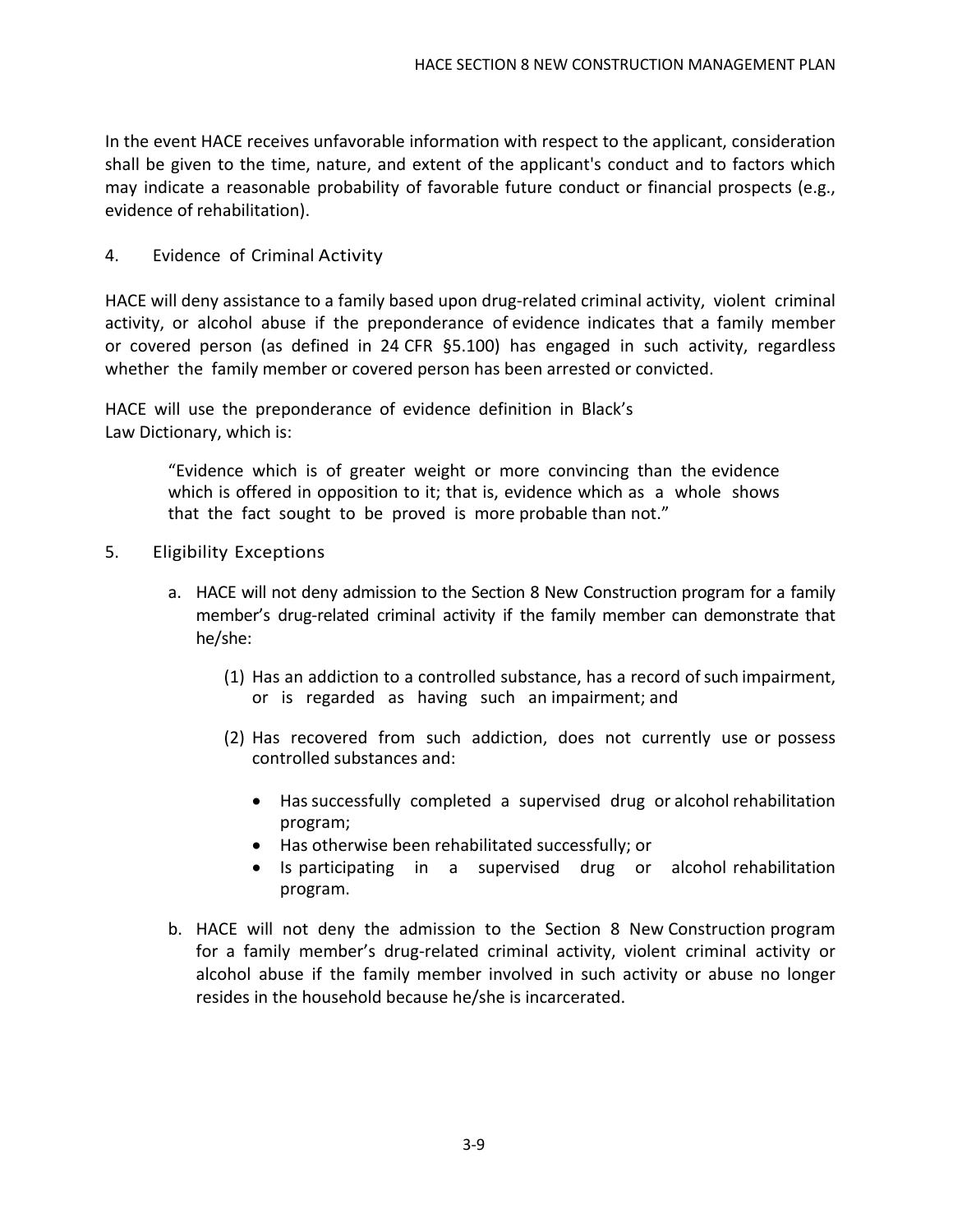#### 6. Eligible and Ineligible Applicants

Verified information will be analyzed and a determination made with respect to:

a. Eligibility of the applicant as a family;

b. Eligibility of the applicant with respect to income limits for admission as established by HUD;

- c. Unit size required for the family;
- d. Proof of citizenship and/or eligible non-citizen status; and
- e. Suitability of the applicant with respect to the Tenant Selection Screening Criteria.

#### F. SELECTION

All information on the application will be verified when HACE estimates that an applicant can be housed within 60 days. A family will not be selected for admission until verification of all required information and citizenship has been provided.

Applicants and tenants must disclose and provide verification of the complete and accurate Social Security Number assigned to each household member. Any applicant that has not disclosed and provided verification of Social Security Numbers for all household members will have 90 days from the date of the first offer to do so. Acceptable forms of verification of Social Security numbers are:

- Original Social Security Card;
- Original document issued by a federal or state government agency which contains the name, SSN, and other identifying information of the individual;
- Driver's license with SSN;
- Identification card issued by a federal, State, or local agency, a medical insurance provider, or an employer or trade union;
- Earnings statements on payroll stubs;
- Bank statement;
- Form 1099;
- Benefit award letter;
- Retirement benefit letter;
- Life insurance policy;
- Court records.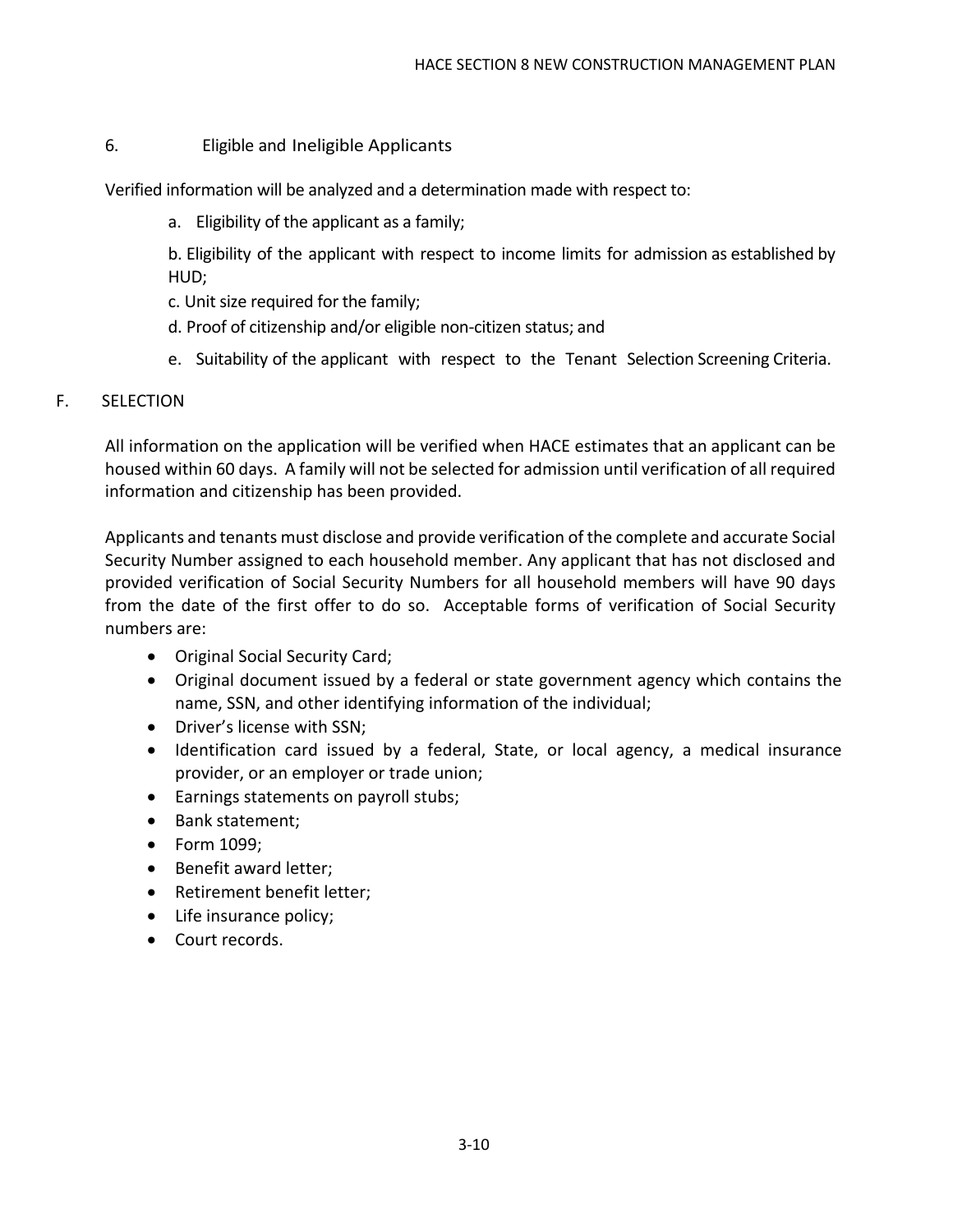If information is not received within 90 days of the first offer of housing, the applicant will be determined ineligible and removed from the waiting list.

These Social Security requirements do not apply to:

- Individuals who do not contend eligible immigration status.
- Individuals 62 years of age or older as of January 31, 2010, whose initial determination of eligibility was begun prior to January 31, 2010.

If a child under the age of 6 years is added to the household within a 6-month period prior to the date of admission, the applicant may become a tenant if the Social Security Number is verified within 90 calendar days of move-in. Management may grant an additional 90-day extension from the original 90-day due date, if it is determined that the applicant's failure to comply was due to circumstances outside the family's control, such as:

- Delayed processing by the Social Security Administration;
- Natural disaster;
- Fire;
- Death in the Family;
- Any other reasonable delay as determined by HACE.

During the 90 day reporting period, the will be considered a member of the applicant/tenant household. An interim reexamination must be posted once the member's Social Security Number has been verified.

Failure to produce verification of a Social Security Number within the allotted amount of time for a family member under 6 years of age will be grounds for termination of assistance. To assure compliance with §513 of the Quality Housing and Work Responsibilities Act of 1998, families will be selected from the waiting list based upon Income Targeting requirements as defined in this Plan and in accordance with the following:

- 1. Selection will be made based upon HACE's obligation that forty percent (40%) of all new admissions to the Section 8 New Construction program not have incomes that exceed 30% of the area median income.
- 2. HACE will monitor admissions at least every six (6) months to determine compliance with the 40% Income Targeting requirement.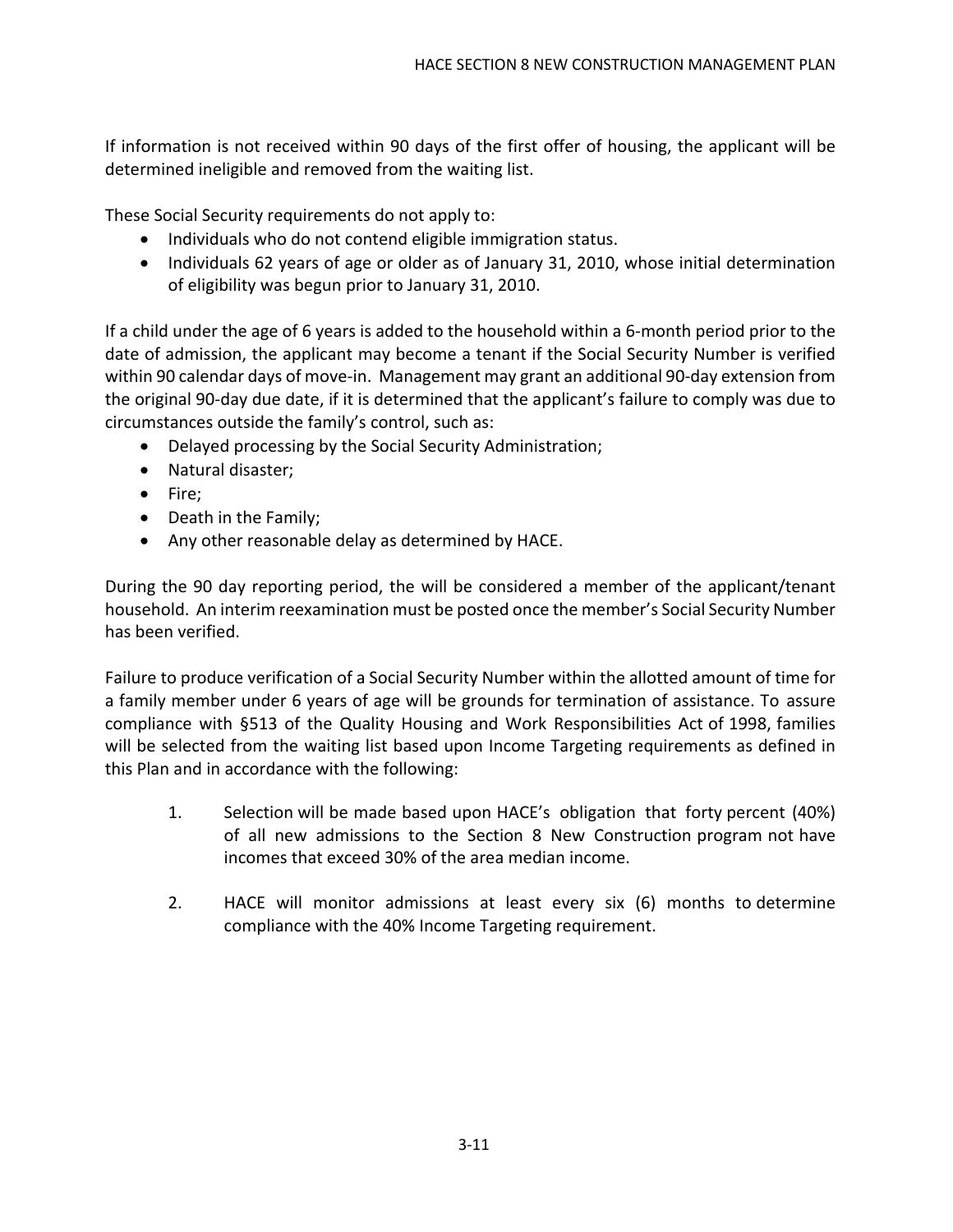3. HACE will admit families to the Section 8 New Construction program to comply with the Income Targeting requirement, and may adjust the waiting list selection to do so. When reviewing the admissions every 3 months, if the Better Housing Apartments development is not meeting the applicable requirements of QHWRA, the next move-in will be an Extremely-Low-Income applicant skipping over a non-Extremely-Low-Income applicant. Once the 40% target is met, management will convert back to the first person on the waiting list for the Better Housing Apartments.

#### H. SPECIAL ADMISSIONS (NON-WAITING LIST SELECTION)

A special admission is the admission of an applicant who is not on HACE's waiting list or is admitted without considering the applicant's waiting list position. HACE will admit families as special admissions for the following:

- 1. Any move-in mandated by court orders related to desegregation or Fair Housing and Equal Opportunity will take precedence over all other applicants.
- 2. HACE will admit a family who is part of a HUD Office of Inspector General ("OIG") witness protection program, provided that the OIG furnishes a written threat assessment that recommends rehousing the family to avoid or minimize a risk of violence against family members as a reprisal for providing such information.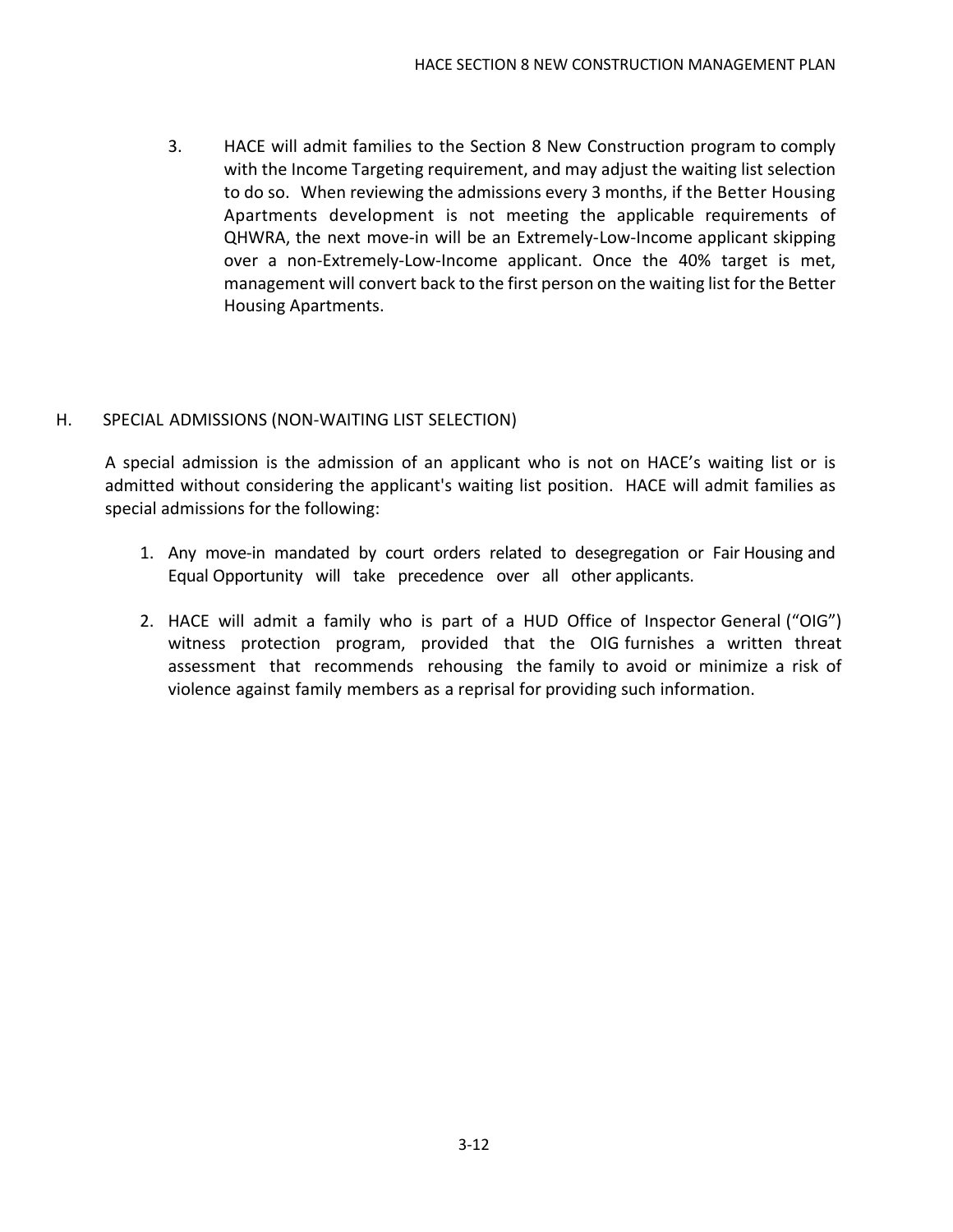#### I. BEDROOM OCCUPANCY STANDARDS

1. The following standards will govern the number of bedrooms required to accommodate a family of a given size and composition. Reasonable exceptions to these standards may be made at the discretion of the Executive Director or his/her designee.

| <b>BEDROOM SIZE</b> | MINIMUM NO. PERSONS | <b>MAXIMUM NO. PERSONS</b> |
|---------------------|---------------------|----------------------------|
| 1 BR                |                     |                            |
| 2 BR                |                     |                            |
| 3 BR                |                     |                            |
| 4 RR                |                     |                            |

- a. The living room will not be regularly used as a bedroom.
- b. Reassignment of transfers to other dwelling units shall be made in compliance with HACE's non-discrimination policy.

#### J. LEASING OF DWELLING UNITS

- 1. A lease agreement shall be signed by the head, spouse, and all other adult members of the household accepted as a tenant family and by the Executive Director or his/her designee prior to actual admission. A security deposit of one month's total tenant payment or \$50 (whichever is higher) will be required at the time the lease agreement is executed.
- 2. If a tenant family transfers within the community or dwelling units, a new lease will be executed prior to move-in.
- 3. If, at any time during the life of the lease agreement, a change in tenant's status results in the need for changing or amending any provision of the lease:
	- a. A new lease agreement will be executed;
	- b. A Notice of Rent Adjustment will be sent; or
	- c. An appropriate rider will be prepared and made a part of the existing lease, or appropriate insertions will be made within the lease. All copies of such riders or inserts are to be dated and signed by the tenant and Executive Director or other authorized representative of HACE.
- 4. Only those persons listed on the most recent certification form shall be permitted to occupy a dwelling unit or an addition which has been authorized by HACE's designee in writing. Following receipt of a family's request for approval to add a new person to the lease, HACE will conduct a pre- admission screening of the proposed new occupant. The results of the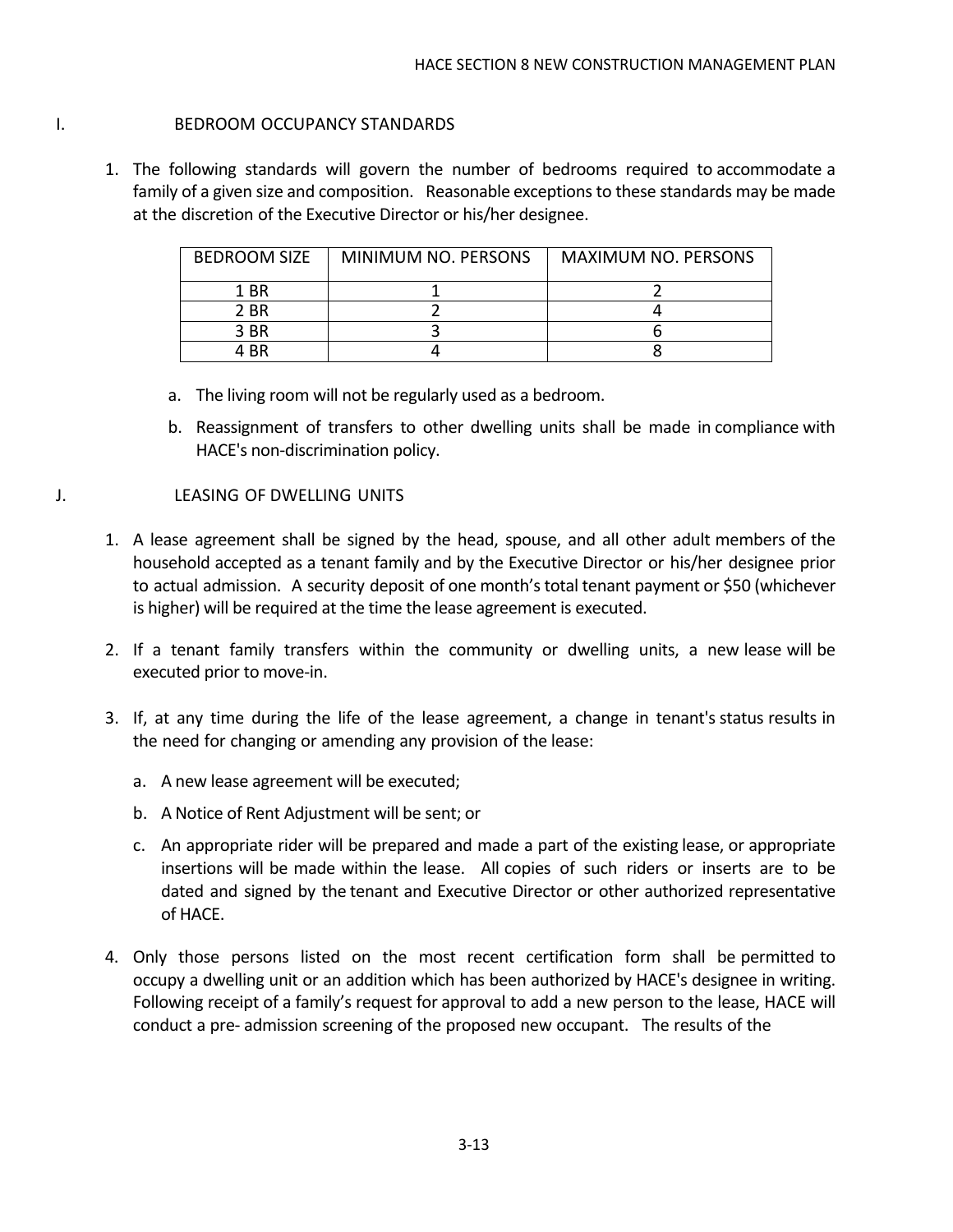screening shall be used to determine whether HACE will approve admitting the new occupant. Residents who fail to notify HACE of additions to the household, or who permit persons to join the household without undergoing screening, are in violation of the lease. Such persons will be considered to be unauthorized occupants by HACE and the entire household will be subject to eviction.

- a. Family members over the age of 18 who move from the dwelling unit to establish new households shall be removed from the lease. These individuals may not be readmitted to the unit and must apply as a new applicant household for placement on the waiting list (subject to applicable income limits, tenant selection, and screening requirements). Medical hardship or other extenuating circumstances shall be considered by the Housing Manager in making determinations under this paragraph.
- b. Overnight guests are allowed to stay for up to 14 calendar days in a calendar year. Longer stays must be requested by the resident and may be approved at the discretion of the Housing Manager. Overnight guests may be permitted in a dwelling unit, provided that the family has reported the guest(s), in writing, to the Housing Manager prior to or within 72 hours of their arrival. Visitors are not members of the family. If the person is a visitor and does not intend to become a "permanent" member of the family, HACE does not have to consider this to be a change in family composition. If the visitor remains for more than 14 calendar days it will be considered to be a violation of the Family Obligations and the Lease and grounds for termination of the family, unless the extended stay has been approved by the development manager as stated above.
- c. Roomers and lodgers shall not be permitted to occupy a dwelling unit, nor shall they be permitted to move in with any family occupying a dwelling. Conly tenants are permitted to use the address of the complex.
- d. Tenants will not be given permission to allow a former tenant of HACE who has been evicted to occupy the unit for any period of time.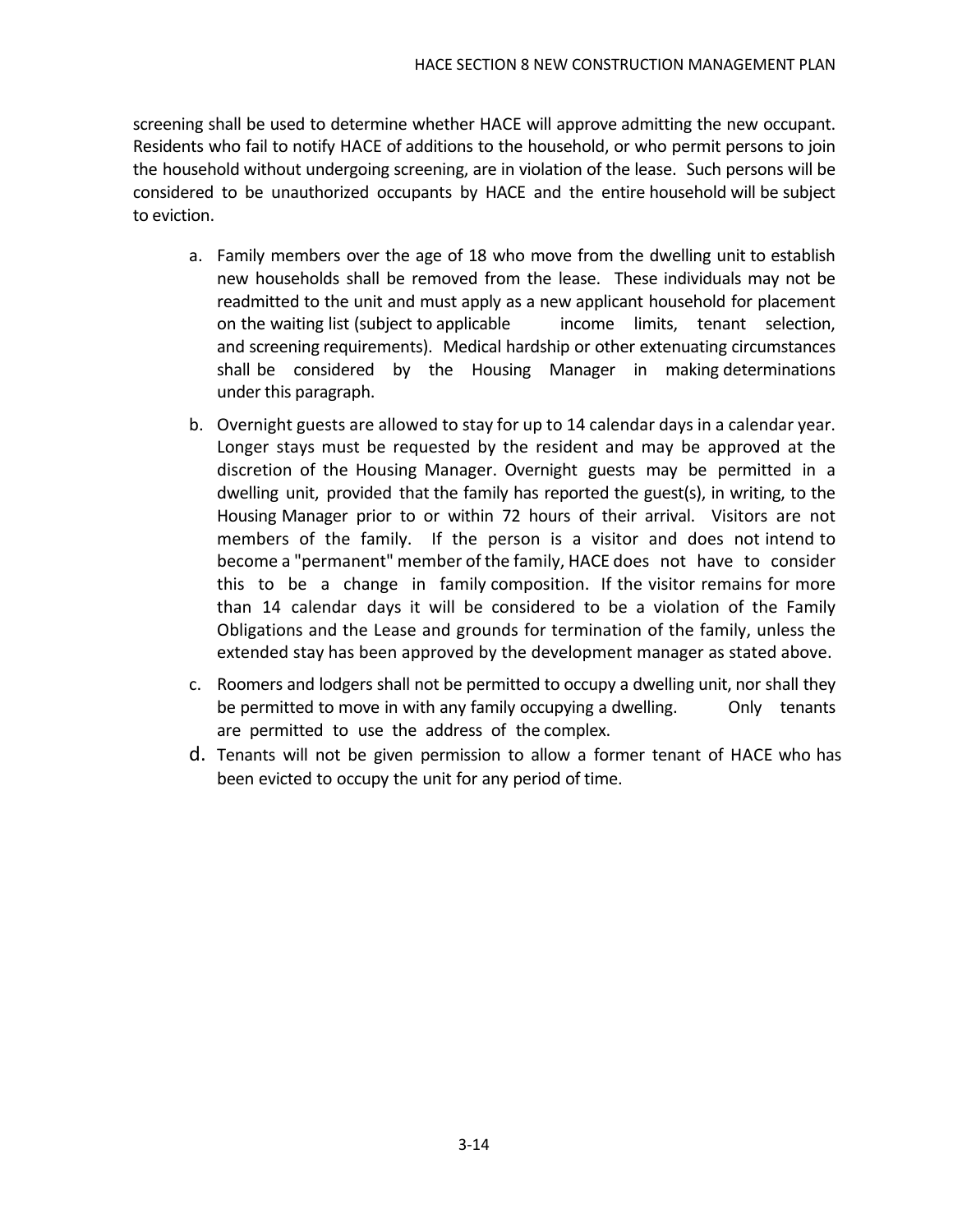# **4. TENANT SELECTION AND ASSIGNMENT PLAN**

#### A. ORGANIZATION OF THE WAITING LIST

Each applicant shall be assigned his/her appropriate place on a waiting list in sequence based upon date and time the application was received; suitable type of unit (disability vs. nondisability); and factors affecting priority established by HACE's regulations which are consistent with the objectives of Title 6 of the Civil Rights Act of 1964 and HUD regulations and requirements pursuant thereto.

#### B. METHOD OF APPLICANT SELECTION AND ASSIGNMENT

In accordance with HACE'S Admission Policy, the plan for selection of applicants and assignment of dwelling units to assure equal opportunity and non-discrimination on grounds of race, color, gender, age, religion, familial status, disability or national origin is as follows:

- 1. The Housing Authority of the City of Erie hereby establishes a Plan in accordance with HUD Regulations (Plan A) under which the eligible applicant first in sequence must accept the vacancy offered or be moved to last place on the eligible applicant list.
- 2 . If an applicant is willing to accept the unit offered, but is unable to move at the time of the offer, and presents clear evidence of his/her inability to move to HACE's satisfaction, refusal of the offer shall not require that the applicant be placed at the bottom of the waiting list.
- 3. If an applicant presents to the satisfaction of HACE clear evidence that the acceptance of a suitable vacancy will result in undue hardship or handicap not related to considerations of race, color, sex, religion, familial status. handicap or national origin, such as inaccessibility to source of employment, the refusal of the offer shall not require that the applicant be placed at the bottom of the waiting list.

#### C. TRANSFERS

- 1. Transfers to permit modernization shall take priority over new admissions.
- 2. Residents shall not be transferred to a dwelling unit of equal size within the development except for alleviating hardships as determined by the Executive Director or his/her designee.
- 3. When an adapted/accessible unit becomes vacant, the unit will be offered in the following manner:
	- a. First, to a current occupant of another unit of the same development who has a disability which requires the accessibility features of the vacant unit.
	- b. Second, to an eligible qualified applicant on the waiting list who has a disability which requires the accessibility features of the vacant unit.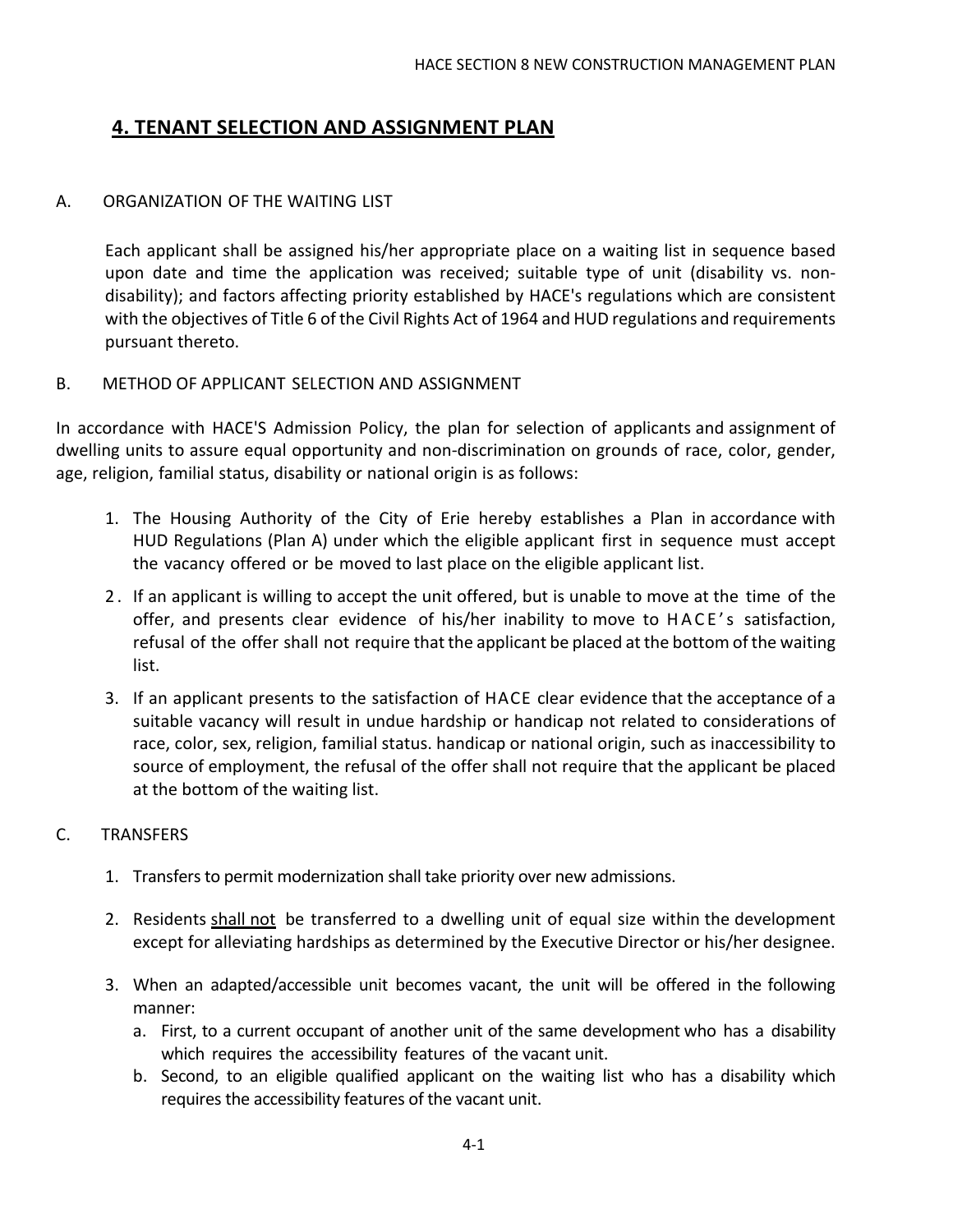c. Third, to an eligible non-disabled applicant (HACE will require the applicant to agree to move to a non-accessible unit when available if another applicant requires the accessibility features of this unit; this agreement may be incorporated into the lease).

4. Transfers requested because of a change in family size/composition or a medical reason certified by a doctor/qualified professional will take priority over new applicants.

5. Refusal by the tenant of a transfer to an appropriate unit is grounds for termination.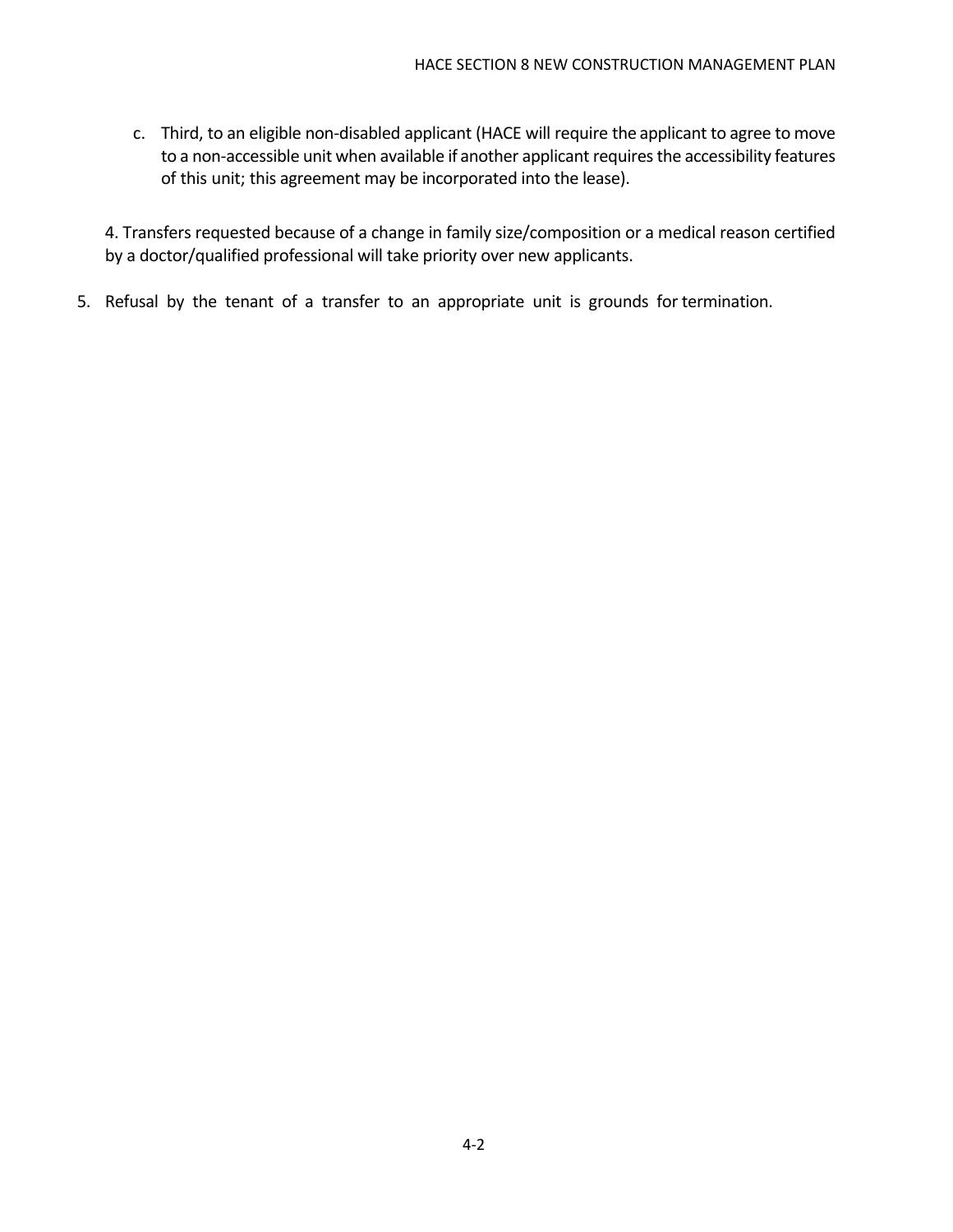## **5. ELIGIBILITY FOR CONTINUED OCCUPANCY / REEXAMINATIONS**

#### A. ELIGIBILITY FOR CONTINUED OCCUPANCY

Only those occupants who meet the following criteria will be eligible for continued occupancy:

- 1. Qualify as a family as defined by the regulations and PIH Notices; and
- 2. Are in full compliance with resident's obligations and responsibilities as listed in the resident's dwelling lease.

#### B. REEXAMINATIONS

HACE will examine family income, size and composition, at admission and at least annually for the purposes of determining rent and eligibility. The examination will include that of income and other family information. Verification will be in accordance with Chapter 3 of this Plan. The family must submit documentation and verification which HACE deems necessary for the purpose of determining annual income, adjusted income or total tenant payment; or for the purpose of auditing the family's eligibility to receive assistance.

#### C. REPORTING REQUIREMENTS

- 1. Families who participate in the Section 8 New Construction program must report all changes in family income, assets, composition, and other related items as identified in 24 CFR part 5 subpart B when the change occurs. Such changes must be reported in accordance with the "Immediate Reporting" requirements of this Plan. Participants who report no income will be subject to the "Zero Income" requirements of this Plan.
- 2. Families must supply all information requested by HACE or HUD for use in admission of an applicant, a regularly scheduled reexamination or interim reexamination of family income and composition in accordance with HUD requirements. "Information" includes any requested documentation, release or certification.
- 3. HACE must approve the composition of the assisted unit including approval of the inclusion of a foster child or live-in aide.
- 4. Any information supplied by the family must be true and correct.
- 5. Failure by the family to comply with these reporting requirements is considered to be a violation of their obligations and grounds for termination of participation.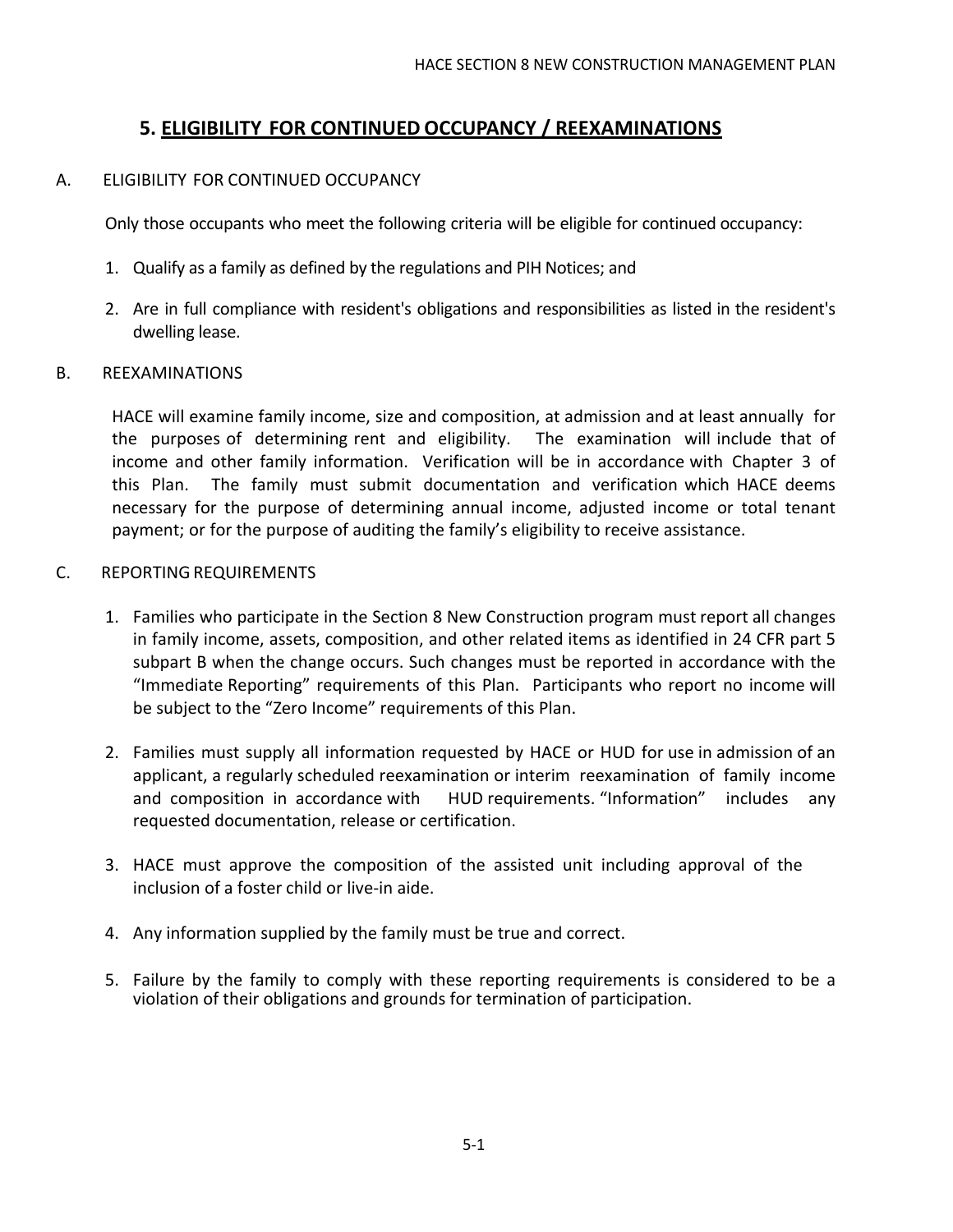#### D. REPORTING EXCEPTIONS

Families who receive Public Assistance, Social Security, Social Security Disability, or Supplemental Security Income ("SSI") are not required to report their annual increase when it occurs. HACE will not increase the family's total tenant payment until their next regularly scheduled annual reexamination except when an interim recertification is necessary as a result of any other changes listed in the "Reporting Requirements" section of this chapter.

#### E. ZERO INCOME

In any instance, if a family reports that it has no income being received by family members, HACE will require that the family report and certify every 30 days following the initial reporting date as to the total household income. HACE may begin eviction procedures to a participant family that claims zero income if evidence exists that the family is receiving income as defined in 24 CFR §5.609. Any family whose participation is to be terminated under this section will be given the opportunity for a hearing in accordance with the Informal Hearing Procedures.

#### F. ANNUAL REEXAMINATION

- 1. Annual Reexamination Process
	- a. At least every twelve months HACE will conduct a reexamination of the family's income, composition and circumstances. The process will begin approximately 120 days prior to the anniversary date whereby HACE will mail a notification to the family to schedule an appointment for the purpose of annual reexamination. The family will complete an application for continued occupancy, applicable release forms and other forms deemed to be necessary by HACE for the purposed of annual reexamination at the scheduled appointment.
	- b. Annual reexaminations may be conducted either by mail or in-person, at the discretion of HACE.
	- c. A master list of annual reexaminations that are due will be maintained based upon the monthly anniversary date of the participant. This will assure that each eligible family will have an annual reexamination every twelve months. In addition, the list will be used for record keeping and tracking of the reexamination progress. Such lists will be maintained by HACE for at least seven (7) years.
	- d. Generally, two attempts will be made to obtain the required reexamination documents from the family. Failure by the family to comply with HACE's requests for information or to sign consent forms will result in the termination of the family's participation in the Section 8 New Construction program. The family will have the right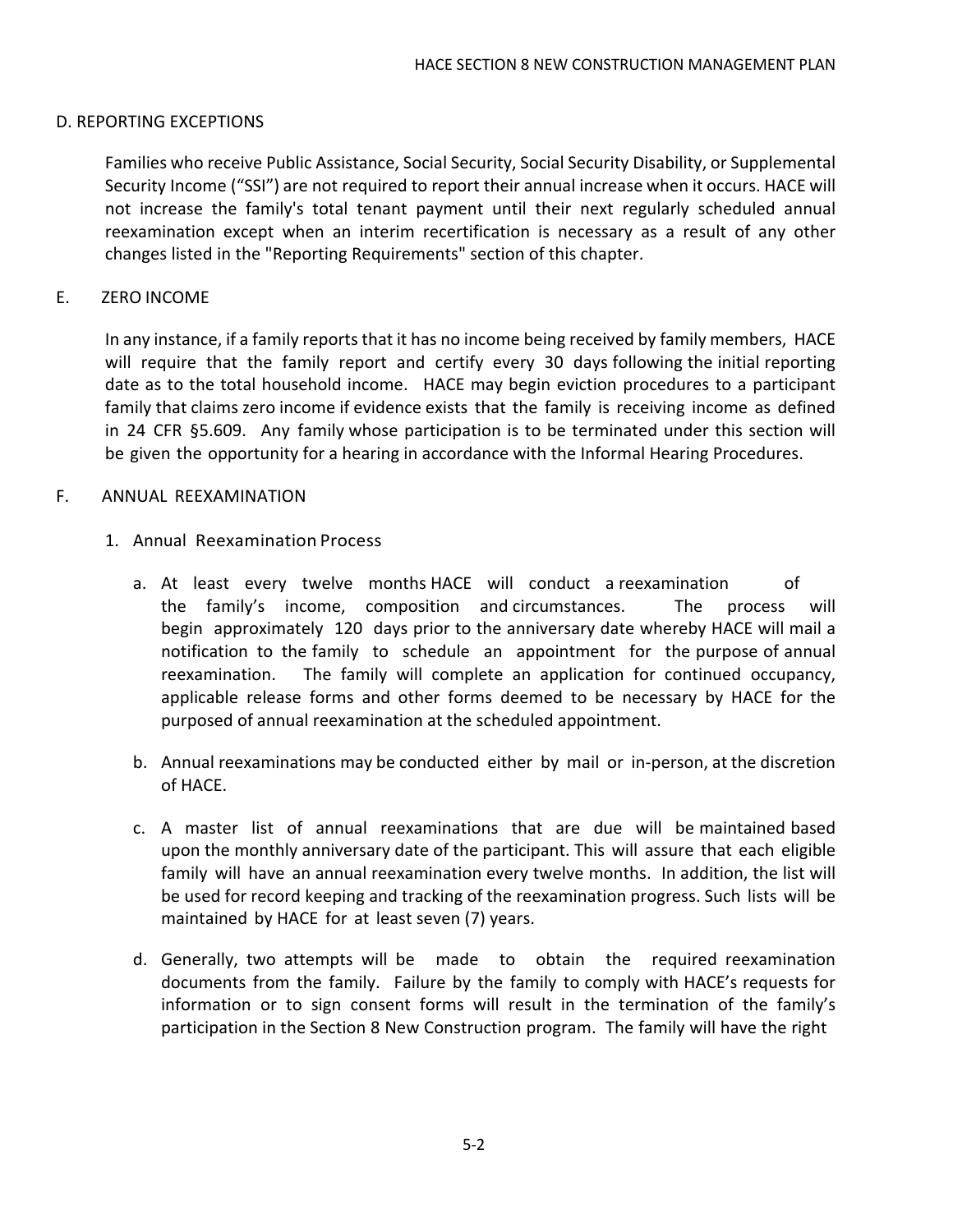to a hearing in accordance with the Lease and Grievance procedures.

e. The effective date of an annual reexamination will occur on the annual reexamination anniversary date of the family which is the first of the month the tenant moved into the property.

#### 2. Family Obligation to Recertify

- a. The family will be notified by mail that they must attend an interview for HACE to review their current family circumstances asto income and family composition. The appointment notice will identify the date, time and place of the interview. Included with the notice will be an application for continued assistance that must be completed, signed and submitted to HACE at the interview along with any required documentation identified in the notice.
- b. If the family cancels or fails to attend the scheduled interview, a second notification to reschedule will be mailed. If the family does not attend the scheduled second interview a third notice will be sent to the applicant. The notices will be based on the following schedule:
	- First Reminder Notice

At least 120 days prior to the tenant's recertification anniversary date.

• Second Reminder Notice (If no response to First Notice.)

At least 90 days prior to the tenant's recertification anniversary date.

• Third Reminder Notice (If no response to Second Notice.)

At least 60 days prior to the tenant's recertification anniversary date. This notice will serve as a 60 day notice to terminate assistance and as a 60 day notice of rent increased to Market Rent.

If the tenant still does not responded HACE will raise the rent to the Market Rate and initiate eviction proceedings for violation of the Lease Requirements in accordance with Handbook 4350.3, Chapter 8.

c. If all required documentation has not been supplied to HACE at the interview, the family will be given fourteen (14) calendar days to submit the deficient information. Failure to supply the required documents within the specified time frame will result in the eviction of the family in 30 days for violating the Lease Requirements and 24 CFR Part 5, subpart B, failing to supply required information.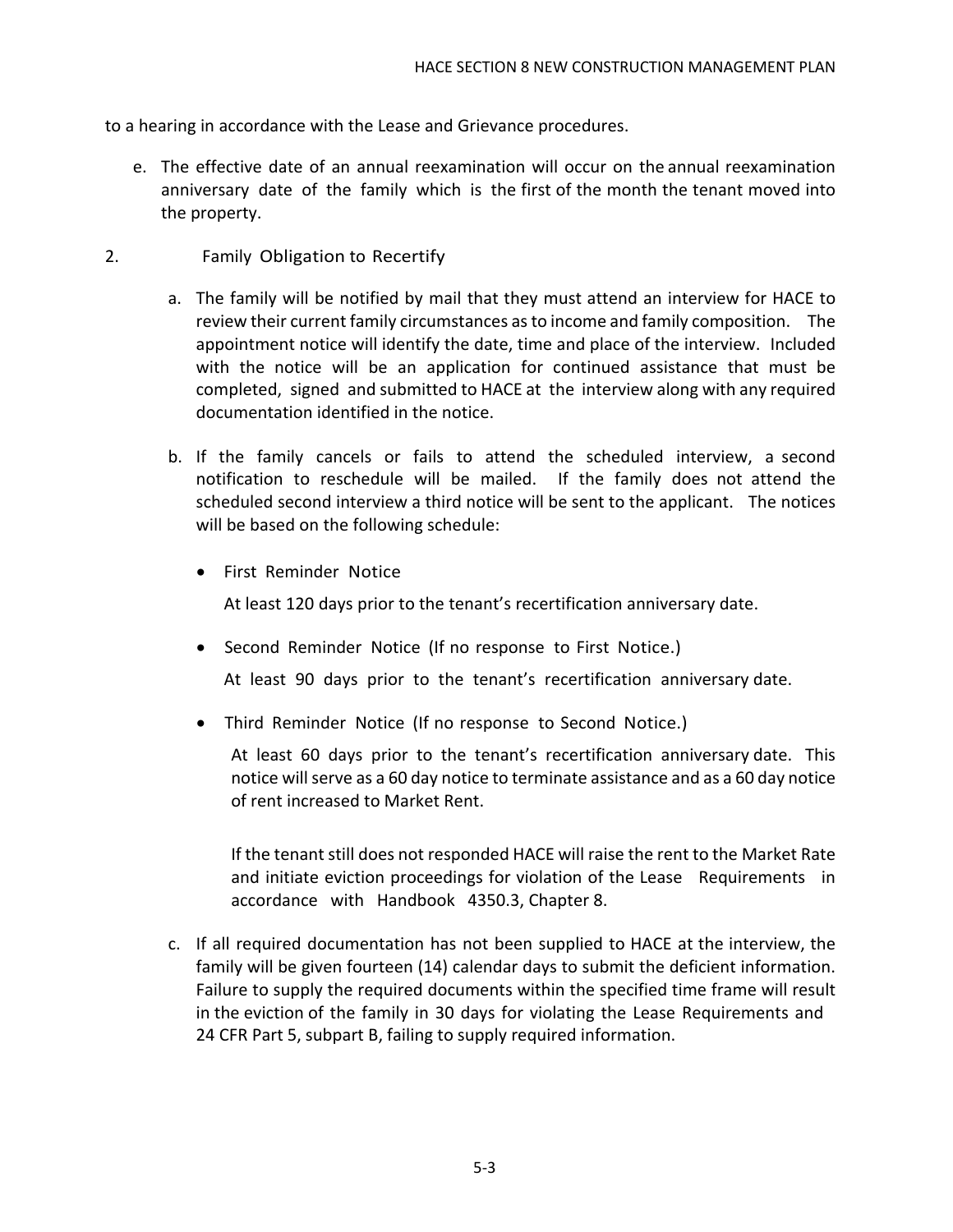- d. The notice of eviction will indicate that the family has violated the regulation specified, and will offer the family an opportunity for a hearing in accordance with HACE's Informal Hearing Procedures.
- 3. Completion of the Annual Reexamination
	- a. The family's TTP, will be calculated based upon the information provided and verified during the annual reexamination. However, HACE may determine the TTP by disallowing deductions and or allowances that it could not substantiate through reasonable verification means. Any changes will be effective on the annual reexamination effective date except as provided under paragraph G of this chapter.
- 4. Action Following Re-Examination
	- a. If there is any change in rent, the lease will be amended, or a new lease will be executed, or a Notice of Rent Adjustment will be issued. Failure to return the signed Tenant Certification Form, which HACE requires to establish tenant's continuing eligibility for housing, will result in an automatic notice of eviction.
	- b. If it is determined that a family has an ineligible non-citizen, the family will be offered prorated assistance. Failure to accept pro-rated assistance will require the HACE to issue to the family a termination notice. If the family requests a deferral of termination, the HACE will honor their request (not to exceed 18 months).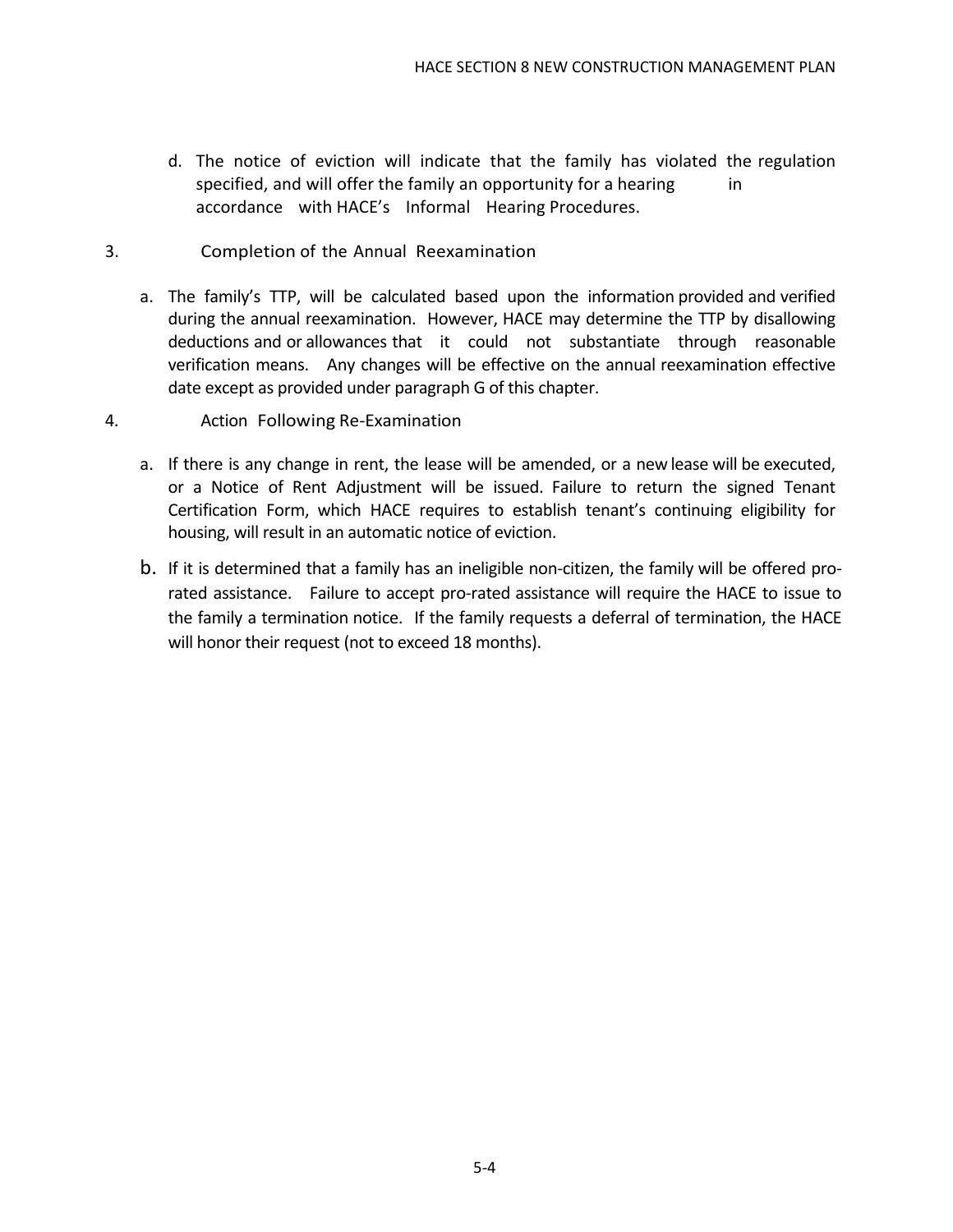# **6. INTERIM ADJUSTMENTS OF RENT**

#### A. RENT DECREASES AND ADJUSTMENTS

Families must report all changes in family income, assets, size and composition when they occur. HACE will conduct interim reexaminations between annual reexaminations in accordance with HUD requirements and the provisions of this Plan. Interim reexaminations will be conducted by HACE for the following:

- Any increase in income of \$200 or more per month;
- For any decrease in income source of any family member; or
- For any change in family composition.
- 1. If it is discovered during the reexamination that the tenant has misrepresented the facts (upon which the rent is based) so that the rent the tenant is paying is less than the rent that he/she should have been charged, HACE may apply an increase in rent retroactive to
- 2. the first month following the month in which the misrepresentation occurred and/or evict the tenant in accordance with the Lease.
- 3. The Tenant is obligated to report any changes in income or family composition in accordance with the Immediate Reporting Requirement identified in section B of this chapter and the terms and conditions of the tenant's Residential Lease. Failure to timely report a change in income is a material breach of the Lease.
- 4. Complete justification and verification of the circumstances applicable to rent adjustments will be documented and approved by the Executive Director or his/her designee.
- 5. Tenants who are granted a reduction in rent under these provisions will be required to report when their income changes again, up or down. If the family income increases during this time due to employment or a change in source of income, the increase in rent will be effective the first day of the second month after the documented change occurs. A fully documented record of circumstances and decisionsshall be included in the tenant's file.
- 6. When a decrease in income is reported by the tenant, and HACE receives confirmation that the decrease will last less than thirty (30) days, an interim adjustment will not be processed. If such a decrease is anticipated to continue for more than thirty (30) days, HACE will process an interim reexamination in accordance with the requirements contained in this chapter.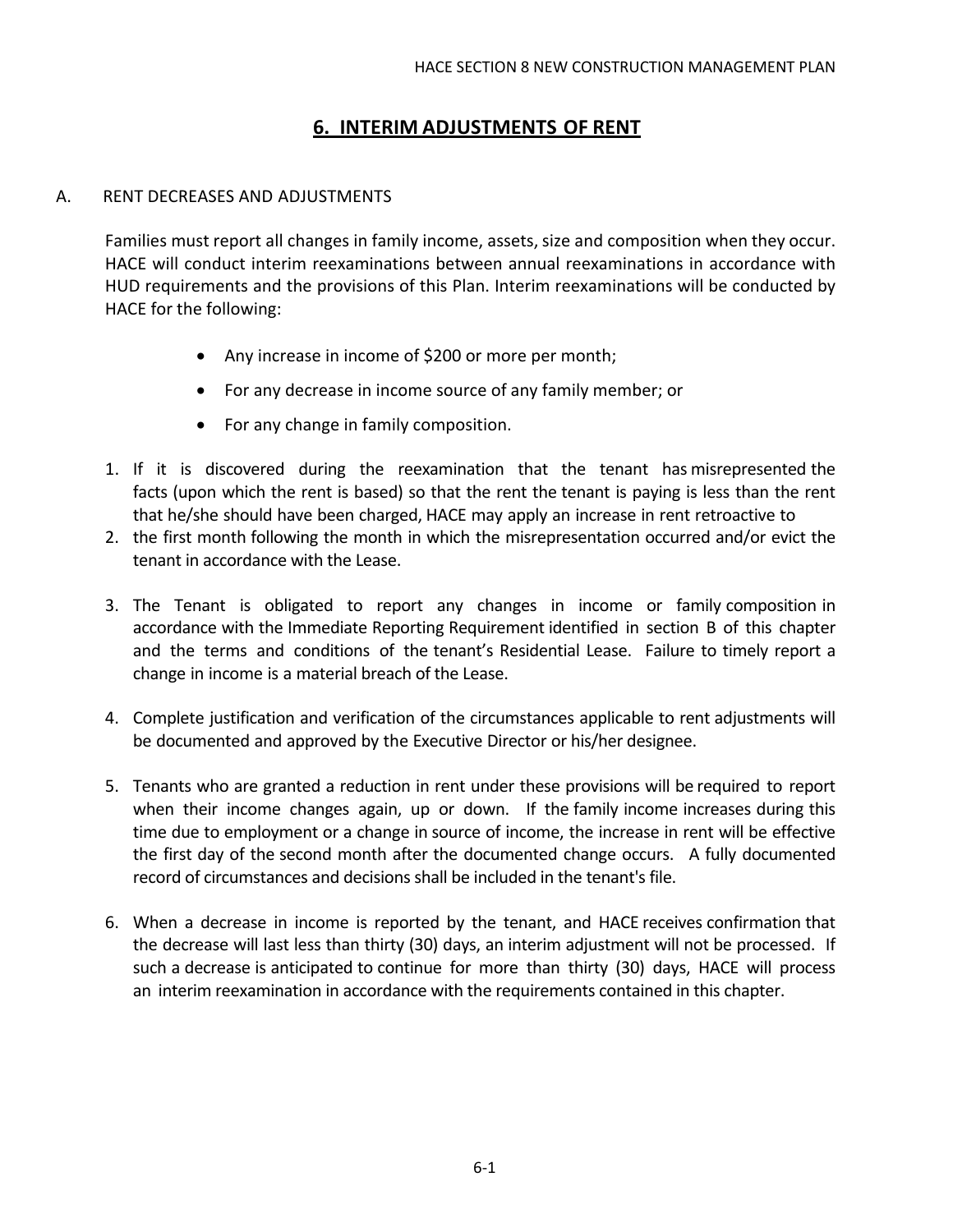#### B. IMMEDIATE REPORTING REQUIREMENT

Families must immediately notify HACE of all reportable changes, as defined in this chapter. Immediate reporting means that the family, without notice, must contact HACE to report any applicable change within fourteen (14) calendar days of the actual date of such change, except that any additions to the family, other than births, require prior approval by HACE.

Failure on the part of the family to report applicable changes in fourteen (14) calendar days, which would have an increase in TTP, will result in HACE's calculating a "retroactive rent" for the family based upon the actual date of the changes. A retroactive rent will be determined by calculating the TTP that the family should have paid during the period that the changes were not reported, and subtracting that total from the amount of TTP the family actually paid for the same time period. This retroactive rent amount may either be paid in one payment or by a repayment agreement in accordance with the Chapter 10 of this Plan. If HACE believes that any action or inaction under this paragraph is intentional, HACE will begin eviction proceedings and initiate court action to recover monetary damages.

#### C. INCORRECT REPORTING

In any instance, if HACE believes that a family has provided false, misleading or deliberately inaccurate information to, HACE, HACE may conduct additional investigation to obtain reasonable evidence, and begin eviction proceedings with proper notice, and/or prosecute the family in accordance with the law. Where evidence of serious fraud exists, HACE will refer all information to HUD's Office of Inspector General for further investigation.

#### D. EFFECTIVE DATE OF ADJUSTMENTS

- 1. Tenants will be notified in writing of any rent adjustment, and such notice will state the effective date of any adjustment.
- 2. Rent decreases become effective the month following the verified reported change, provided that the change in income or circumstances was reported in a timely manner.
- 3. Rent increases as a result of an increase in family income will become effective the first day of the second month after the documented change occurs.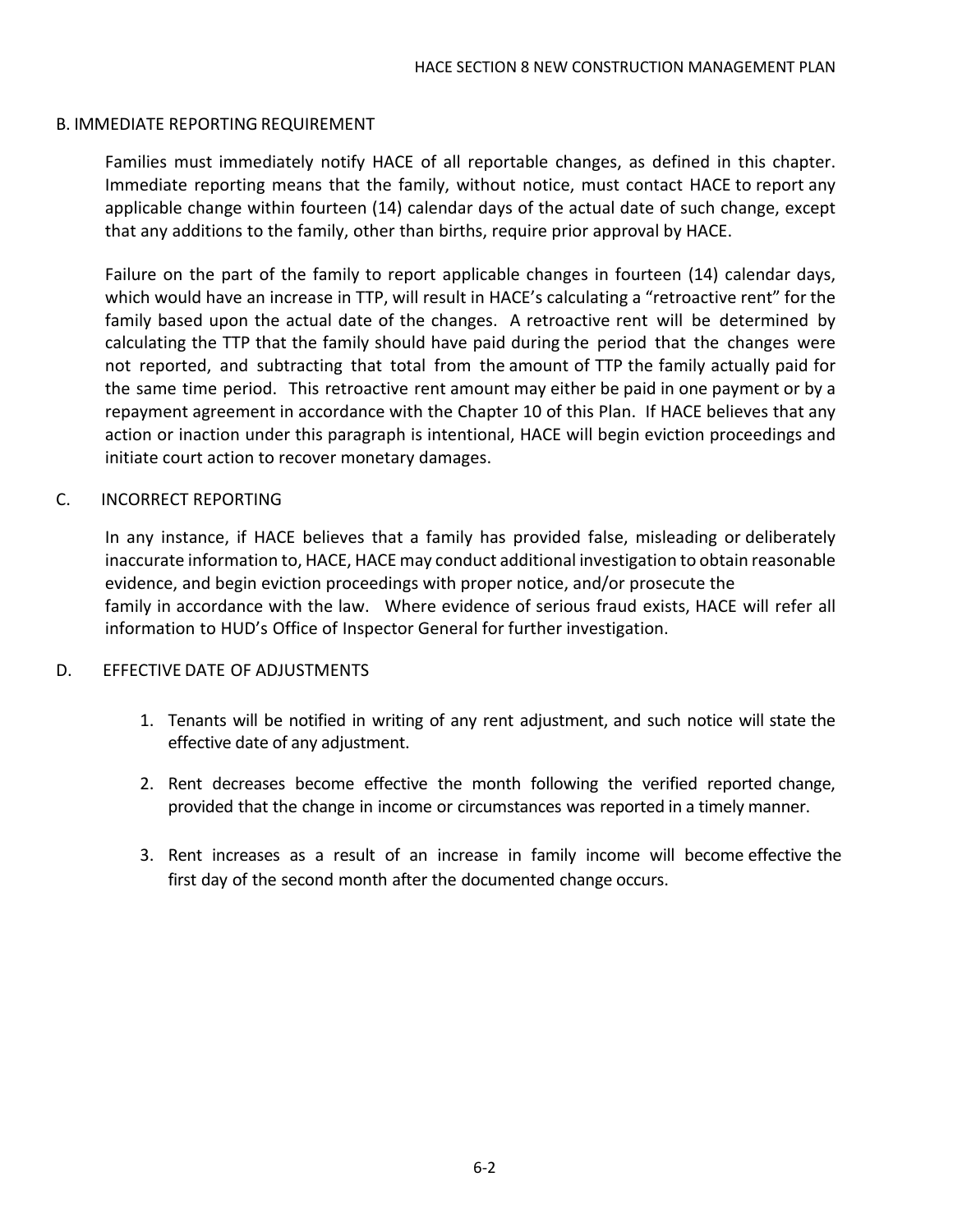# **7. SPECIAL FAMILY CIRCUMSTANCES**

#### A. FAMILY BREAKUP

If the family breaks up, HACE must determine the eligibility of remaining family members and who will remain in the unit or if the lease will be terminated. The factors to be considered in making this decision are based on the following:

- Whether the assistance should remain with family members remaining in the original assisted unit.
- The interest of ill, elderly or disabled family members.
- Whether actual or threatened domestic violence was involved in the breakup.
- If a judicial degree is issued by the courts in a divorce or separation, HACE will be bound by the court's determination as to which family member will continue to receive the program assistance.
- B. REMAINING MEMBER OF THE FAMILY
	- A "Remaining family member" is defined as a family member of an assisted tenant family who remains in the unit when other members of the family have moved out.
- C. DISAPPROVAL OF LIVE-IN AIDE

At any time HACE will withdraw the approval of a live-in aide, if the live-in aide:

- 1. Commits fraud, bribery, or any other corrupt or criminal act in connection with any federal housing program; or
- 2. Commits drug-related criminal activity or violent criminal activity.

If the live-in aide has his/her approval withdrawn, he/she is no longer eligible to remain in the assisted unit and will be considered to be an ineligible member of the household. If the ineligible member remains in the unit after HACE provides notice of the ineligibility, HACE will begin eviction procedures.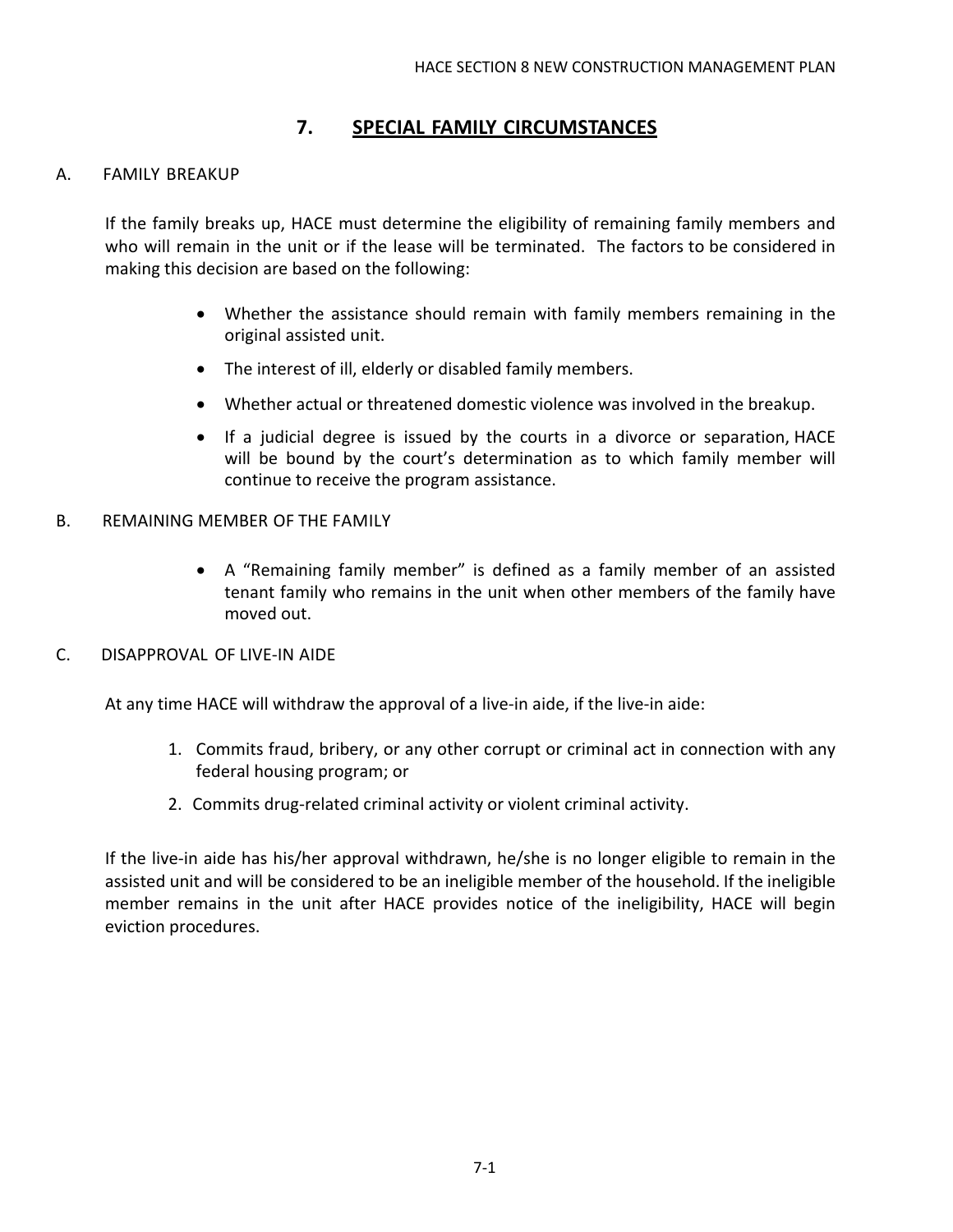#### D. VAWA

The *Violence Against Women and Justice Department Reauthorization Act of 2005 (VAWA)* is a gender neutral protection for the victims of domestic abuse. Accordingly, victims of domestic abuse will not be discriminated against during the application process with regard to eligibility, or have penalties regarding continued participation/tenancy if household member is the victim of domestic violence, dating violence, or stalking.

HACE may not consider incidents of domestic violence, dating violence, or stalking as serious or repeated violations of the lease or "good cause" for termination of assistance, tenancy, or occupancy rights of the victim of abuse.

HACE may not consider criminal activity directly relating to abuse, engaged in by a member of the tenant's household or any guest or other person under the tenant's control, cause for termination of assistance, tenancy, or occupancy rights if the tenant or an immediate member of the tenant's family is the victim or threatened victim of that abuse.

HACE may request, in writing, that the victim, or a family member on the victim's behalf, certify that the individual is a victim of abuse and that the form *HUD-5382 Certification of Domestic Violence, Sexual Assault, or Stalking, and Alternate Documentation* or other documentation as noted on the certified form, be completed and submitted within (14) days, or an agreed upon extension date, to receive protection under VAWA. Failure to provide the certification or other supporting documentation within the specified timeframe may result in eviction or the termination of rental assistance.

All HACE tenants/participants will sign a Lease Addendum (Form HUD-91067) informing them of their rights under VAWA.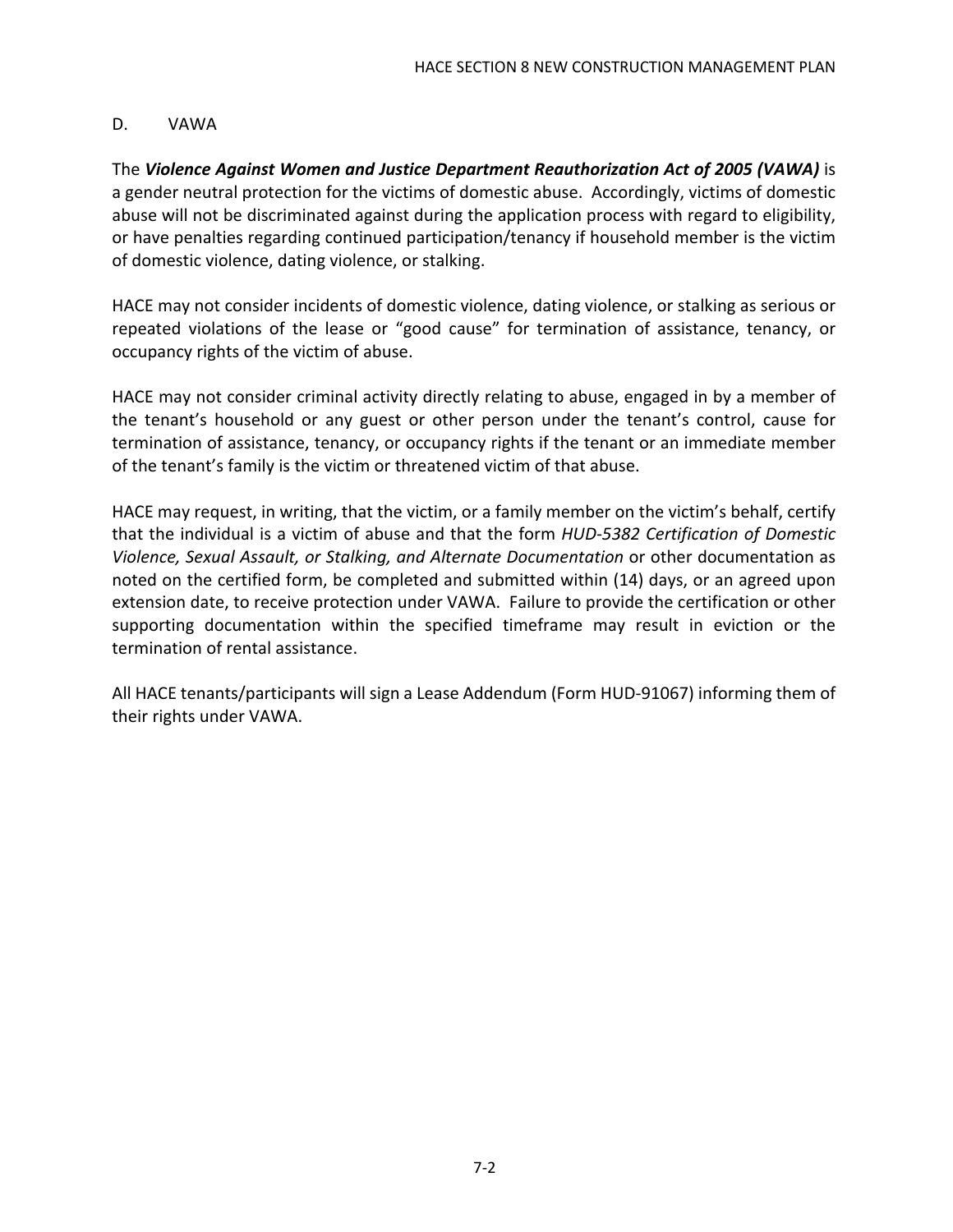#### **8. EXCLUSIONS TO HOUSEHOLD**

#### A. GENERAL POLICY

Income and the Total Tenant Payment are calculated in accordance with 24 CFR Part 5, subpart F. for all family members who reside in the household.

#### B. ABSENT FAMILY/FAMILY MEMBER

The family will need to declare a member as permanently or temporarily absent in writing to HACE. HACE will advise the family at that time, or at reexamination, what the options are and how they might affect the Total Tenant Payment or the unit size. HACE will utilize the following policies in determining temporary/permanent absences:

- 1. Absence by the family from their unit for more than 90 days will be considered by HACE as to be abandonment of the unit. The family's assistance will be terminated and they will be provided an opportunity to request a hearing.
- 2. If a member of the family leaves the unit for 90 days or more, they will be considered to be permanently absent. HACE will review each family's circumstances on a case by case-by-case basis.
- 3. If a single-member household is absent for more than 90 days, his/her assistance will be terminated, unless he/she requests and extension. Documentation, and is granted, an extension. Third-party documentation acceptable to HACE must be submitted (such as from a hospital, hospice, etc.) that indicates that he/she will return within the next 90 days (maximum absence cannot exceed 180 days).

#### C. TEMPORARILY ABSENT FAMILY MEMBERS' INCOME

HACE will include the income of all temporarily absent family members when determining the TTP.

If the spouse or the head of household is temporarily absent, his/her entire income is counted, whether or not he/she is on the lease.

#### D. OTHER ABSENT FAMILY MEMBERS

Family members who have been incarcerated for more than 180 days will be considered to be permanently absent family members and will not be included in the household.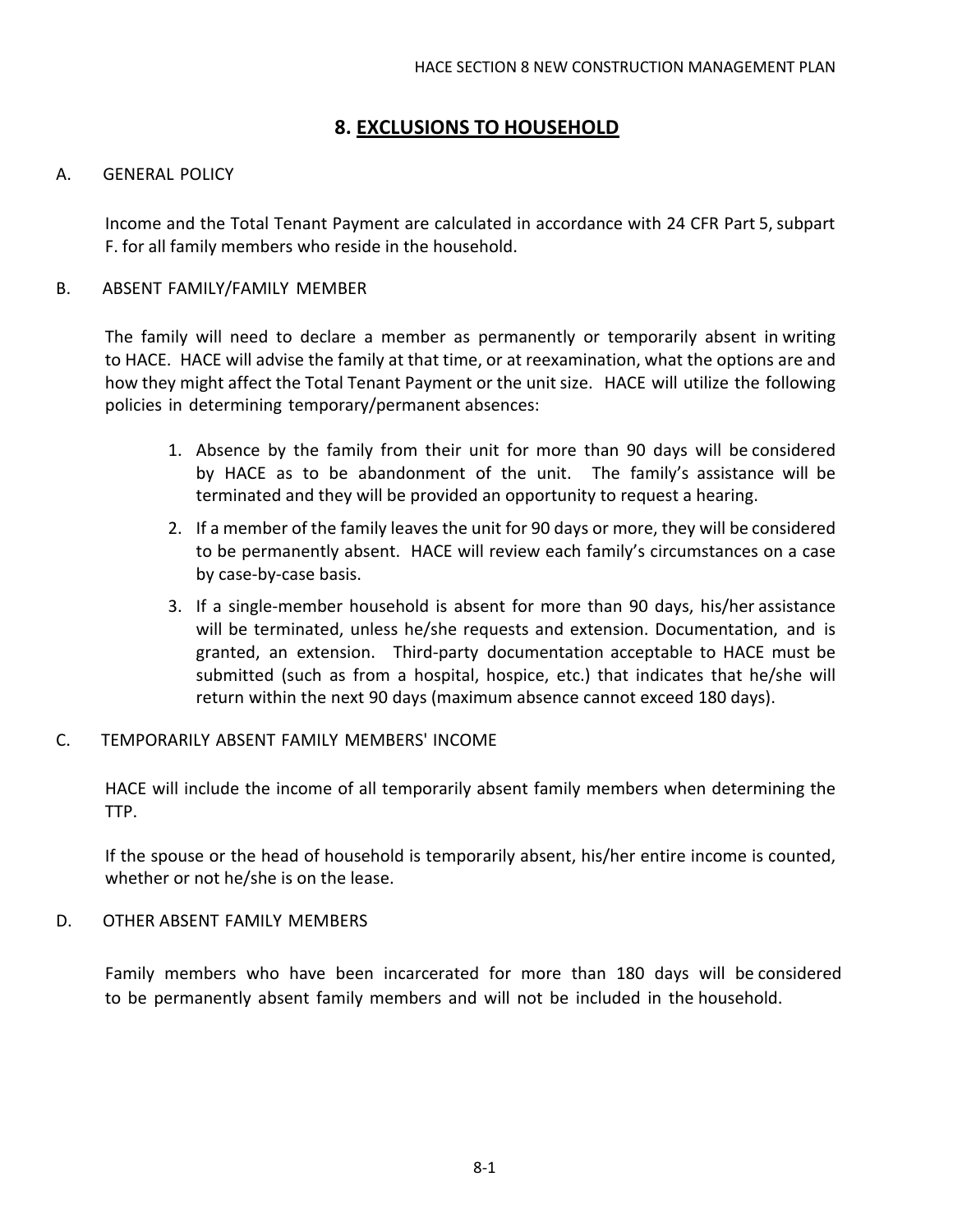## **9. LEASE TERMINATION PROCEDURE**

#### A. NOTICE REQUIREMENTS

No tenant shall be given a Notice of Lease Termination without being informed in writing of the reason for the termination by HACE. The tenant must also be informed of his/her right to request a hearing in accordance with Informal Hearing Procedure and be given the opportunity tomake such a reply as he/she may wish.

Certain actions are excluded from the Grievance Procedure:

- 1. Any criminal activity that threatens the health, safety, or right to peaceful enjoyment of the premises of other residents or HACE employees;
- 2. Any drug-related criminal activity on or off HACE premises;
- 3. Any drug or alcohol abuse that interferes with the health, safety or right to peaceful enjoyment of the premises by other residents.
- B. RECORD KEEPING REQUIREMENTS

A written record of every termination and/or eviction shall be maintained by HACE and shall contain the following information:

- 1. Name of tenant, number and identification of unit occupied;
- 2. Date(s) of the 30-Day Notice of Lease Termination in accordance with the lease and Handbook 4350.3 (HUD Requirement) and the Notice to Quit (State Law Requirement);
- 3. Specific reason(s) for the Notices, with lease violations, disturbances, and other facts pertinent to the issuing of the Notices described in detail;
- 4. Date and method of notifying the tenant; and
- 5. Summaries of any conferences held with the tenant, including names of conference participants and conclusions.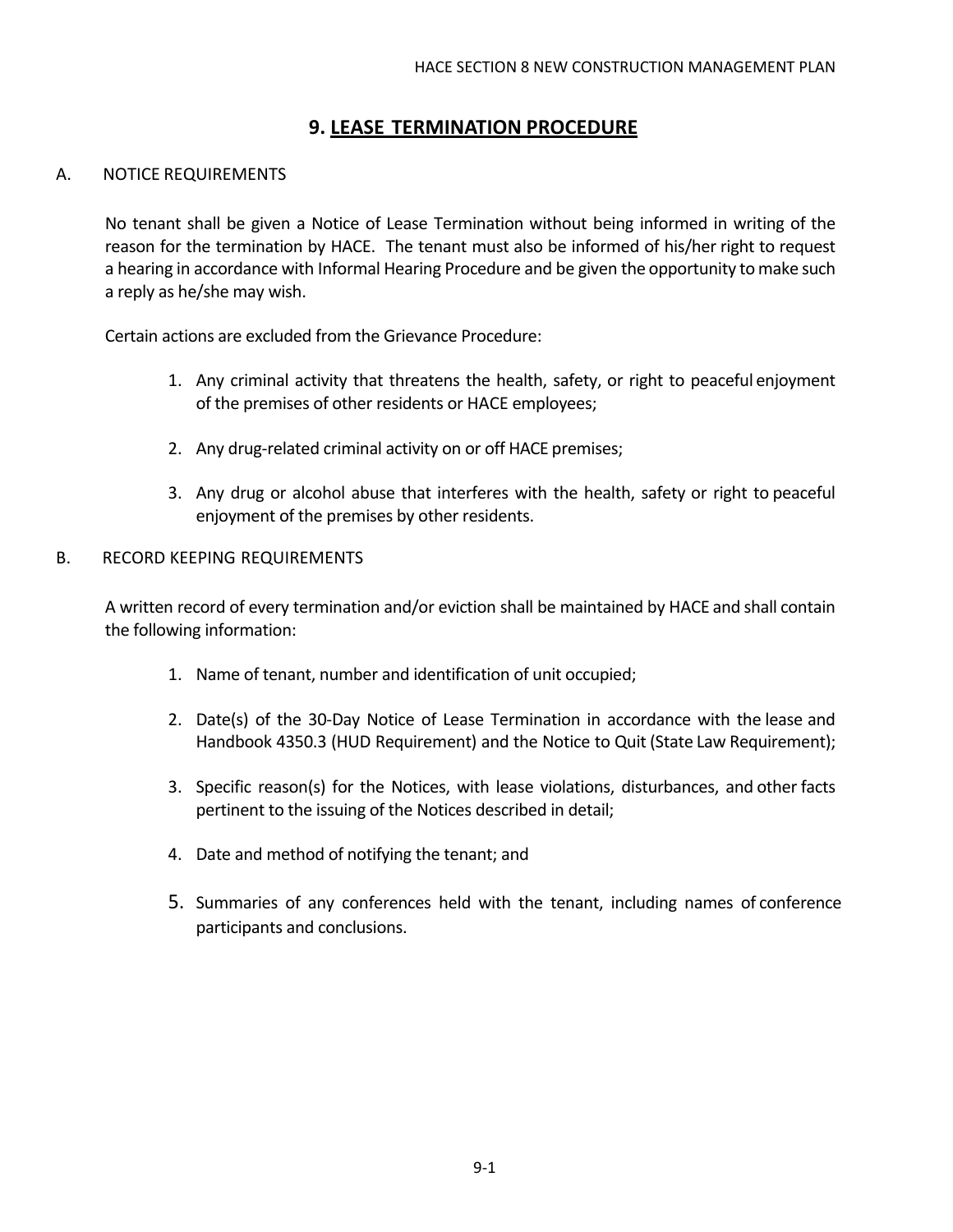# **10. REPAYMENT AGREEMENTS**

HACE provides, in certain instances, an opportunity for tenants who owe money to HACE to enter into repayment agreements and continue to participate in the Section 8 New Construction program. At the discretion of HACE, and in accordance with this Section 8 New Construction Plan, the family may be offered an opportunity to enter into a repayment agreement to pay for amounts owed HACE. HACE will calculate the installment amounts and prescribe the terms of the repayment agreements.

#### A. UNREPORTED OR MISREPORTEDINCOME

When HACE identifies cases where the family has erroneously reported their household income, or has not reported all of their household income, a determination will be made as to whether the family's action or inaction by the family appears to be deliberate, and if whether any Family Obligations have been violated. A repayment agreement may be offered if the family has not:

- Committed fraud or willfully misrepresented information;
- Violated any of the Family Obligations; or
- Previously breached a repayment agreement with HACE in the past three years.

#### B. OTHER AMOUNTS OWED THE HACE

A family may owe HACE money for reasons other than overpayments from incorrect rental calculations and disbursements for special claims. Repayment agreements for other amounts owed may be offered to families by HACE depending upon the origin of the outstanding debt and any rules governing the type of debt. The decision to offer a repayment agreement in this category will be made on an individual basis by HACE.

#### C. REPAYMENT AGREEMENT POLICY

The repayment agreement will be specific, identifying the reason for the reimbursement, term of the agreement, payment frequency and due date, installment amount and other binding conditions structured by HACE. A repayment agreement must be executed by the family's head of household within ten (10) calendar days of the offer by HACE, otherwise it will be considered a refusal by the family. The repayment agreement policy conforms to the following:

> • Each installment will be due in advance without notice by the family. Payments will be added to the monthly rent statement.